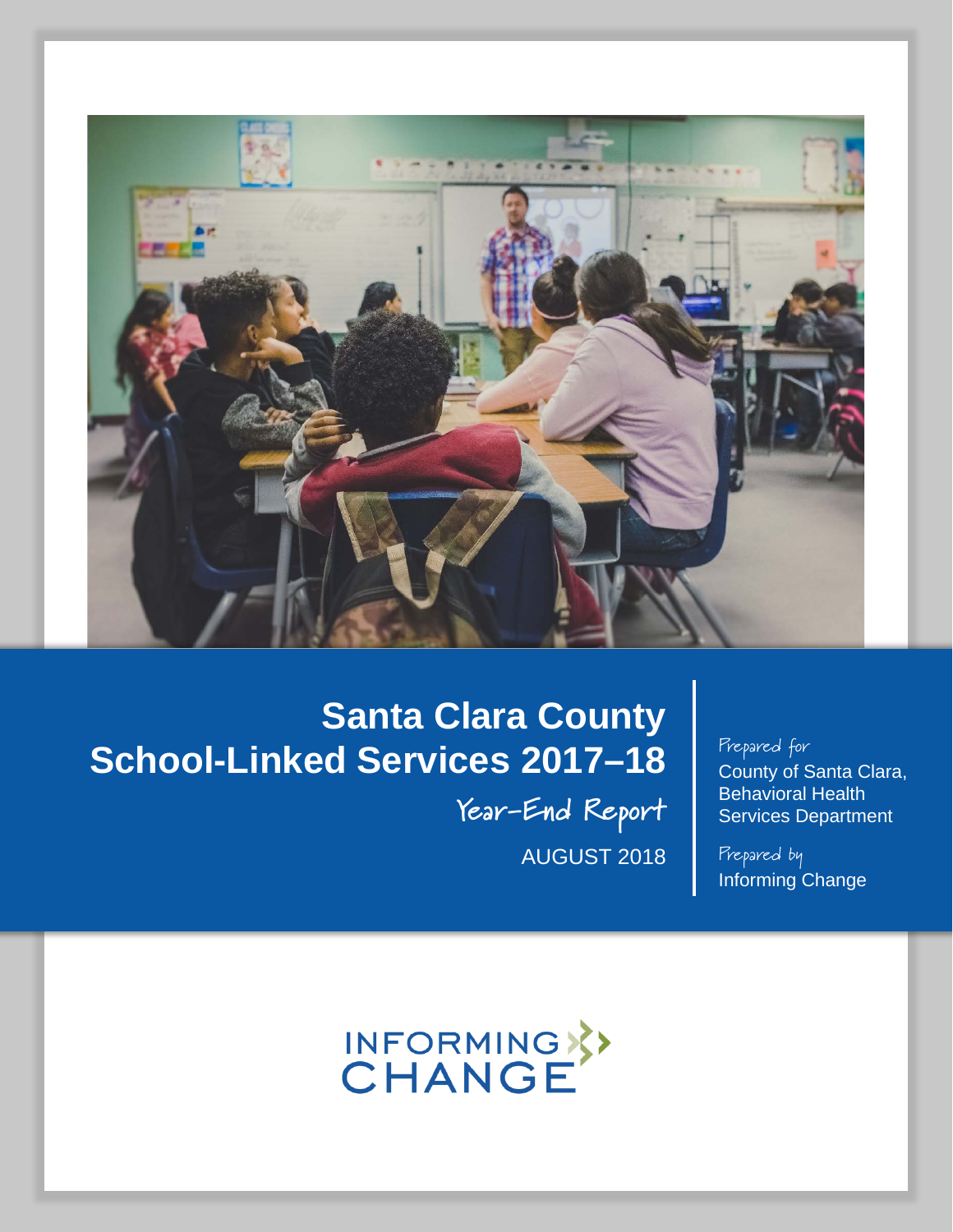## **Table of Contents**

. . . . . . . . . . . . . . . . .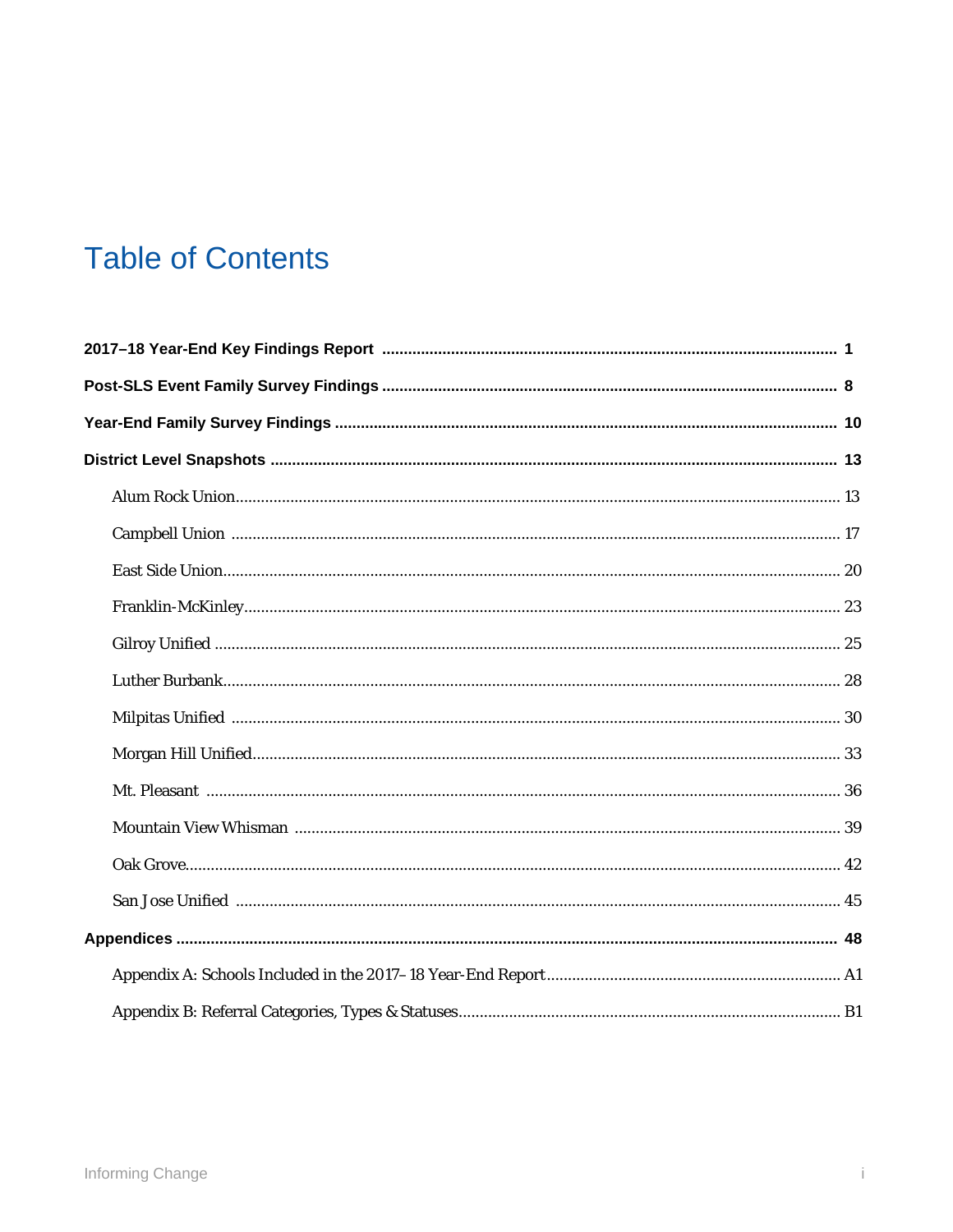# Santa Clara County Behavioral Health Services School-Linked Services 2017–18 Year-End Key Findings Report

## **INTRODUCTION**

In early 2016, Santa Clara County engaged Informing Change to develop an evaluation plan and assess the impact of the School Linked Services (SLS). The goal of SLS is to address the opportunity gap and help level the playing field for youth who are burdened by economic, social, and/or a range of other inequities. At the core of the SLS initiative is the intention to provide behavioral and mental health services that are culturally sensitive and evidence-based, using service delivery that promotes prevention and early intervention. Another integral component of the SLS model is the engagement of families in their children's educational experience. This report provides the descriptive data for all SLS activities to date (Q1–Q4) for the 2017–18 school year.

### **SLS Initiative**

In the 2017–18 school year, there are 13 participating school districts in the School Linked Services Initiative (SLS). At least one SLS District Coordinator is located at each district, serving as the point of contact for students, families, and the community in the provision of service and resource referrals.

Of the 13 school districts, five districts also receive Measure A funding to pilot a "feeder model," wherein two feeder schools are identified in each district. Each "feeder model" includes an elementary school feeding into a middle school, or a middle school feeding into a high school. SLS services began in Santa Clara County in the 2011–12 school year, and Measure A funding was implemented later in the 2014–15 school year. There are a total of ten Measure A schools within the five districts; each Measure A school has a site-specific Measure A Coordinator to facilitate service linkage, family engagement, and campus collaborative meetings. Schools that do not have a Measure A Coordinator are

For the purpose of this evaluation report, students/ families who received at least one referral or participated in at least one SLS event—a onetime event or series workshop—are included in this report as they are considered "SLS students." Services or referrals for these students may have been received by students themselves, by family members, or both.

considered "SLS non-Measure A schools," where SLS District Coordinators conduct resource linkage for families.

**This report represents data collected by SLS and Measure A coordinators in 13 districts in Quarters 1, 2, 3, and 4 (July 1, 2017–June 30, 2018) of the 2017–18 academic school year.[1](#page-2-0)** The data included in this report is an analysis of descriptive demographic, referral, and service data collected by all coordinators using the data collection system. During Quarters 1–4, the coordinators served 132 SLS schools in Santa Clara County. Included in those 132 schools are the 10 Measure A schools from five school districts.

<span id="page-2-0"></span><sup>1</sup> Some districts did not submit data for all four quarters of the 2017-18 school year: For Fremont Union High School District, only Quarter 4 data is included in the key findings report. A district-level report for Fremont Union is not included, given that a coordinator was not placed within the district for Quarters 1–3 and therefore no data was collected during this time. For William C. Overfelt High in East Side Union High School District, only data from Quarters 1 and 2 are included because the coordinator for this district left at the end of Quarter 2 and a new coordinator has not yet been placed within the district. For Mountain View Whisman, data from one coordinator is missing for Quarter 4.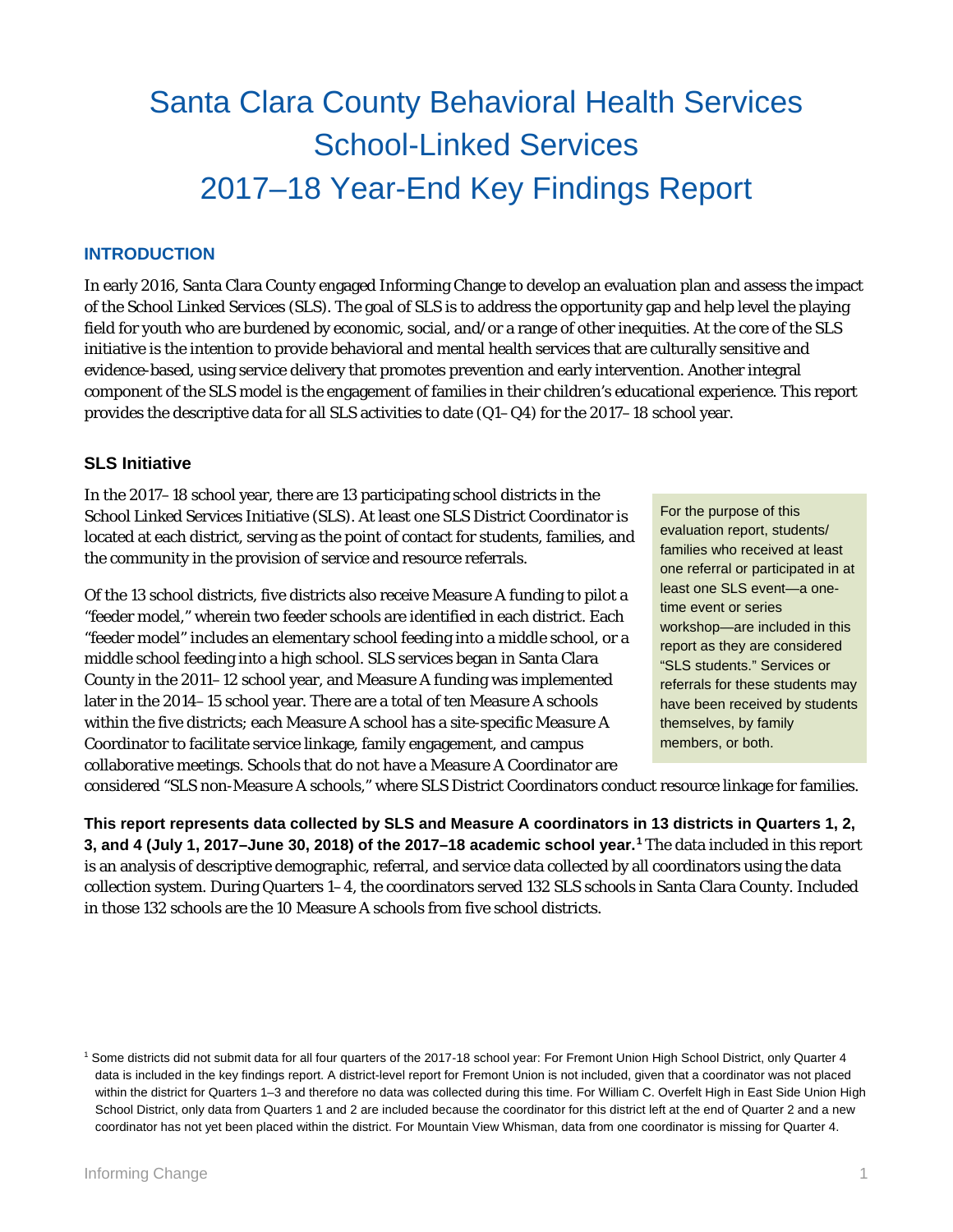## **KEY FINDINGS**

**A total of 6,273 students received SLS services (i.e., received service linkage or participated in a family engagement event or series) across 13 SLS school districts in 132 schools in Quarters 1, 2, 3, and 4 of the 2017–18 school year (July 1, 2017–June 30, 2018).** Of these, 2,214 are unduplicated students at 10 Measure A schools and 4,059 are unduplicated students at 122 SLS non-Measure A schools (Exhibit 1).

**The total number of SLS students reported during the 2017–18 school year is significantly lower than the total number of SLS students reported for the 2016–17 school year due to adjustments made at the beginning of the 2017–18 school year to the criteria for counting events and series as an SLS family engagement activity. [2](#page-3-0),[3](#page-3-1)** The total number of SLS students reported in this year's evaluation is a more accurate representation of the true SLS student population.

**The majority of SLS students (77%) received at least one referral for services.** In all, 5,701 referrals were made to 4,854 SLS students. More than half (60%) of Measure A students received a referral and nearly all (87%) of SLS non-Measure A students received a referral. Given that Measure A funding has a family engagement component and Measure A coordinators organize events and series at the school as part of their work, in addition to providing referrals, these percentages reflect the distinction between Measure A and SLS non-Measure A schools.

**In Quarters 1, 2, 3, and 4, roughly one-fifth (22%) of SLS students attended an SLS event (a one-time family engagement workshop or event).** Roughly half (47%) of Measure A students and 8% of SLS non-Measure A students attended a one-time event. In all, 266 SLS one-time family engagement workshops or events were reported, including 107 with participation data attended by 1,380 unique SLS students.

**In addition, about one in six (16%) SLS students participated in an SLS series (a multi-session family engagement workshop or activity series).** More than one-quarter (28%) of Measure A students and 9% of SLS non-Measure A students attended an SLS series. In all, 108 SLS series workshops were reported, including 99 with participation data attended by 982 unique SLS students.

The difference in the proportion of students attending events and series in SLS non-Measure A schools versus Measure A schools is expected. Some SLS non-Measure A schools do not offer any family engagement events or series, while all Measure A schools have SLS coordinators onsite to facilitate participation.



<span id="page-3-1"></span><span id="page-3-0"></span><sup>2</sup> The 2016–17 SLS year-end report included a total of 10,002 students.

 $3$  A key shift was made in data collection for the 2017–18 school year: series data is now only reported once the program is complete (in 2016–17, data for in-progress series were reported each quarter).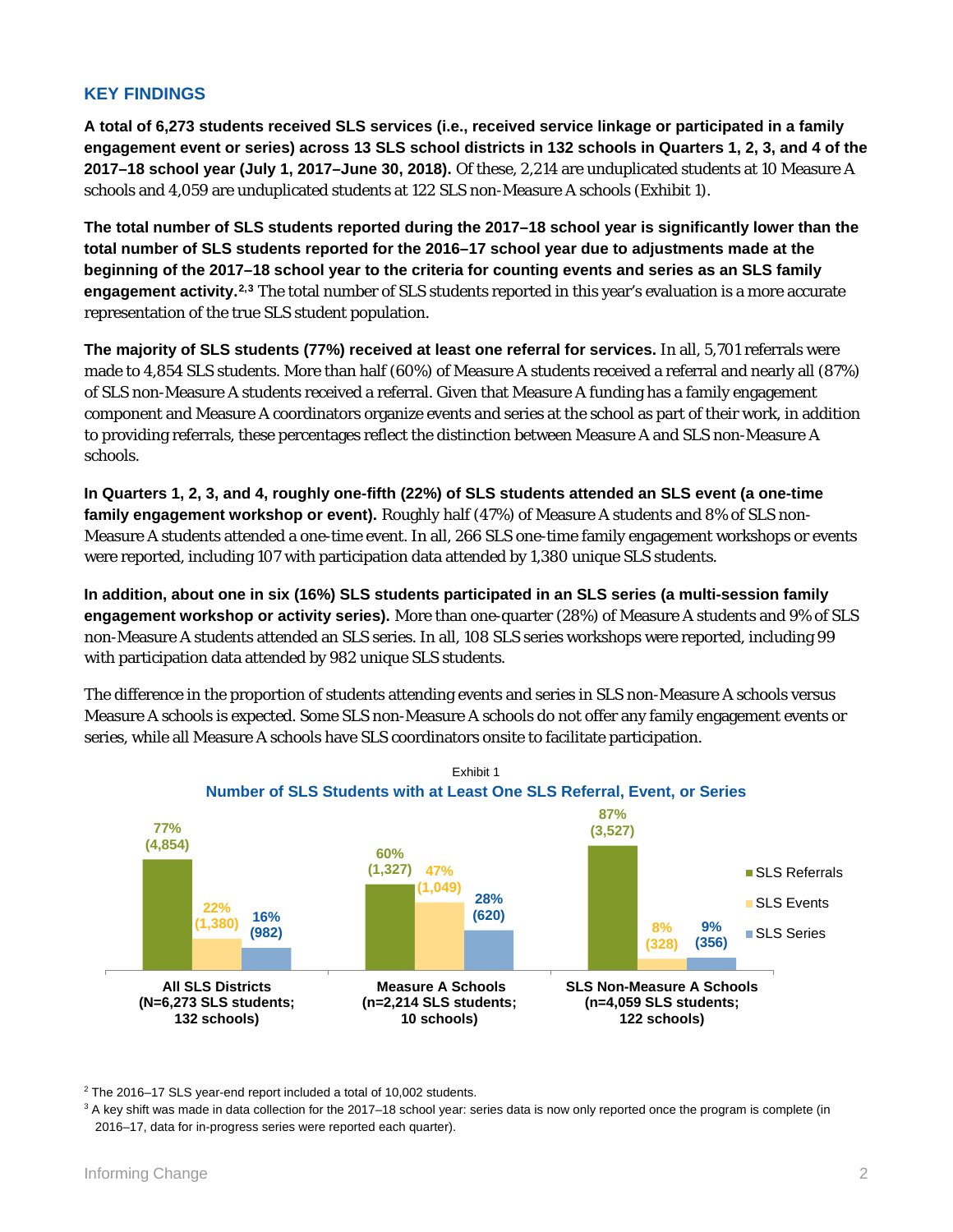## **Demographics of SLS Students**

- The majority—more than three-quarters—are Latino (Exhibit 2).
- The primary languages spoken by parents/caregivers are Spanish (56%) and English (37%) (Exhibit 3).
- Nearly all SLS students are under the age of 15 (94%) (Exhibit 3).
- Half of all SLS students are elementary school students (49%), roughly one-third are middle school students (36%), and a smaller proportion are high school students (13%) (Exhibit 3). These proportions are consistent with the program delivery model.

## Exhibit 2 **Race & Ethnicity Demographics of SLS Students**

|                       | Santa Clara<br><b>County Child</b><br><b>Population Data<sup>4</sup></b> | <b>All SLS Districts</b><br>(N=6,272 SLS<br>students; 132<br>schools) | <b>Measure A</b><br><b>Schools</b><br>$(n=2,214$ SLS<br>students;<br>10 schools) | <b>SLS Non-Measure</b><br>A Schools<br>$(n=4,058$ SLS<br>students;<br>122 schools) |  |
|-----------------------|--------------------------------------------------------------------------|-----------------------------------------------------------------------|----------------------------------------------------------------------------------|------------------------------------------------------------------------------------|--|
| <b>Race/Ethnicity</b> |                                                                          |                                                                       |                                                                                  |                                                                                    |  |
| Latino                | 36%                                                                      | 77%                                                                   | 79%                                                                              | 76%                                                                                |  |
| Asian                 | 32%                                                                      | 9%                                                                    | 10%                                                                              | 9%                                                                                 |  |
| White                 | 24%                                                                      | 6%                                                                    | 5%                                                                               | 7%                                                                                 |  |
| Multiracial/Other     | 6%                                                                       | 4%                                                                    | 3%                                                                               | 4%                                                                                 |  |
| African American      | 2%                                                                       | 3%                                                                    | 2%                                                                               | 3%                                                                                 |  |

Exhibit 3

### **Gender, Age, Grade & Primary Language Demographics of SLS Students[5](#page-4-1)**

|                     | <b>All SLS Districts</b><br>$(N=6, 266-6, 273$ SLS<br>students; 132 schools) | <b>Measure A Schools</b><br>$(n=2,212-2,214$ SLS<br>students; 10 schools) | <b>SLS Non-Measure A</b><br><b>Schools</b><br>$(n=4,053-4,059$ SLS<br>students; 122 schools) |
|---------------------|------------------------------------------------------------------------------|---------------------------------------------------------------------------|----------------------------------------------------------------------------------------------|
| Gender <sup>6</sup> |                                                                              |                                                                           |                                                                                              |
| Male                | 3,386 (54%)                                                                  | 1,156 (52%)                                                               | 2,230 (55%)                                                                                  |
| Female              | 2,880 (46%)                                                                  | 1,057(48%)                                                                | 1,823(45%)                                                                                   |
| Age                 |                                                                              |                                                                           |                                                                                              |
| $0 - 15$            | 5,884 (94%)                                                                  | 1,942 (88%)                                                               | 3,942 (97%)                                                                                  |
| $16 - 25$           | 384 (6%)                                                                     | 270 (12%)                                                                 | 114 (3%)                                                                                     |
| Grade <sup>7</sup>  |                                                                              |                                                                           |                                                                                              |
| Preschool-TK        | 86 (1%)                                                                      | 41 (2%)                                                                   | 45 (1%)                                                                                      |
| $K-5$               | 3,077 (49%)                                                                  | 733 (33%)                                                                 | 2,344 (58%)                                                                                  |
| $6 - 8$             | 2,277 (36%)                                                                  | 793 (36%)                                                                 | 1,484 (37%)                                                                                  |
| $9 - 12$            | 831 (13%)                                                                    | 645 (29%)                                                                 | 186 (5%)                                                                                     |

<span id="page-4-0"></span><sup>4</sup> Lucile Packard Foundation for Children's Health. (2018). All Data: Santa Clara County. Retrieved May 18, 2018, from

https://www.kidsdata.org/region/59/santa-clara-county/results#cat=6 (Ages 0–17, 2016)

<span id="page-4-1"></span><sup>5</sup> There is a range of students in each category, given that there were a few students with missing demographic data. Percentage totals may exceed 100% due to rounding.

<span id="page-4-2"></span><sup>6</sup> Three additional students identified as "Other."

<span id="page-4-3"></span><sup>7</sup> See Appendix A for a breakdown of elementary, middle, and high schools by district.

. . . . . . . . . . .

. . . . . . . .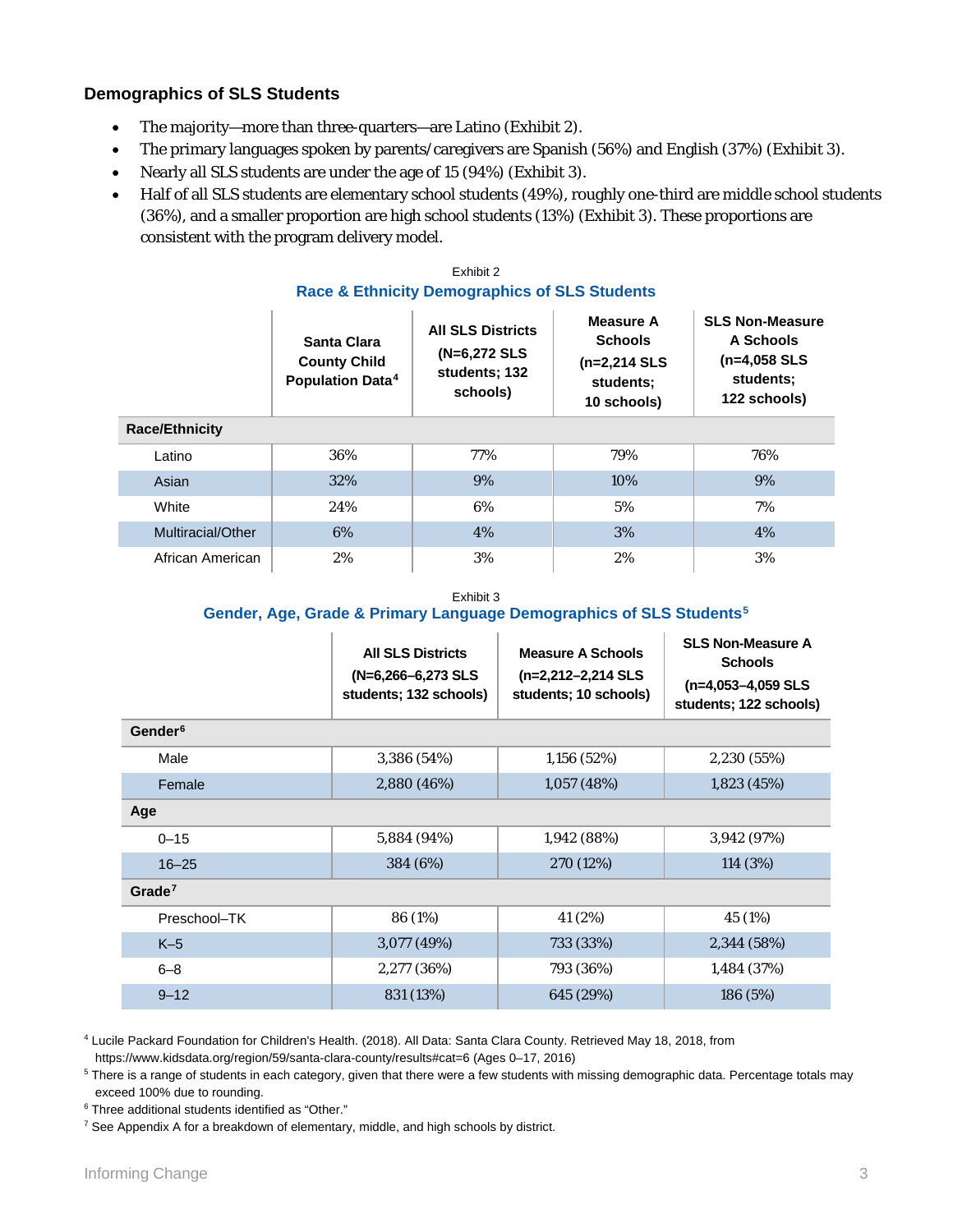|                                                | <b>All SLS Districts</b><br>(N=6,266-6,273 SLS<br>students; 132 schools) | <b>Measure A Schools</b><br>(n=2,212-2,214 SLS<br>students; 10 schools) | <b>SLS Non-Measure A</b><br><b>Schools</b><br>$(n=4,053-4,059$ SLS<br>students; 122 schools) |
|------------------------------------------------|--------------------------------------------------------------------------|-------------------------------------------------------------------------|----------------------------------------------------------------------------------------------|
| <b>Primary Language</b>                        |                                                                          |                                                                         |                                                                                              |
| Spanish                                        | 3,490 (56%)                                                              | 1,502(68%)                                                              | 1,988(49%)                                                                                   |
| English                                        | 2,328 (37%)                                                              | 521 (24%)                                                               | 1,807(45%)                                                                                   |
| Vietnamese                                     | 237 (4%)                                                                 | 84 (4%)                                                                 | 153 (4%)                                                                                     |
| Other, Arabic, Cantonese,<br>Mandarin, Tagalog | 218 (3%)                                                                 | 107(5%)                                                                 | 111(3%)                                                                                      |

### **Family Referrals[8](#page-5-0)**

**Overall, 5,701 referrals were provided to SLS students, representing a total of 4,854 unduplicated SLS students.** Onethird (32%) of all referrals (1,807) were made to 1,327 Measure A students.

**The majority of all SLS referrals were for behavioral/mental health[9](#page-5-1) (62%) (Exhibit 4).** A significantly greater proportion of behavioral/mental health referrals were made to students at SLS non-Measure A schools compared to students at Measure A schools.

**Approximately three-quarter of family referrals across all SLS districts (77%) and across Measure A schools (74%) were referrals to community or nonprofit organizations (Exhibit 5).** Community/nonprofit organization referrals include SLS Behavioral Health and PEI Behavioral Health referrals.



#### <span id="page-5-0"></span><sup>8</sup> See Appendix B for Referral Type and Category definitions. A small percentage of students had missing data for Referral Type or Category.

<span id="page-5-1"></span><sup>9</sup> One explanation for the high proportion of referrals to behavioral/mental health services is that behavioral/mental health problems are more visible and easy to identify in a school setting, where the majority of referrals are made by teachers, unlike needs addressed by the other referral categories.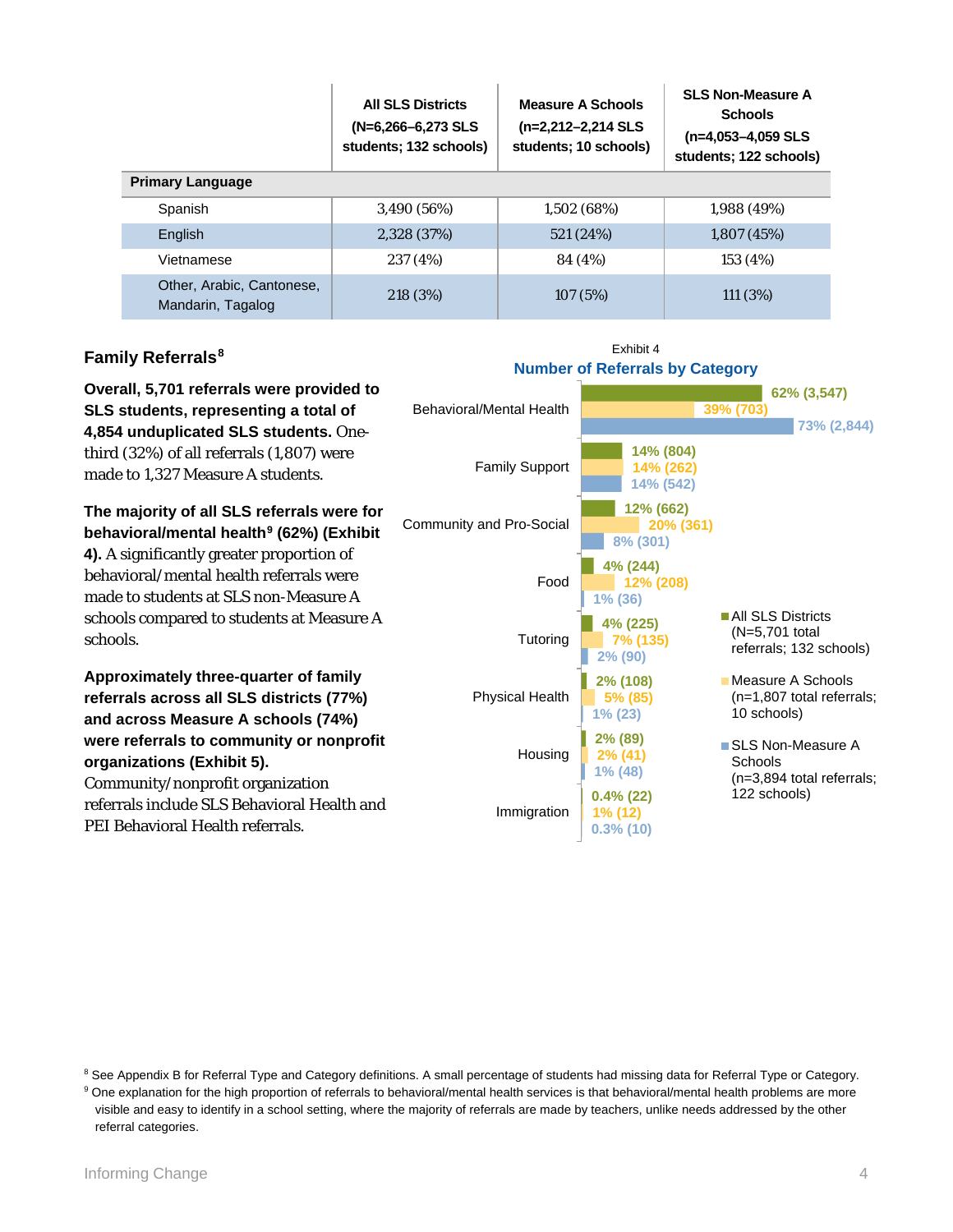**For the community/nonprofit organization referral type across all SLS districts, SLS Behavioral Health accounted for 544 (10%) and PEI accounted for 1,441 (25%) of the total number of referrals made in Quarters 1, 2, 3, and 4.** Of referrals made to Measure A schools, only a small proportion were for SLS Behavioral Health and PEI Behavioral Health— 98 (5%) and 99 (5%), respectively. In contrast, of referrals made to SLS non-Measure A schools, 446 (11%) were for SLS Behavioral Health and 1,342 (34%) were for PEI. The difference in the proportion of PEI referrals between Measure A and SLS non-Measure A schools is likely due to the fact that PEI is generally only offered at SLS non-Measure A schools.



**Roughly three-quarters (78%) of all referrals provided resulted in SLS students successfully linked to services (Exhibit 6).** The rate at which referrals resulted in students successfully linking to services is higher for Measure A (87%) than SLS non-Measure A students (74%) (Exhibits 7 and 8).

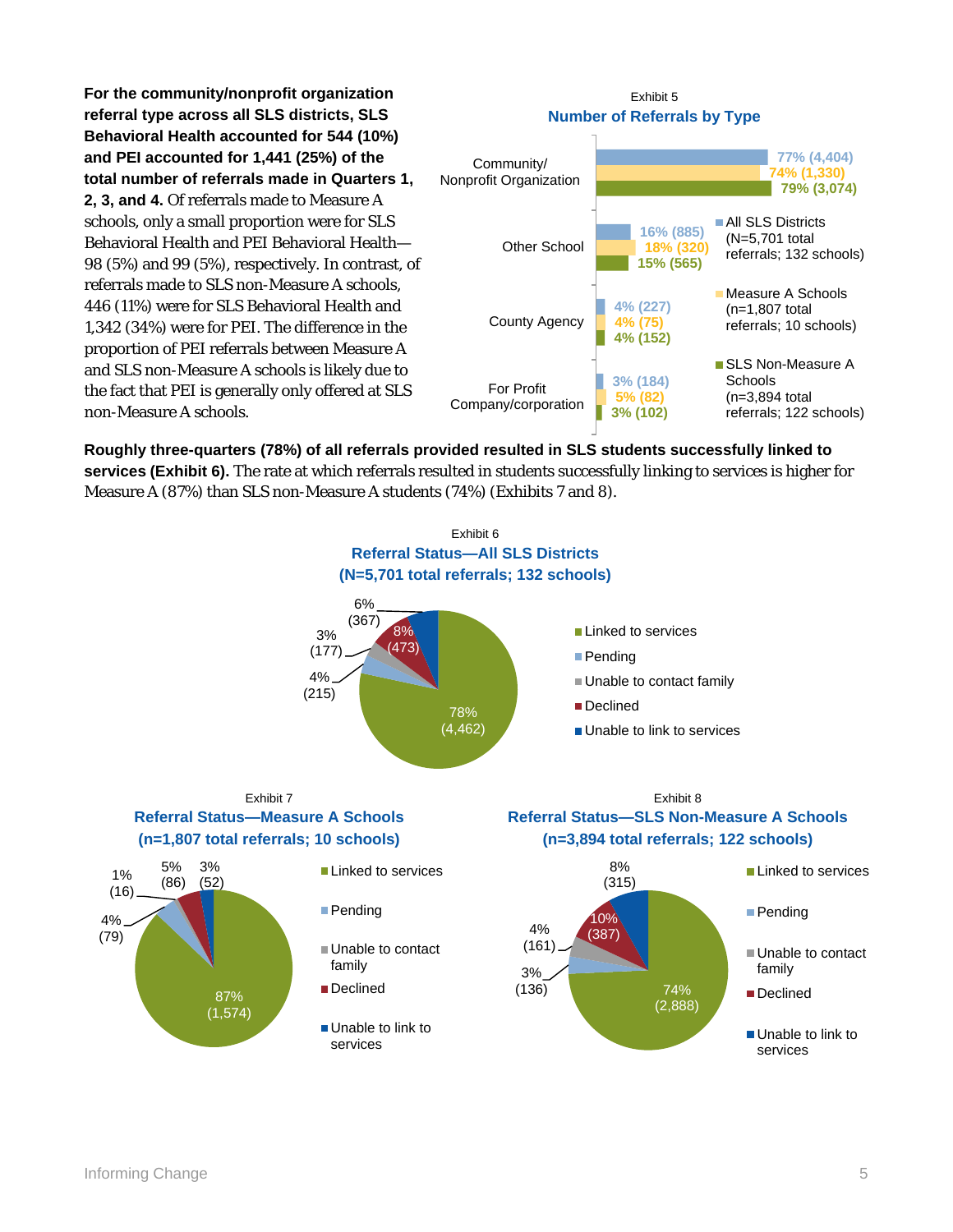**Measure A students were referred to 93 unique organizations in all.[10](#page-7-0)** The top five referral organizations for Measure A students (Uplift Family Services, Assistance League, Alum Rock Community Center (ARCC), Community Services Agency, and school counselor) represented 30% of all referrals to Measure A students (Exhibit 9).[11](#page-7-1)

**SLS non-Measure A students were referred to 81 unique organizations and programs in all.** The top five referral organizations for SLS non-Measure A students (Uplift Family Services, Foothill Community Health Center, Alum Rock Community Center (ARCC), Catholic Charities, and Community Solutions) represented 59% of all referrals to SLS non-Measure A students (Exhibit 10).<sup>[12](#page-7-2)</sup>



\* Not all schools provide referrals to these organizations.

## **Family Engagement: One-Time SLS Events**

**Of the 266 SLS events offered, more than half (52%) were provided as school-wide activities and most of the remaining SLS events (42%) were family engagement activities (Exhibit 11).**

Of the 266 events held, the most common SLS one-time events included Food Distribution (73 events), Health and Wellness events such as yoga or mindfulness classes (22 events), and school events such as dances, performances, or festivals (13 events).





Exhibit 11 **Types of SLS One-Time Events Offered— All SLS Districts (N=266 SLS events)**



<span id="page-7-0"></span><sup>&</sup>lt;sup>10</sup> Not all entities referred to as referral "organizations" are necessarily organizations (e.g., school counselor).

<span id="page-7-1"></span><sup>&</sup>lt;sup>11</sup> The top five organizations for Measure A referrals generally include organizations like Alum Rock Community Center and Uplift Family Services, among others, because these are large-scale providers that serve the entirety of Santa Clara County.

<span id="page-7-2"></span><sup>&</sup>lt;sup>12</sup> The top five organizations for SLS non-Measure A referrals generally include organizations like Alum Rock Community Center and Uplift Family Services, among others, because these are large-scale providers that serve the entirety of Santa Clara County.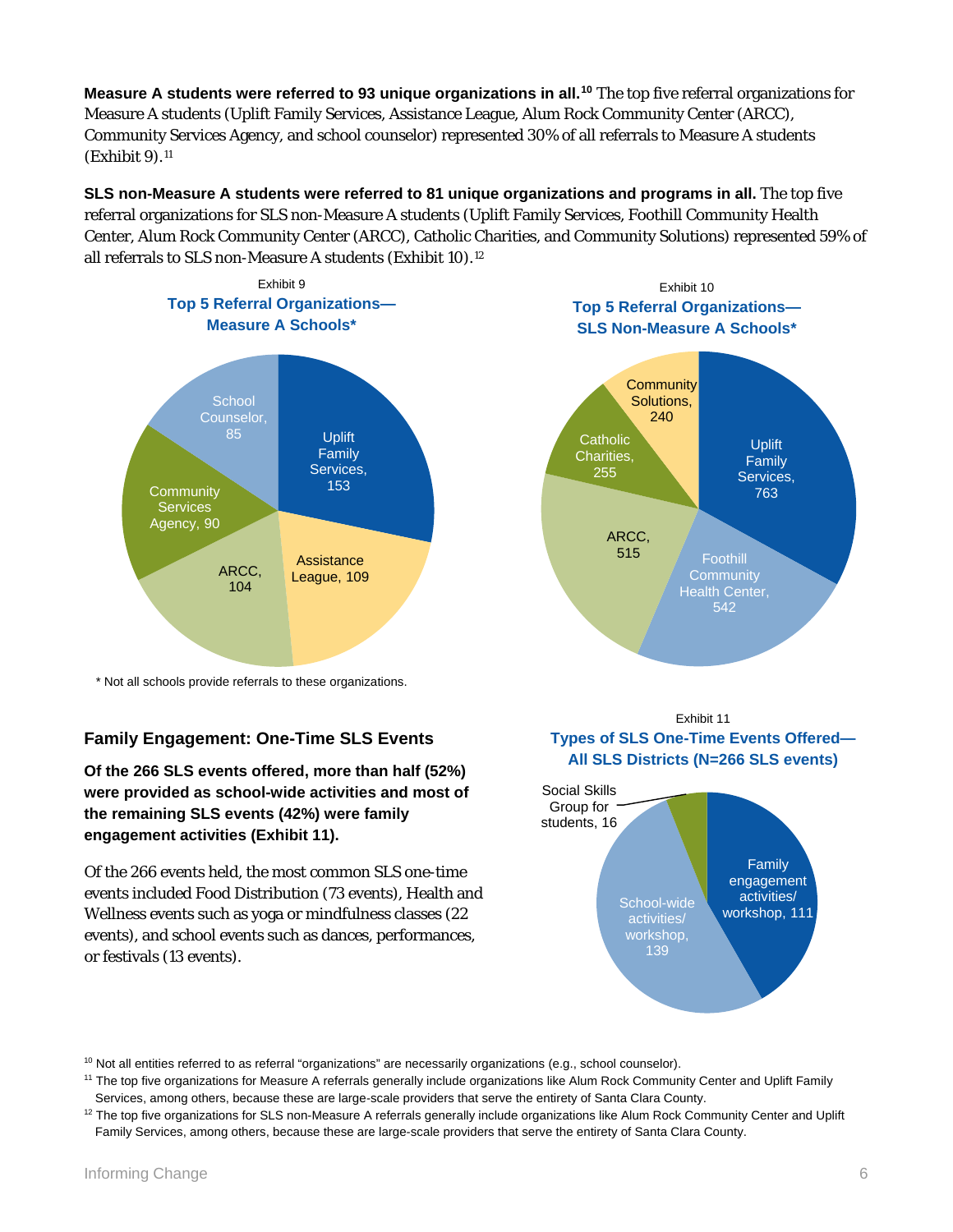Of the 1,380 unduplicated SLS students (331 SLS non-Measure A students and 1,049 Measure A students) who attended one of the 107 SLS events where participation was tracked, more than a quarter (29%) participated in two or more events, and about one in ten students (12%) participated in three or more events.[13](#page-8-0) For Measure A students who participated in one or more SLS events where participation was tracked, one in three (33%) participated in two or more events while about one in six (17%) SLS non-Measure A students participated in two or more events. In total, Measure A schools hosted 164 events and SLS non-Measure A schools hosted 101 events.[14](#page-8-1)

## **Family Engagement: SLS Series**

## **Fifty-three of the 108 SLS series offered were educational groups for students, and 55 were family engagement series for parents (Exhibit 12). [15](#page-8-2)**

Of the 108 series held, the most common SLS series workshops included Sylvan tutoring (25 series), Family Engagement Institute (FEI) (10 series), and Girls or Boys Groups (9 series).

Of the 982 unduplicated SLS students (356 SLS non-Measure A students and 620 Measure A students) who participated in one of the 99 SLS series where participation was tracked, approximately one-third (32%) participated in two or more series.[16](#page-8-3) For Measure A students who participated in one or more of the SLS series where participation was tracked, almost two in five (41%) participated in two or more series while roughly one in six (15%) SLS non-Measure A students participated in two or more series.



<span id="page-8-1"></span><span id="page-8-0"></span><sup>13</sup> Percentages are based on student participation data provided by coordinators for 107 of 266 events.

<sup>14</sup> One additional event included both Measure A and SLS non-Measure A schools.

<span id="page-8-2"></span><sup>&</sup>lt;sup>15</sup> Family engagement series are intended for parents while the educational series are intended for students. Not all SLS coordinators may be categorizing the series in this way for every series.

<span id="page-8-3"></span> $16$  Percentages are based on student participation data provided by coordinators for 99 of 108 series.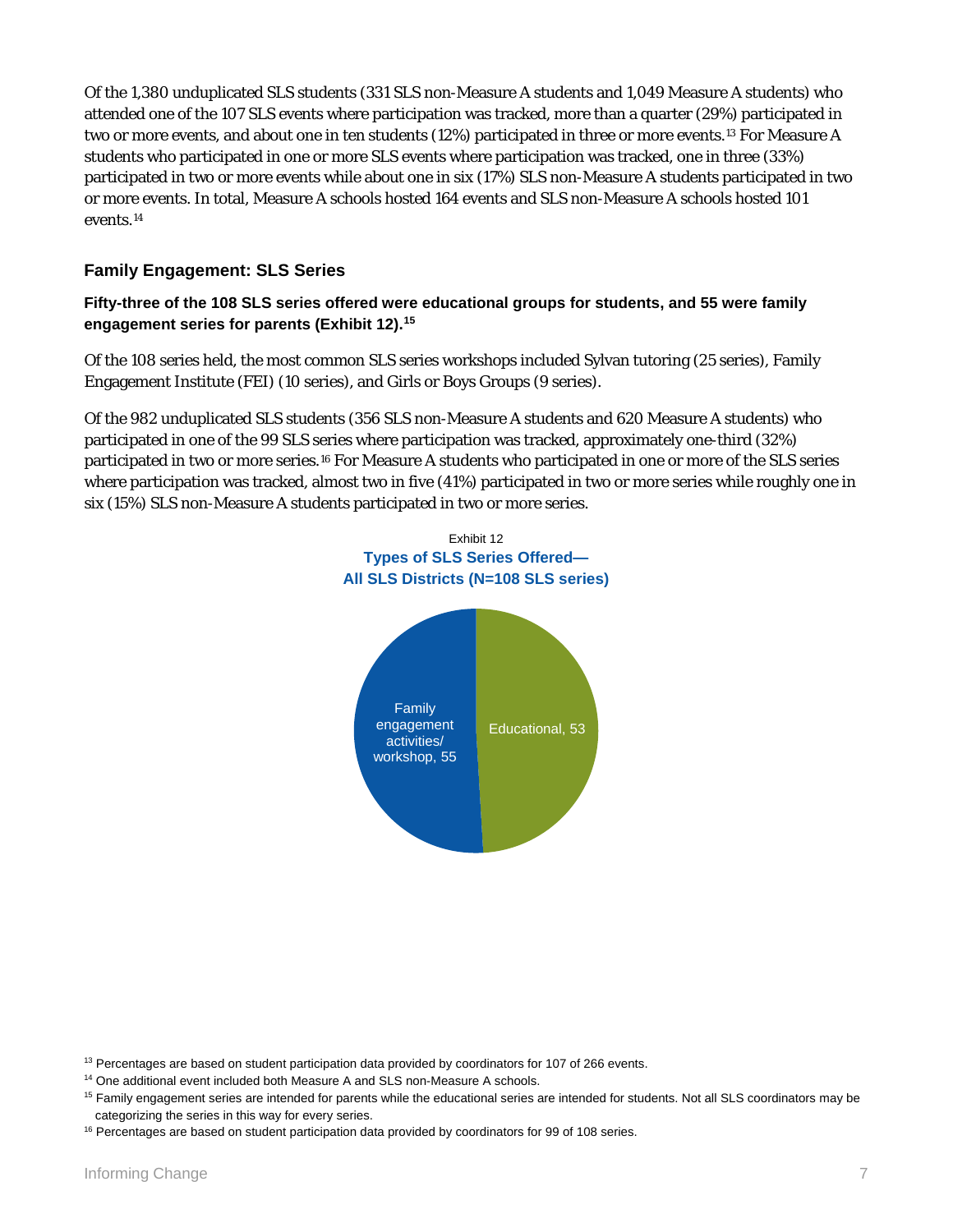## Post-SLS Event Family Survey Findings: Support & Engagement

## **OVERVIEW**

Altogether, 528 post-activity/event surveys were given to parents and caregivers at SLS schools and collected by SLS coordinators between September 2017 and June 2018. All of the post-activity/event surveys were collected from Measure A schools (Exhibit 13).[1](#page-9-0)

| Exhibit 13<br><b>Post-Surveys by School</b> |                                  |
|---------------------------------------------|----------------------------------|
|                                             | <b>Post-Surveys</b><br>$(n=528)$ |
| <b>Rosemary Elementary and Preschool</b>    | 263                              |
| Ocala Middle                                | 91                               |
| <b>Ben Painter Elementary</b>               | 82                               |
| <b>Overfelt High</b>                        | 31                               |
| <b>Campbell Middle</b>                      | 25                               |
| <b>South Valley Middle</b>                  | 16                               |
| <b>Gilroy High</b>                          | 15                               |
| <b>Graham Middle</b>                        | 5                                |

### **FINDINGS**

**Nearly all families (92%) felt that the SLS family engagement activity or event provided them with tools to improve their children's academic success.** The events also taught parents how to advocate for their children (91%), how to support their children's health and well-being (88%), and who to go to for help at school (93%) (Exhibit 14).

**Almost all families expressed that their experience participating in an SLS activity or event made them feel much more comfortable and welcomed (97%) and connected to the school community (95%) (Exhibit 15).** Nearly all families said they learned things that would help them change the way they interact with their children (94%) and learned about available resources for their families (96%) (Exhibit 16). The majority of families who attended an SLS activity would recommend the activity to other parents (97%) (Exhibit 17).

<span id="page-9-0"></span><sup>1</sup> The following schools were omitted from these findings because they only submitted one or two post-event surveys: Hubbard Elementary, Forest Hill Elementary, Ida Jew Academy, and Sheppard Middle School. In addition, one survey response was omitted because the school name was not specified in survey responses.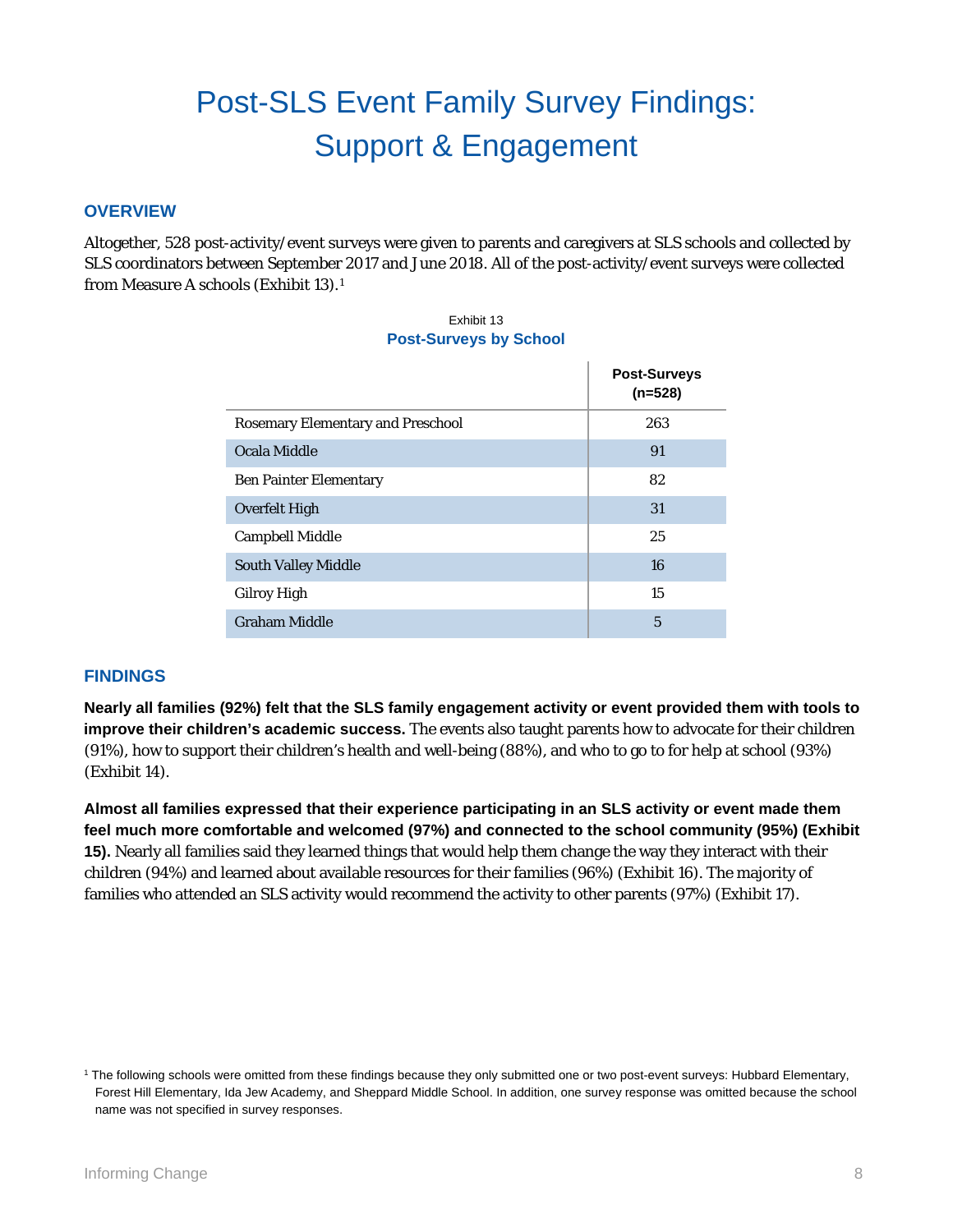#### Exhibit 14 **Parents' Sense of Support from the School**



Exhibit 15

### **Parents' Sense of Connectedness to the School**



#### Exhibit 16 **Parents' Gains in Knowledge**



Exhibit 17 **Parents' Satisfaction with the SLS Event**

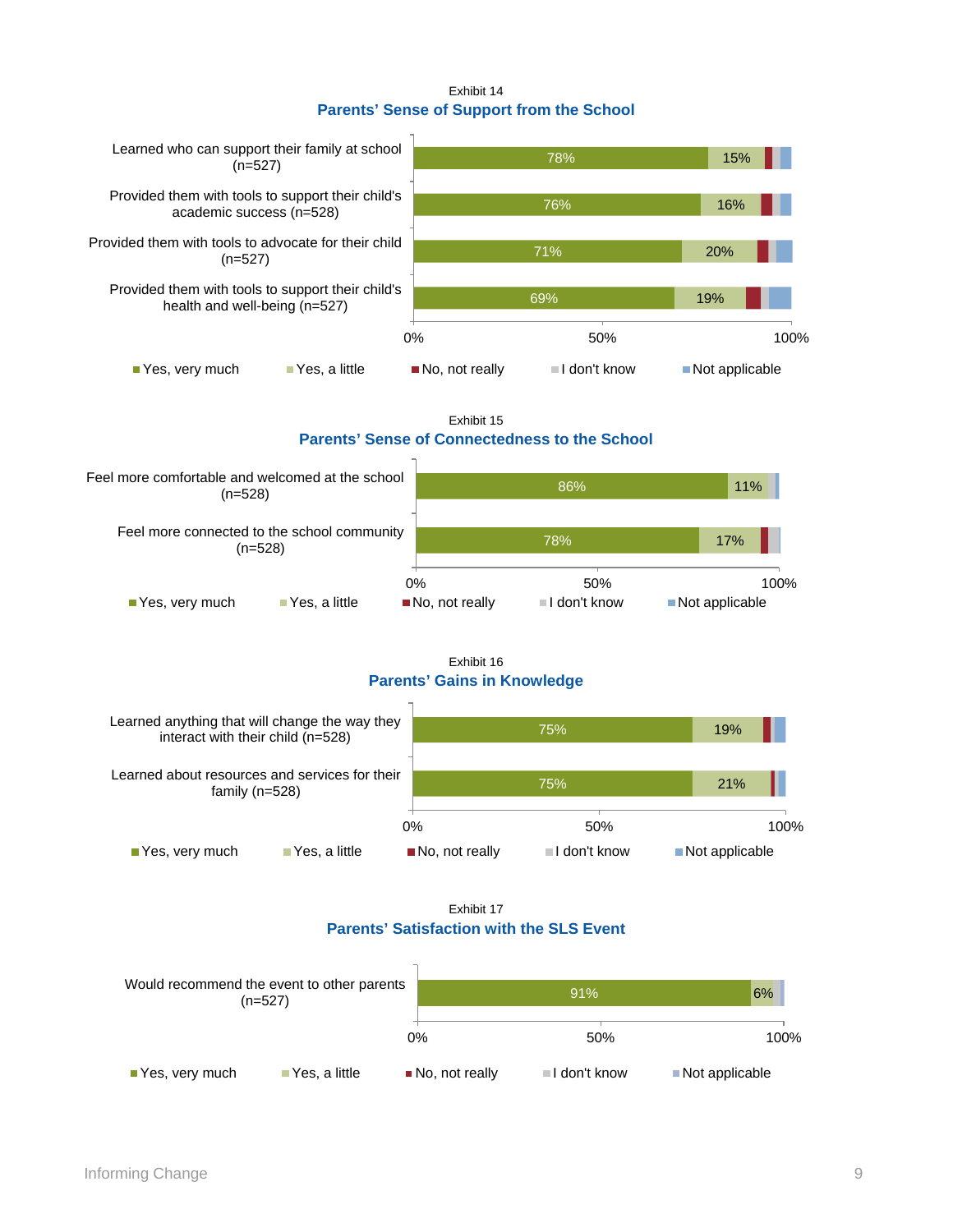### **OVERVIEW**

SLS coordinators administered surveys to SLS non-Measure A and Measure A schools between May and July 2018 and collected a total of 371 year-end family surveys (Exhibit 18). Over half (57%) of the surveys collected are from Measure A schools.

| Exhibit 18                                |  |  |  |
|-------------------------------------------|--|--|--|
| Year-End Surveys by District <sup>1</sup> |  |  |  |

|                                                                                                                                                                               | <b>Responses</b><br>$(n=371)$ |
|-------------------------------------------------------------------------------------------------------------------------------------------------------------------------------|-------------------------------|
| <b>Alum Rock Union</b><br><b>Aptitud Community Academy at Goss</b>                                                                                                            | 31                            |
| <b>Campbell Union</b><br><b>Campbell Middle</b><br><b>Rosemary Elementary and Preschool</b>                                                                                   | 120                           |
| <b>Gilroy Unified</b><br><b>Eliot Elementary</b><br><b>Gilroy High</b><br><b>Glen View Elementary</b><br><b>South Valley Middle</b>                                           | 110                           |
| <b>Morgan Hill Unified</b><br><b>Barrett Elementary</b><br><b>Britton Middle</b><br><b>El Toro Elementary</b><br>San Martin/Gwinn Elementary<br><b>Walsh Elementary</b>       | 51                            |
| <b>Mountain View Whisman</b><br><b>Graham Middle School</b>                                                                                                                   | 18                            |
| <b>Mount Pleasant</b><br><b>August Boeger Middle</b><br>Ida Jew Academy K-8<br><b>Mount Pleasant Elementary</b><br><b>Robert Sanders Elementary</b><br>Valle Vista Elementary | 41                            |

<span id="page-11-0"></span><sup>1</sup> The following schools were omitted from these findings because they only submitted one or two year-end surveys: Dahl Elementary School, Live Oak High School, Los Arboles Elementary School, Meadows Elementary School, Ocala Middle School, and Sobrato High School.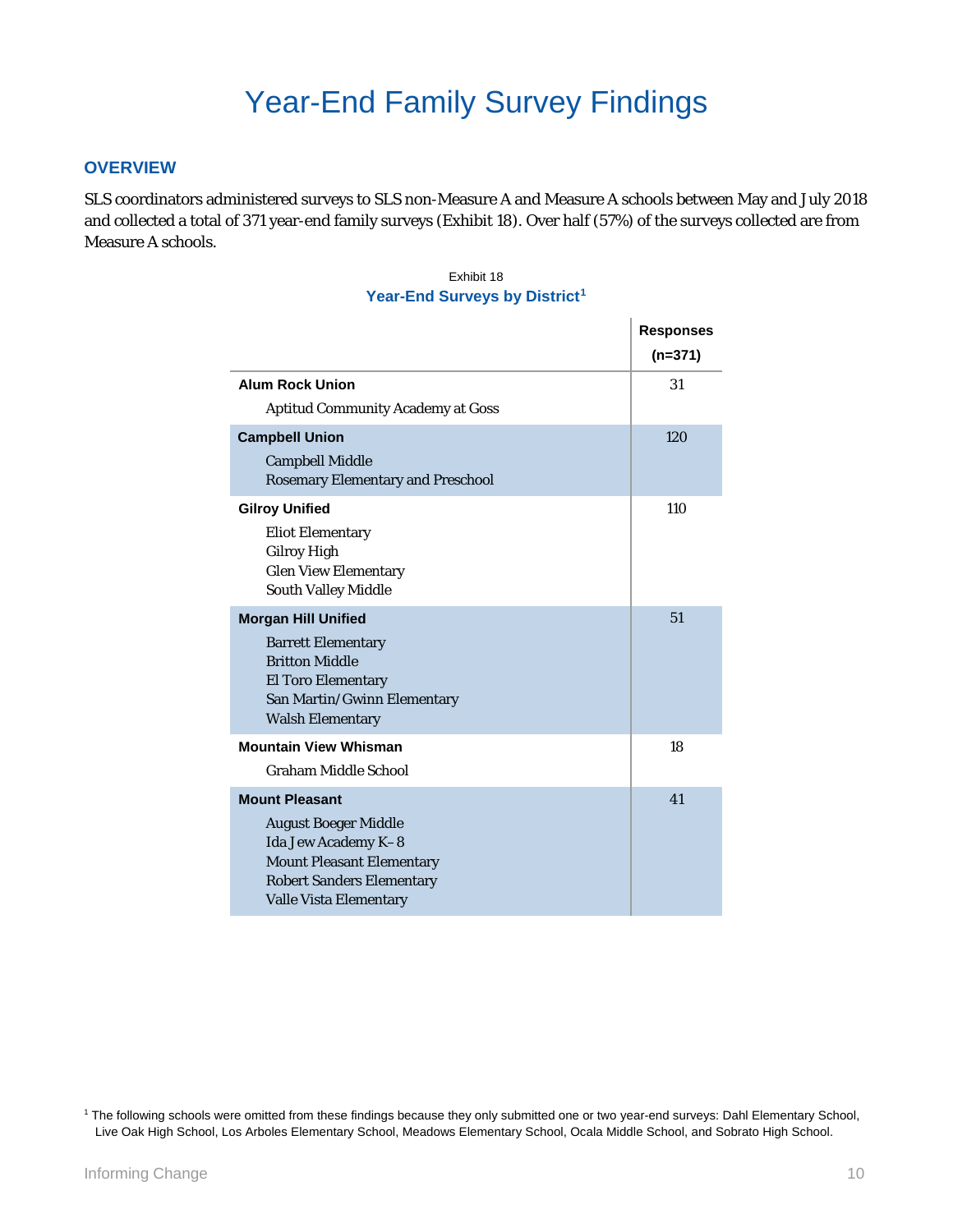### **FINDINGS**

A little less than half (46%) of the parents who completed the year-end survey have been parents at the school for three or more years, while another third (38%) have been parents at the school for one to two years. Less than a sixth (15%) of parents indicated this was their child's first year at the school.

School-wide events appear to be drawing in more parents than the educational activities that schools offer to families. Parents reported attending parent-teacher conferences (84%) and social events at the school (69%) more than other events such as mental/behavioral health or counseling services (43%) or tutoring services (42%). Fewer parents also reported accessing one-time family education classes (33%) or workshop series for families (26%) (Exhibit 19).

### Exhibit 19[2](#page-12-0) **Activities Attended This Year**

| Select all that apply                                                                                        | $(n=371)$  |
|--------------------------------------------------------------------------------------------------------------|------------|
| Parent-teacher conferences                                                                                   | 84% (310)  |
| Social event at the school (e.g., back to school night, movie nights)                                        | 69% (255)  |
| Mental/behavioral health or counseling (e.g., Positive Parenting Program,<br><b>Strengthening Families</b> ) | 43% (158)  |
| Tutoring or academic support services                                                                        | 42\% (157) |
| A one-time family education class (e.g., Immigration, Nutrition, Bullying)                                   | 33% (123)  |
| A workshop series for families (e.g., PIQE, Parent Project, Family<br><b>Engagement Institute</b> )          | 26% (96)   |

The majority of parents indicated that they felt supported by the school in many different ways. Almost all (94%) of parents said the school has helped them to learn more about services and supports available in their community and to improve their children's academic success. Most parents also felt the school has supported them in connecting them to resources for their family (92%), improving their child's health and well-being (83%), improving their family relationships (88%), and advocating for their child (90%) (Exhibit 20).



<span id="page-12-0"></span><sup>2</sup> Parents could report that they attended more than one event or activity. Parents who indicated they had not attended any events or answered that all survey questions were not applicable to them were also removed from the dataset.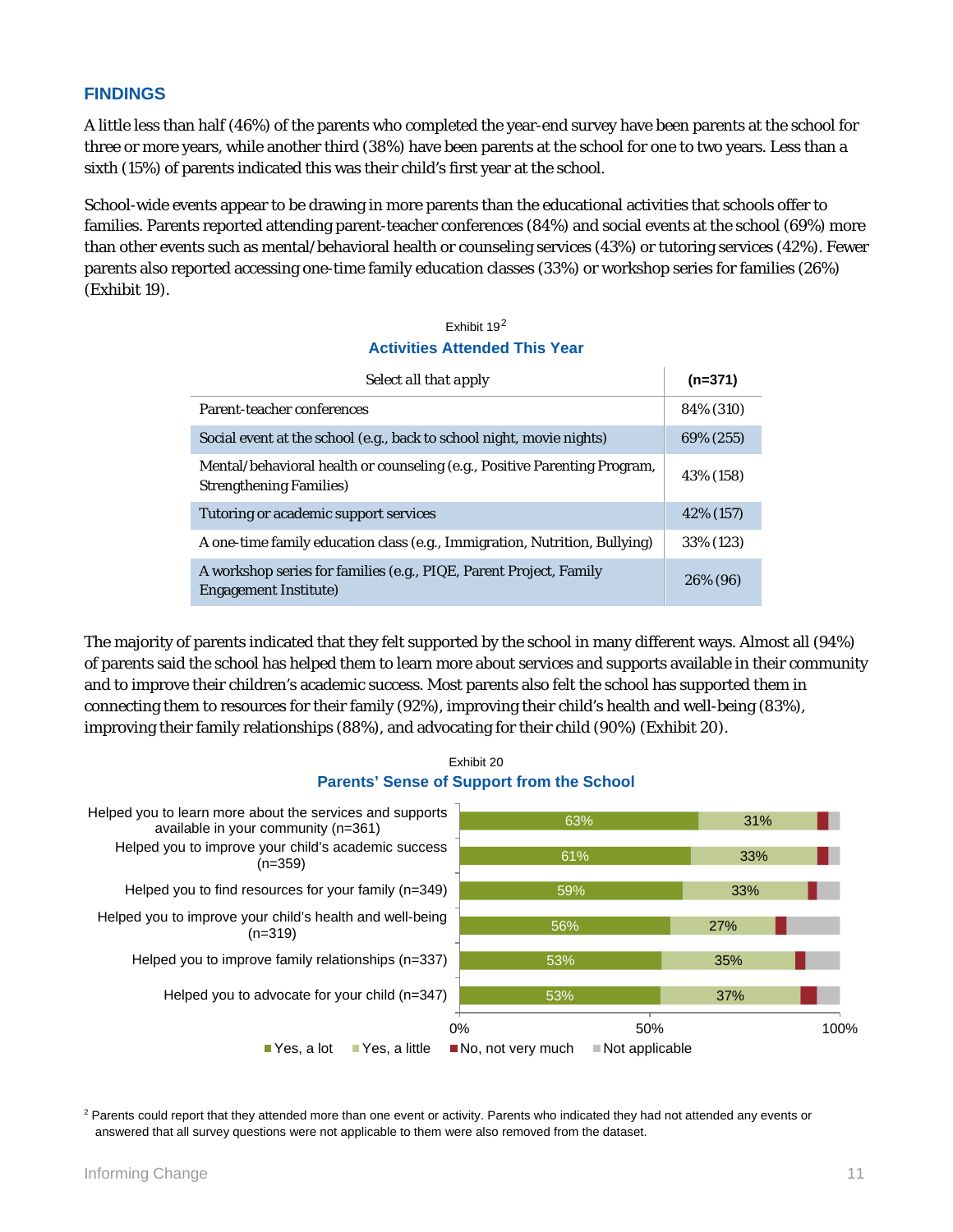Most parents had at least one or two interactions with their children's teachers or another school staff person, or contacted a resource they were given at school (Exhibit 21). The majority of parents reported that they felt welcomed (97%) at school at least "a little," and connected to the school community (94%). Most parents also felt that the school provided a safe space for their children (95%) and that they knew who to go to for help at school (98%) (Exhibit 22). Most parents reported that the services/support provided at their school met their family's needs (97%), and that because of SLS, they felt engaged in the school and involved in the community (94%).



Exhibit 21 **Parents' Interactions with School & Staff**



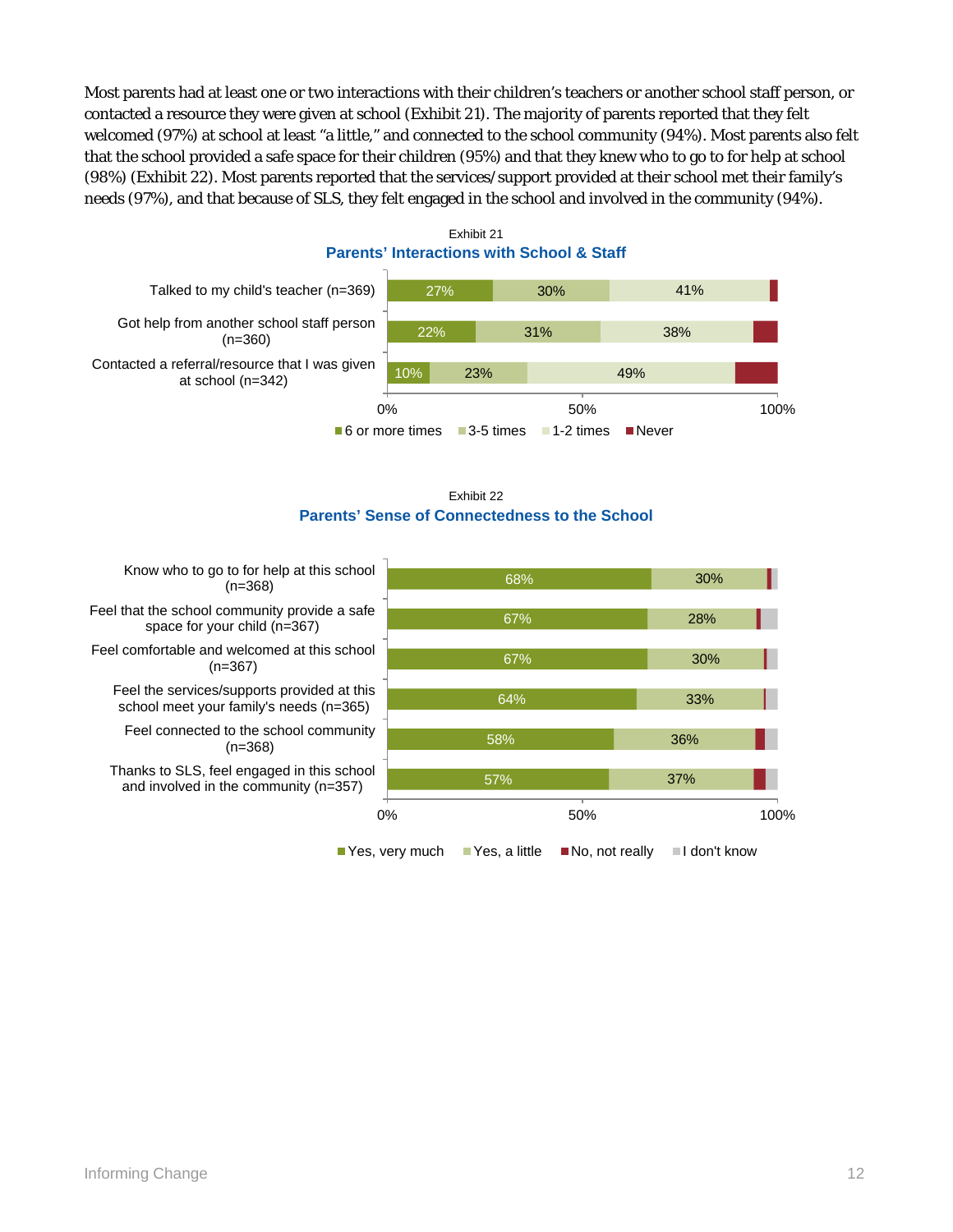## District Level Snapshot: Alum Rock Union School District

This report represents School Linked Services (SLS) data from the 2017–18 academic school year in Alum Rock Union School District (ARUSD) and includes data on students and their families in three schools receiving additional **Measure A funding** (**Ocala Middle, Painter Elementary,** and **Sheppard Middle**) and 22 SLS non-Measure A schools.<sup>[1](#page-14-0)</sup>

| Alum Rock Union: Demographics of Students Receiving SLS <sup>2,3</sup> |                                                  |                                                        |                                                     |                                                                    |
|------------------------------------------------------------------------|--------------------------------------------------|--------------------------------------------------------|-----------------------------------------------------|--------------------------------------------------------------------|
|                                                                        | <b>Ocala Middle</b><br>$(n=191$ SLS<br>students) | <b>Painter Elementary</b><br>$(n=206$ SLS<br>students) | <b>Sheppard Middle</b><br>$(n=181$ SLS<br>students) | <b>SLS Non-Measure A</b><br><b>Schools</b><br>(n=766 SLS students) |
| <b>Race/Ethnicity</b>                                                  |                                                  |                                                        |                                                     |                                                                    |
| Latino                                                                 | 149 (78%)                                        | 118 (57%)                                              | 136 (75%)                                           | 656 (86%)                                                          |
| White                                                                  | 7(4%)                                            | 2(1%)                                                  | 2(1%)                                               | 20 (3%)                                                            |
| Asian                                                                  | 22 (12%)                                         | 72 (35%)                                               | 35 (19%)                                            | 51 (7%)                                                            |
| <b>Black</b>                                                           | 3(2%)                                            | 5(2%)                                                  | 5(3%)                                               | 22 (3%)                                                            |
| Multiracial/Other                                                      | 10 (5%)                                          | 9(4%)                                                  | 3(2%)                                               | 17 (2%)                                                            |
| Gender                                                                 |                                                  |                                                        |                                                     |                                                                    |
| Male                                                                   | 88 (46%)                                         | 124 (60%)                                              | 94 (52%)                                            | 446 (58%)                                                          |
| Female                                                                 | 103 (54%)                                        | 82 (40%)                                               | 87 (48%)                                            | 320 (42%)                                                          |
| Grade <sup>4</sup>                                                     |                                                  |                                                        |                                                     |                                                                    |
| Preschool-TK                                                           |                                                  | 10 (5%)                                                |                                                     | 14 (2%)                                                            |
| $K-5$                                                                  |                                                  | 196 (95%)                                              |                                                     | 422 (55%)                                                          |
| $6 - 8$                                                                | 191 (100%)                                       | $\overline{a}$                                         | 181 (100%)                                          | 330 (43%)                                                          |
| $9 - 12$                                                               |                                                  |                                                        |                                                     |                                                                    |

# Exhibit 1

## **SLS Family Referrals**



<span id="page-14-0"></span><sup>1</sup> These schools are Adelante Academy, Adelante II at Arbuckle Elementary, Aptitud Community Academy, Arbuckle Elementary, Cassell Elementary, Cesar Chavez Elementary, Cureton Elementary, Dorsa Elementary, Fischer Middle, Hubbard Elementary, Joseph George Middle, Lee Mathson Middle, Linda Vista Elementary, LUCHA Elementary, Lyndale Elementary, McCollam Elementary, Meyer Elementary, Renaissance at Fischer Middle, Renaissance at Mathson Middle, Russo Academy, Ryan Elementary, and San Antonio Elementary.

<span id="page-14-1"></span><sup>2</sup> "SLS students" includes students and their families who received at least one SLS referral or participated in at least one SLS family engagement event or series workshop.

<span id="page-14-2"></span><sup>3</sup> In some cases, percentages and numbers may not add up to totals due to instances of missing data.

<span id="page-14-3"></span><sup>4</sup> All SLS students in Alum Rock Union were age 15 or under.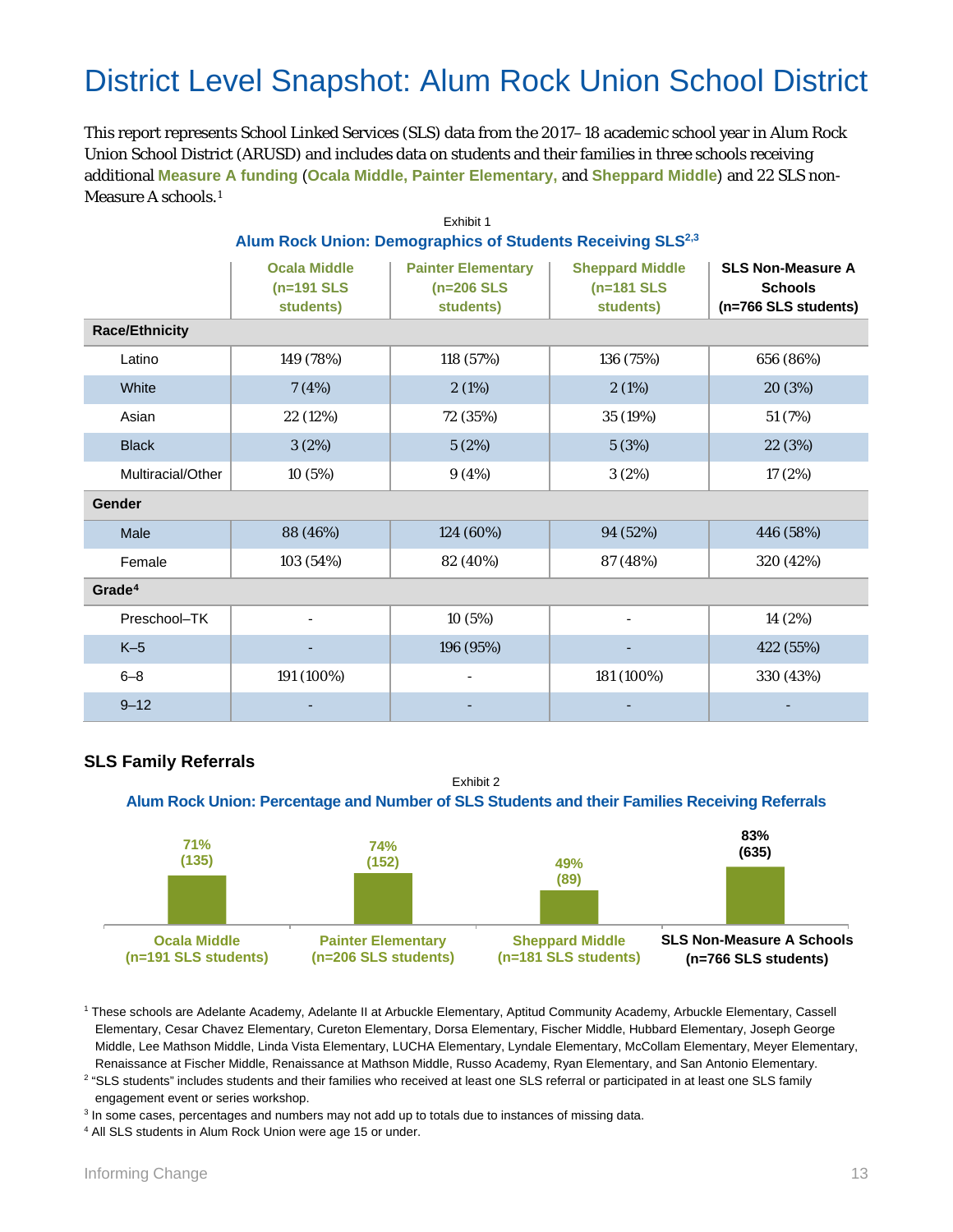|                                                              |                                                                              |                                                                                                   | Alum Rock Union: Top Referral Organization, Type of Organization, and Referral Category      |                                                                                                 |
|--------------------------------------------------------------|------------------------------------------------------------------------------|---------------------------------------------------------------------------------------------------|----------------------------------------------------------------------------------------------|-------------------------------------------------------------------------------------------------|
|                                                              | <b>Ocala Middle</b><br>$(n=183 \text{ total})$<br>referrals)                 | <b>Painter Elementary</b><br>$(n=241$ total<br>referrals)                                         | <b>Sheppard Middle</b><br>$(n=112 \text{ total})$<br>referrals)                              | <b>SLS Non-Measure</b><br>A Schools<br>(n=685 total referrals)                                  |
| <b>Top Referral Organizations</b>                            | $\bullet$ ARCC (46)<br>• Sylvan Tutoring<br>(38)<br>$\bullet$ City Year (35) | • Assistance League<br>(109)<br>• Foothill Community<br>Health Center (29)<br>• School Staff (15) | $\bullet$ ARCC (33)<br>• Foothill Community<br>Health Center (23)<br>• School Counselor (11) | $\bullet$ ARCC (311)<br>• Foothill Community<br>Health Center (205)<br>• REACH Tutoring<br>(70) |
| <b>Referral Organizations by Type</b>                        |                                                                              |                                                                                                   |                                                                                              |                                                                                                 |
| Community/Nonprofit<br>Organization <sup>5</sup>             | 120                                                                          | 205                                                                                               | 76                                                                                           | 569                                                                                             |
| <b>SLS Behavioral Health</b><br><b>PEI Behavioral Health</b> | $\mathfrak{H}$                                                               |                                                                                                   | 27                                                                                           | 22<br>265                                                                                       |
| <b>County Agency</b>                                         |                                                                              |                                                                                                   |                                                                                              | 8                                                                                               |
| For-Profit<br>Company/Corporation                            | 39                                                                           | 13                                                                                                | 12                                                                                           | 71                                                                                              |
| Programs Provided by<br>School                               | 24                                                                           | 23                                                                                                | 24                                                                                           | 37                                                                                              |
| <b>Referrals by Category</b>                                 |                                                                              |                                                                                                   |                                                                                              |                                                                                                 |
| Behavioral/Mental Health                                     | 69                                                                           | 43                                                                                                | 66                                                                                           | 532                                                                                             |
| Community and Pro-Social                                     | 21                                                                           | $\mathbf{1}$                                                                                      | 9                                                                                            |                                                                                                 |
| <b>Family Support</b>                                        | 7                                                                            | 166                                                                                               | 10                                                                                           | 57                                                                                              |
| Food                                                         | $5\phantom{.0}$                                                              | $5\overline{)}$                                                                                   | 2                                                                                            |                                                                                                 |
| Housing                                                      | $\overline{\mathbf{4}}$                                                      | $\boldsymbol{2}$                                                                                  | 3                                                                                            | $\overline{\mathbf{4}}$                                                                         |
| Immigration                                                  | 3                                                                            | $\overline{2}$                                                                                    | $\mathbf{1}$                                                                                 |                                                                                                 |
| Physical Health                                              |                                                                              | $\overline{\phantom{a}}$                                                                          | $\boldsymbol{2}$                                                                             | $6\phantom{1}$                                                                                  |
| Tutoring                                                     | 74                                                                           | 22                                                                                                | 19                                                                                           | 86                                                                                              |

Exhibit 3 **Alum Rock Union: Top Referral Organization, Type of Organization, and Referral Category**

Exhibit 4 **Alum Rock Union: Referral Status[6](#page-15-0)**



<span id="page-15-1"></span><sup>5</sup> These referrals include referrals made to community/nonprofit organizations, SLS Behavioral Health, and PEI Behavioral Health.

<span id="page-15-0"></span><sup>6</sup> Most of the "Declined" referrals within ARUSD were due to families declining services. Some of the "Unable to link to services" referrals were due to insurance status, families moving out of the district, or organizations referring families to other organizations for services.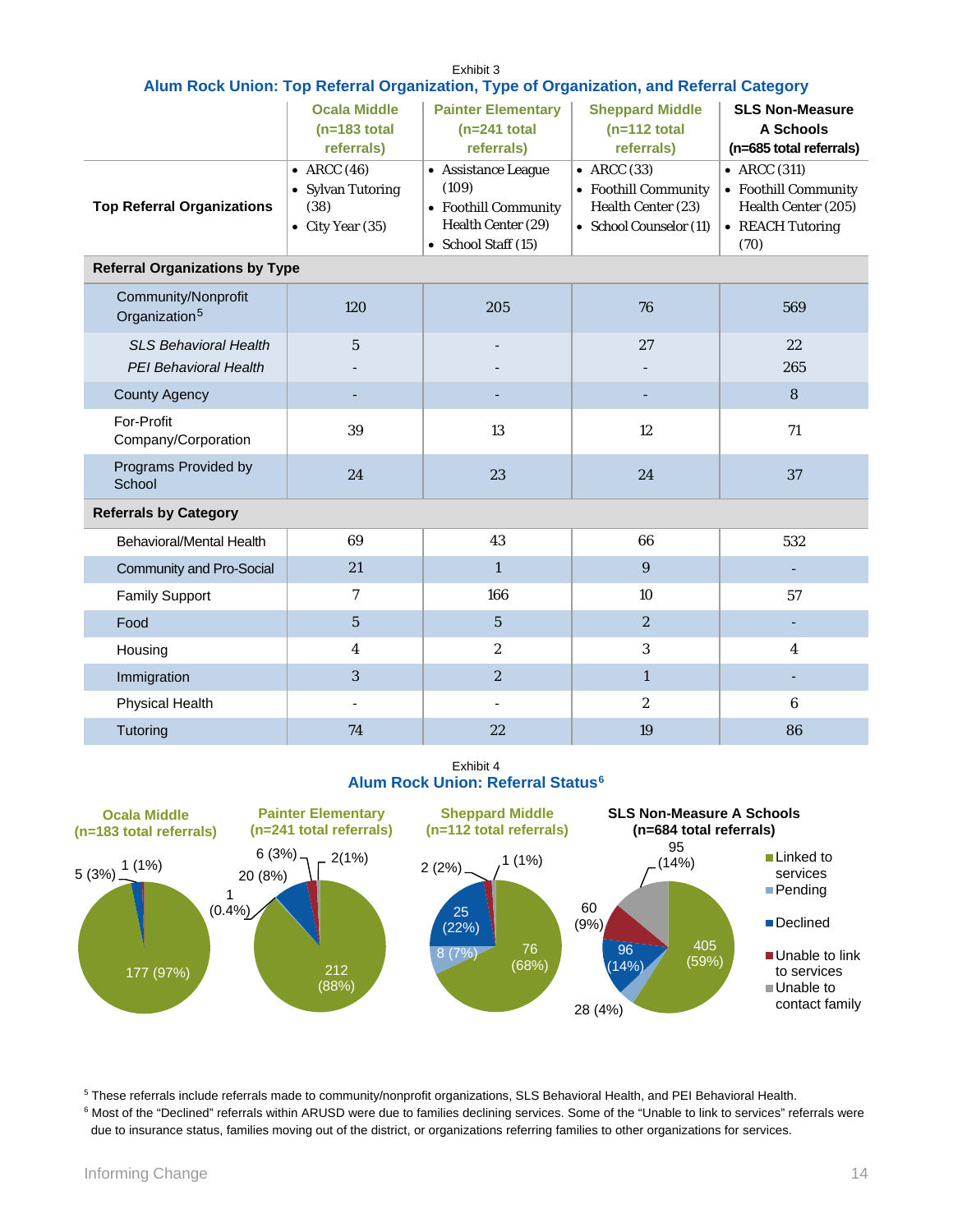## **SLS Family Engagement Events & Series**



Exhibit 6

#### **Alum Rock Union: Name and Number of SLS Family Engagement Events and Series**

|                                                  | <b>Ocala Middle</b><br>$(n=13$ events; $n=5$<br>series)                                                                                                                                                                                                                                                                                                                                                | <b>Painter Elementary</b><br>$(n=29$ events; $n=14$<br>series)                                                                                                                                                                                                                                                                                                                                                                                                                                                                                                                                                                                                                                | <b>Sheppard Middle</b><br>$(n=23$ events; $n=14$<br>series)                                                                                                                                                                                                                                                                                                                                                                                                                                                                                  | <b>SLS Non-Measure A</b><br><b>Schools</b><br>$(n=16$ events; $n=13$<br>series)                                                                                                                                                                                                                                                                                                                                                                                                                     |
|--------------------------------------------------|--------------------------------------------------------------------------------------------------------------------------------------------------------------------------------------------------------------------------------------------------------------------------------------------------------------------------------------------------------------------------------------------------------|-----------------------------------------------------------------------------------------------------------------------------------------------------------------------------------------------------------------------------------------------------------------------------------------------------------------------------------------------------------------------------------------------------------------------------------------------------------------------------------------------------------------------------------------------------------------------------------------------------------------------------------------------------------------------------------------------|----------------------------------------------------------------------------------------------------------------------------------------------------------------------------------------------------------------------------------------------------------------------------------------------------------------------------------------------------------------------------------------------------------------------------------------------------------------------------------------------------------------------------------------------|-----------------------------------------------------------------------------------------------------------------------------------------------------------------------------------------------------------------------------------------------------------------------------------------------------------------------------------------------------------------------------------------------------------------------------------------------------------------------------------------------------|
| <b>SLS Family</b><br>Engagement<br><b>Events</b> | 4th Annual STEAM Night<br><b>Backpack Giveaway</b><br><b>Back-to-School</b><br><b>DACA</b> Informative<br>Workshop<br>de Young Museum and<br><b>SFSU</b> visit<br><b>Family Pinata Challenge</b><br><b>HKF Dental Screening</b><br><b>Project Cornerstone</b><br><b>RAFT Parent Presentation</b><br>Rebekah Children's<br><b>Services</b><br>Veggielutions<br><b>Winter Wonderland</b><br><b>ZUMBA</b> | Back-to-School BBQ<br><b>Back-to-School Night</b><br><b>Bullying Presentation for</b><br><b>Parents</b><br><b>City Peace Project Field</b><br>Trip to SJPD<br>Communication and<br><b>Student Advocacy Family</b><br>Workshop<br><b>ELAC Family Night</b><br>End-of-year Fiesta-Movie<br>Night<br><b>Exploratorium Field Trip</b><br><b>Family Harvest Costume</b><br>Dance<br><b>Immigration Parent</b><br>Workshop<br>In Play and Summer<br><b>Program Presentation</b><br><b>Multicultural Event</b><br><b>Peace Signs Assembly</b><br>School Pantry*<br><b>SCU Tour and Football</b><br><b>Game Field Trip</b><br><b>Sheppard School Tour</b><br><b>Winter Performance</b><br>Yoga Class* | <b>Campus Collaborative</b><br><b>Multicultural Event</b><br><b>City Peace Project</b><br><b>Developmental Assets</b><br>Workshop<br><b>Bullying Workshop for</b><br><b>Students</b><br><b>Family Engagement SLS</b><br><b>Presentation</b><br><b>Family Engagement Field</b><br>Trip<br><b>Family Night at Christmas</b><br>in the Park<br>Paint with the Principal<br><b>Parent Alcohol and Drug</b><br>Presentation<br><b>Parent Immigration</b><br>Workshop<br><b>Project Cornerstone</b><br><b>School Pantry*</b><br><b>Scream Fest</b> | <b>Back to School/District</b><br>Night*<br><b>Black History Month</b><br>Celebration<br><b>Drug Awareness</b><br><b>Presentation for Parents</b><br><b>Family Movie Night</b><br><b>Unity Day Bullying</b><br><b>Prevention Parent</b><br>Presentation<br><b>REACH Parent Info</b><br>Night*<br><b>Stress Management &amp;</b><br><b>Community Resources for</b><br>Parents*<br><b>Unity Day-Bullying</b><br><b>Prevention Presentation*</b><br><b>Winter Performances</b><br>Event with resources |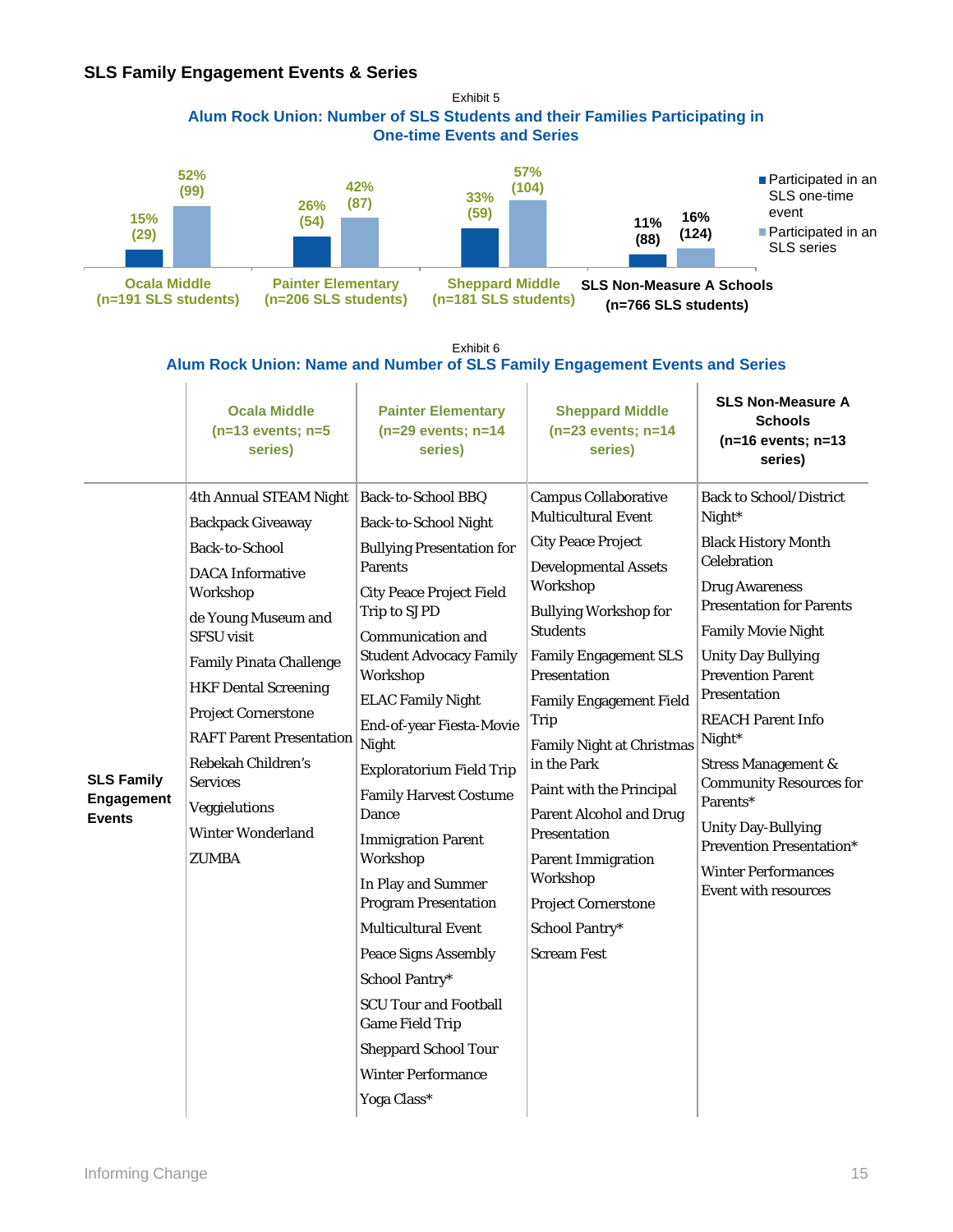|                                                         | <b>Ocala Middle</b><br>$(n=13$ events; $n=5$<br>series)                                                                          | <b>Painter Elementary</b><br>$(n=29$ events; $n=14$<br>series)                                                                                                                                                                                                                                | <b>Sheppard Middle</b><br>$(n=23$ events; $n=14$<br>series)                                                                                                                                                                        | <b>SLS Non-Measure A</b><br><b>Schools</b><br>$(n=16$ events; $n=13$<br>series)                                                                                                                                       |
|---------------------------------------------------------|----------------------------------------------------------------------------------------------------------------------------------|-----------------------------------------------------------------------------------------------------------------------------------------------------------------------------------------------------------------------------------------------------------------------------------------------|------------------------------------------------------------------------------------------------------------------------------------------------------------------------------------------------------------------------------------|-----------------------------------------------------------------------------------------------------------------------------------------------------------------------------------------------------------------------|
| <b>SLS Family</b><br><b>Engagement</b><br><b>Series</b> | Sylvan Tutoring Cycle*<br><b>HKF 10-Steps workshops</b><br><b>Respect Institute</b><br><b>Saturdays</b><br><b>SOAC Art Class</b> | 10 Steps to a Healthier<br>You<br>The City Peace Project $-$<br>Social Skills Group*<br><b>Early College Outreach</b><br><b>Parent Program</b><br><b>ESL/Computer Literacy</b><br><b>Classes</b><br>Sylvan Reading Cycle*<br>Sylvan Math Cycle*<br><b>Sylvan Parent Workshop</b><br>$Cycle^*$ | 10 Steps to a Healthier<br>You<br><b>City Peace Project</b><br>Boy's/Girl's Group*<br>Sylvan Math Cycle*<br>Sylvan Reading Cycle*<br><b>Sylvan Parent Workshop</b><br>$Cycle*$<br><b>Early College Outreach</b><br>Parent Program* | 10 Steps to a Healthier<br>$You*$<br><b>Peaceful You Foothill</b><br><b>Community Health Center</b><br><b>Skills Streaming</b><br><b>Strengthening Families</b><br>Program*<br><b>Uplift APS Support</b><br>$Group^*$ |

\* Denotes events and series that occurred more than once.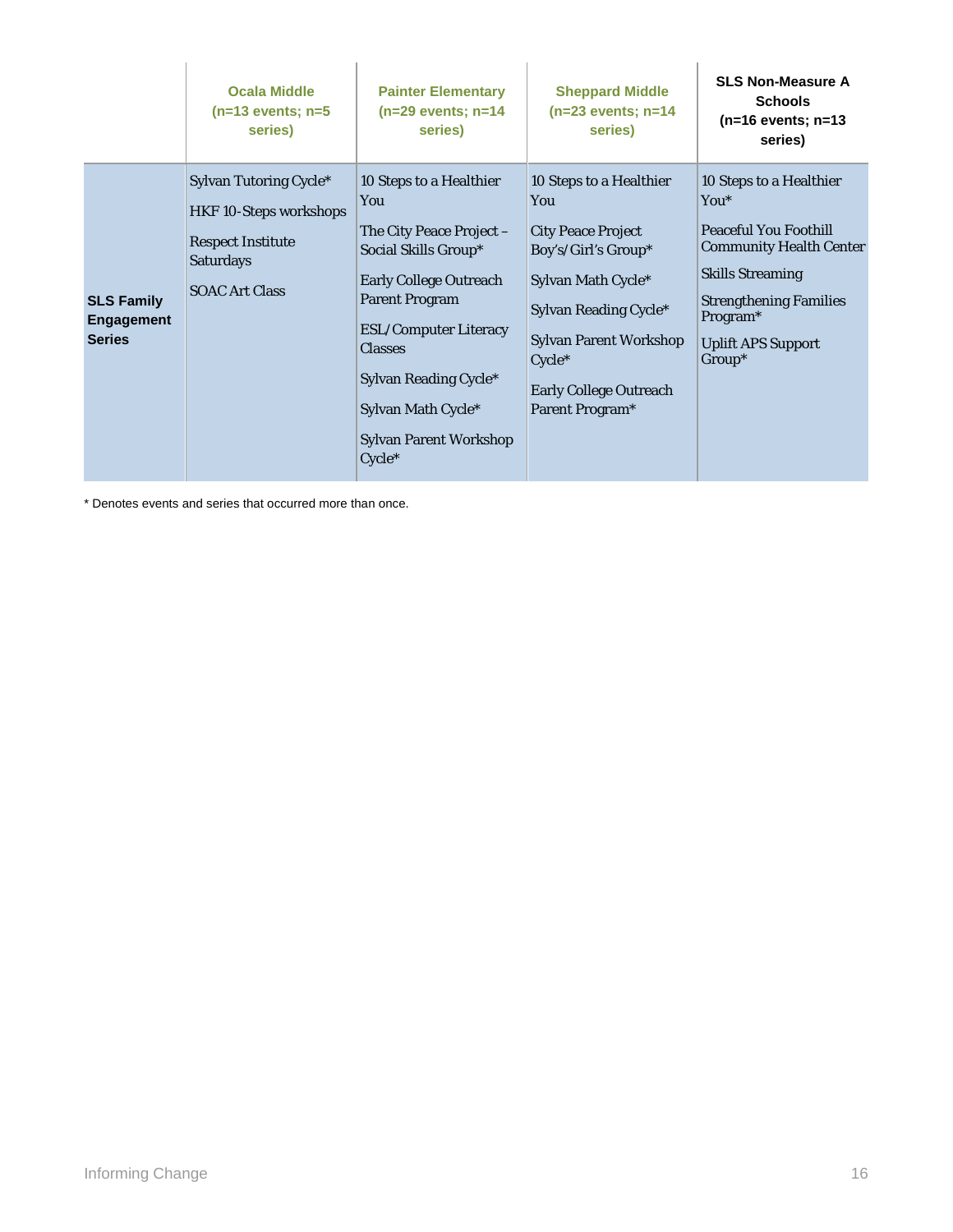## District Level Snapshot: Campbell Union School District

This report represents School Linked Services (SLS) data from the 2017–18 academic school year in Campbell Union School District (CUSD) and includes data on students and their families in two schools receiving additional **Measure A funding** (**Campbell Middle** and **Rosemary Elementary[1](#page-18-0)**) and seven SLS non-Measure A schools (Blackford Elementary, Capri Elementary, Castlemont Elementary, Lynhaven Elementary, Monroe Middle, Rolling Hills Middle, and Sherman Oaks Elementary). [2](#page-18-1)

|                       | <b>Campbell Middle</b><br>(n=194 SLS students) | <b>Rosemary Elementary</b><br>(n=413 SLS students) | <b>SLS Non-Measure A Schools</b><br>(n=269 SLS students) |  |  |  |
|-----------------------|------------------------------------------------|----------------------------------------------------|----------------------------------------------------------|--|--|--|
| <b>Race/Ethnicity</b> |                                                |                                                    |                                                          |  |  |  |
| Latino                | 160 (82%)                                      | 370 (90%)                                          | 189 (70%)                                                |  |  |  |
| White                 | 12 (6%)                                        | 10(2%)                                             | 42 (16%)                                                 |  |  |  |
| Asian                 | 8 (4%)                                         | 16 (4%)                                            | 14 (5%)                                                  |  |  |  |
| <b>Black</b>          | 6(3%)                                          | 8(2%)                                              | 16 (6%)                                                  |  |  |  |
| Multiracial/Other     | 8 (4%)                                         | 9(2%)                                              | 8 (3%)                                                   |  |  |  |
| Gender <sup>4</sup>   |                                                |                                                    |                                                          |  |  |  |
| Male                  | 84 (43%)                                       | 216 (52%)                                          | 153 (57%)                                                |  |  |  |
| Female                | 109 (56%)                                      | 197 (48%)                                          | 114 (43%)                                                |  |  |  |
| Grade <sup>5</sup>    |                                                |                                                    |                                                          |  |  |  |
| Preschool-TK          |                                                | 31 (8%)                                            | $\overline{\phantom{0}}$                                 |  |  |  |
| $K-5$                 |                                                | 382 (92%)                                          | 194 (72%)                                                |  |  |  |
| $6 - 8$               | 194 (100%)                                     | $\overline{\phantom{a}}$                           | 75 (28%)                                                 |  |  |  |
| $9 - 12$              |                                                |                                                    |                                                          |  |  |  |

### **[3](#page-18-2) Campbell Union: Demographics of Students Receiving SLS2,3** Exhibit 1

### **SLS Family Referrals**



<span id="page-18-0"></span><sup>1</sup> Rosemary Elementary includes an onsite preschool.

<span id="page-18-1"></span><sup>2</sup> "SLS students" includes students and their families who received at least one SLS referral or participated in at least one SLS family engagement event or series workshop.

<span id="page-18-2"></span><sup>3</sup> In some cases, percentages and numbers may not add up to totals due to instances of missing data.

<span id="page-18-3"></span><sup>4</sup> One student identified as "Other."

<span id="page-18-4"></span><sup>5</sup> All SLS students in Campbell were age 15 or under.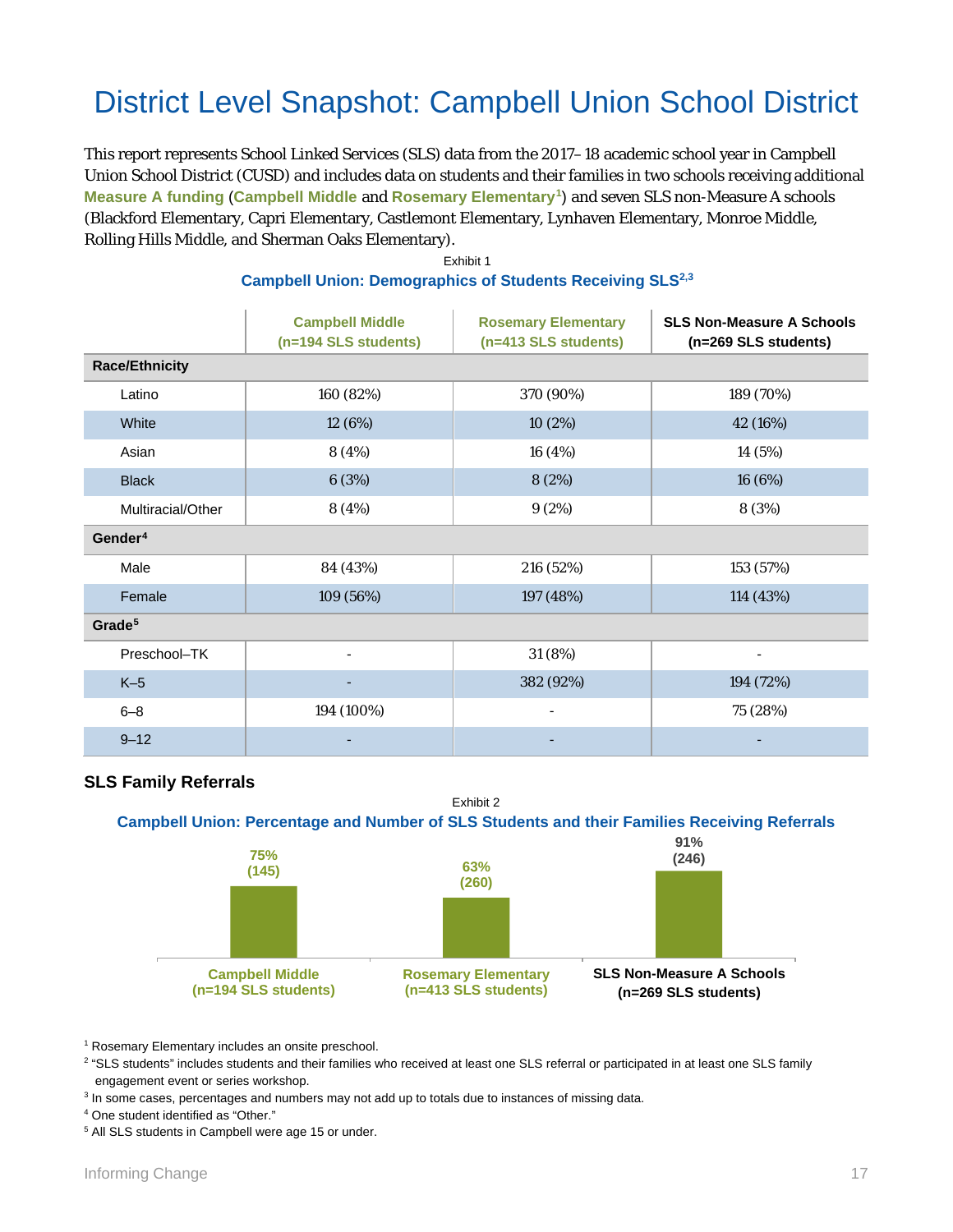| <b>Fxhibit 3</b>                                                                              |  |  |  |  |
|-----------------------------------------------------------------------------------------------|--|--|--|--|
| <b>Campbell Union: Top Referral Organization, Type of Organization, and Referral Category</b> |  |  |  |  |

| <b>Top Referral Organizations</b>                            | <b>Campbell Middle</b><br>(n=169 total referrals)<br>• Second Harvest Food<br><b>Bank</b> (58)<br>• Uplift Family Services<br>(46)<br>• Vision to Learn (19) | <b>Rosemary Elementary</b><br>(n=355 total referrals)<br>• Uplift Family Services<br>(72)<br>• The Tech Museum<br>(65)<br>• School Nurse (56) | <b>SLS Non-Measure A</b><br><b>Schools</b><br>(n=246 total referrals)<br>• Uplift Family Services<br>(134)<br>• School Intern (75)<br>• The Tech Museum (37) |
|--------------------------------------------------------------|--------------------------------------------------------------------------------------------------------------------------------------------------------------|-----------------------------------------------------------------------------------------------------------------------------------------------|--------------------------------------------------------------------------------------------------------------------------------------------------------------|
| <b>Referral Organizations by Type</b>                        |                                                                                                                                                              |                                                                                                                                               |                                                                                                                                                              |
| Community/Nonprofit<br>Organization <sup>6</sup>             | 125                                                                                                                                                          | 223                                                                                                                                           | 150                                                                                                                                                          |
| <b>SLS Behavioral Health</b><br><b>PEI Behavioral Health</b> | 14<br>27                                                                                                                                                     | 14<br>49                                                                                                                                      | 53<br>60                                                                                                                                                     |
| <b>County Agency</b>                                         | 14                                                                                                                                                           | 9                                                                                                                                             |                                                                                                                                                              |
| For-Profit<br>Company/Corporation                            | 3                                                                                                                                                            | 11                                                                                                                                            |                                                                                                                                                              |
| Programs Provided by School                                  | 27                                                                                                                                                           | 112                                                                                                                                           | 96                                                                                                                                                           |
| <b>Category of Referrals</b>                                 |                                                                                                                                                              |                                                                                                                                               |                                                                                                                                                              |
| Behavioral/Mental Health                                     | 70                                                                                                                                                           | 110                                                                                                                                           | 209                                                                                                                                                          |
| Community and Pro-Social                                     | 13                                                                                                                                                           | 151                                                                                                                                           | 37                                                                                                                                                           |
| <b>Family Support</b>                                        | $\boldsymbol{2}$                                                                                                                                             | 27                                                                                                                                            | $\blacksquare$                                                                                                                                               |
| Food                                                         | 58                                                                                                                                                           |                                                                                                                                               |                                                                                                                                                              |
| Housing                                                      | $\bar{a}$                                                                                                                                                    | 3                                                                                                                                             | $\overline{\phantom{a}}$                                                                                                                                     |
| Immigration                                                  | $\mathbf{1}$                                                                                                                                                 | $\overline{4}$                                                                                                                                |                                                                                                                                                              |
| Physical Health                                              | 21                                                                                                                                                           | 60                                                                                                                                            | L.                                                                                                                                                           |
| Tutoring                                                     | $\overline{\mathbf{4}}$                                                                                                                                      |                                                                                                                                               |                                                                                                                                                              |

Exhibit 4 **Campbell Union: Referral Status[7](#page-19-0)**



<span id="page-19-1"></span><span id="page-19-0"></span><sup>6</sup> These referrals include referrals made to community/nonprofit organizations, SLS Behavioral Health, and PEI Behavioral Health. <sup>7</sup> All but one of the "declined" referrals within CUSD were due to families declining services or an inability to contact the family.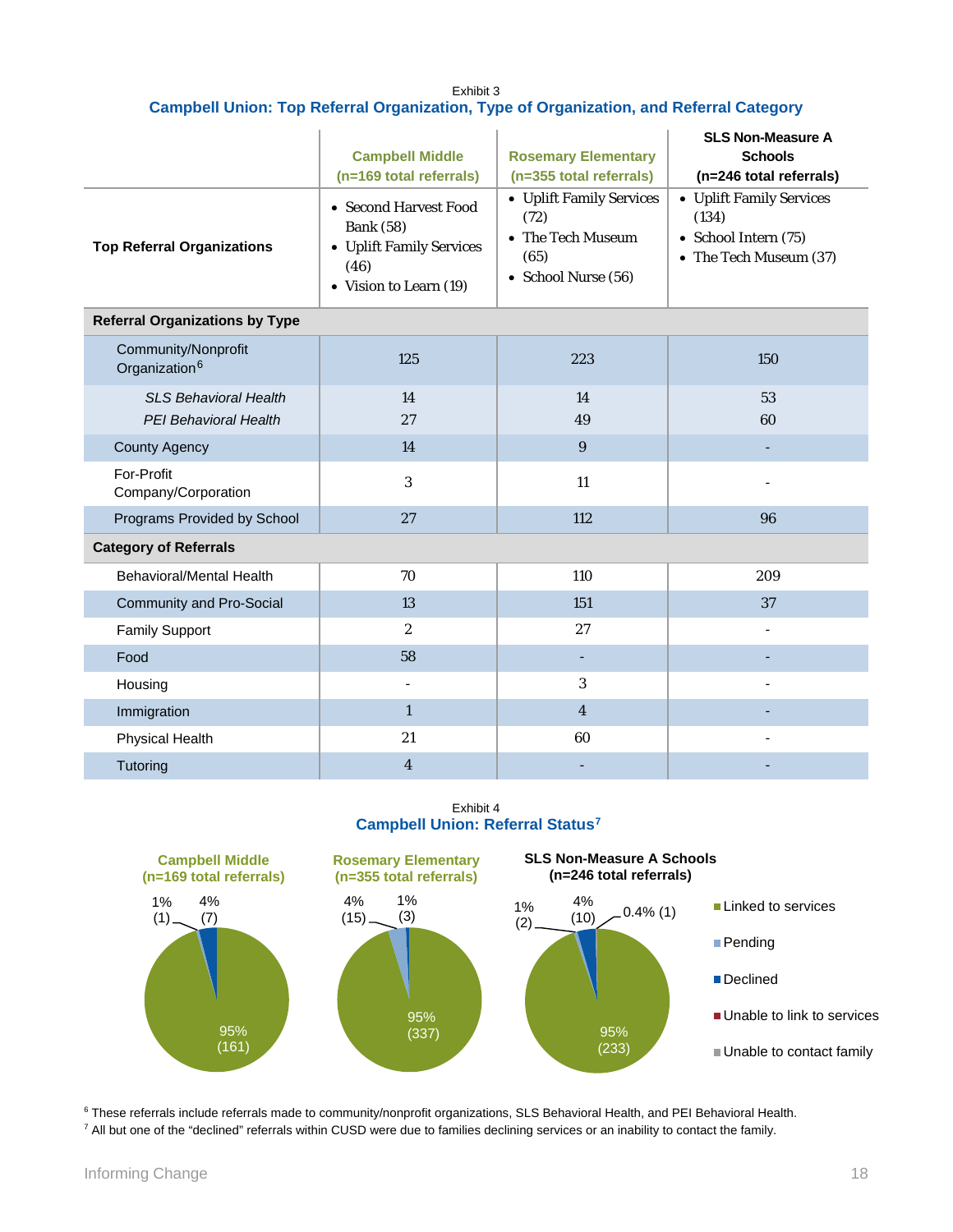### **SLS Family Engagement Events & Series**



Exhibit 6

#### **Campbell Union: Name and Number of SLS Family Engagement Events and Series**

|                   | <b>Campbell Middle</b><br>$(n=22$ events; $n=7$ series) | <b>Rosemary Elementary</b><br>$(n=21$ events; $n=14$ series) | <b>SLS Non-Measure A Schools</b><br>(n=2 events; 2 series) |
|-------------------|---------------------------------------------------------|--------------------------------------------------------------|------------------------------------------------------------|
|                   | <b>Back to School Night</b>                             | <b>Bullying Prevention Workshop*</b>                         | FEI Bridge to College Field Trip                           |
|                   | Campus Collaborative*                                   | <b>Community Safety Workshop</b>                             | <b>SLS Feeder Mixer</b>                                    |
|                   | <b>Celebrate CMS</b>                                    | <b>ELAC</b> Meeting                                          |                                                            |
|                   | <b>ELAC</b> Meeting*                                    | <b>Family Code Night</b>                                     |                                                            |
|                   | FEI Bridge to College Day                               | <b>Foothill College Family Bridge to College</b>             |                                                            |
|                   | Parent/Teacher Conferences*                             | Day                                                          |                                                            |
| <b>SLS Family</b> | <b>Positive Parenting Seminar</b>                       | <b>Gang Prevention Workshop</b>                              |                                                            |
| <b>Engagement</b> | <b>Power School Access Training</b>                     | Kindergarten Literacy Night                                  |                                                            |
| <b>Events</b>     | <b>SF Zoo Fieldtrip</b>                                 | Know Your Rights Immigration<br>Workshop*                    |                                                            |
|                   | Sylvan Parent Meeting*                                  | <b>Mexican Consulate Resources Workshop</b>                  |                                                            |
|                   | <b>Film Screening</b>                                   | <b>Parent STEAM Project Workshop</b>                         |                                                            |
|                   |                                                         | <b>Parent Meeting</b>                                        |                                                            |
|                   |                                                         | Read Across America*                                         |                                                            |
|                   |                                                         | Zoo Field Trip                                               |                                                            |
|                   | Family Engagement Institute*                            | 10 Steps to a Healthier You                                  | Family Engagement Institute*                               |
|                   | Sylvan Cycle*                                           | <b>Abriendo Puertas</b>                                      |                                                            |
|                   |                                                         | <b>Baby Care</b>                                             |                                                            |
|                   |                                                         | <b>Baile Folklorico</b>                                      |                                                            |
| <b>SLS Family</b> |                                                         | <b>Digital Life</b>                                          |                                                            |
| <b>Engagement</b> |                                                         | <b>Families as Leaders</b>                                   |                                                            |
| <b>Series</b>     |                                                         | Family Engagement Institute*                                 |                                                            |
|                   |                                                         | <b>Seeds of Early Literacy</b>                               |                                                            |
|                   |                                                         | <b>Strong Start</b>                                          |                                                            |
|                   |                                                         | Triple P - Positive Parenting Program                        |                                                            |
|                   |                                                         | Zumba*                                                       |                                                            |

\* Denotes events and series that occurred more than once.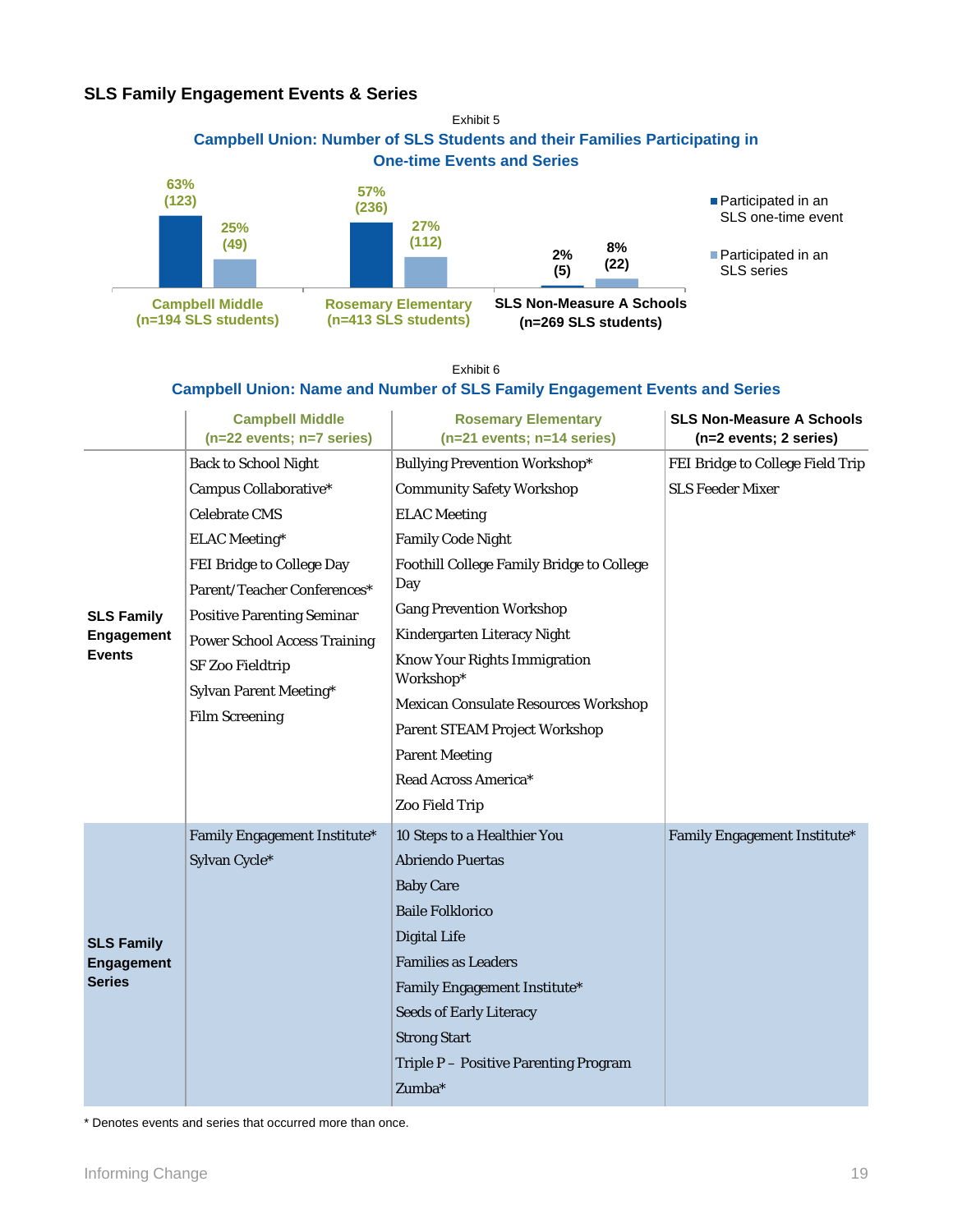## District Level Snapshot: East Side Union School District (ESUSD)

This report represents School Linked Services (SLS) data from Quarters 1 and 2[1](#page-21-0) of the 2017–18 academic school year in East Side Union School District (ESUSD) and includes data on students and their families in one school receiving additional **Measure A funding** (**William C. Overfelt High**).

| ast Side Union: Demographics of Students Receiving SLS |                                                    |  |  |
|--------------------------------------------------------|----------------------------------------------------|--|--|
|                                                        | <b>Overfelt High</b><br>$(n=442-444$ SLS students) |  |  |
| <b>Race/Ethnicity</b>                                  |                                                    |  |  |
| Latino                                                 | 349 (79%)                                          |  |  |
| White                                                  | 9(2%)                                              |  |  |
| Asian                                                  | 58 (13%)                                           |  |  |
| <b>Black</b>                                           | 16 (4%)                                            |  |  |
| Multiracial/Other                                      | 12 (3%)                                            |  |  |
| Gender                                                 |                                                    |  |  |
| Male                                                   | 232 (52%)                                          |  |  |
| Female                                                 | 212 (48%)                                          |  |  |
| Grade                                                  |                                                    |  |  |
| Preschool-TK                                           |                                                    |  |  |
| $K-5$                                                  |                                                    |  |  |
| $6 - 8$                                                |                                                    |  |  |
| $9 - 12$                                               | 442 (100%)                                         |  |  |

## Exhibit 1 **East Side Union: Demographics of Students Receiving SLS[2,](#page-21-1)[3](#page-21-2)**

## **SLS Family Referrals**

Exhibit 2 **East Side Union: Percentage and Number of SLS Students and their Families Receiving Referrals**



<span id="page-21-0"></span><sup>1</sup> The SLS coordinator for ESUSD left her position after Q2 and the role remained vacant for the remainder of the 2017–18 school year.

<span id="page-21-1"></span><sup>2</sup> "SLS students" includes students and their families who received at least one SLS referral or participated in at least one SLS Family Engagement event or series workshop.

<span id="page-21-2"></span><sup>3</sup> In some cases, percentages and numbers may not add up to totals due to instances of missing data.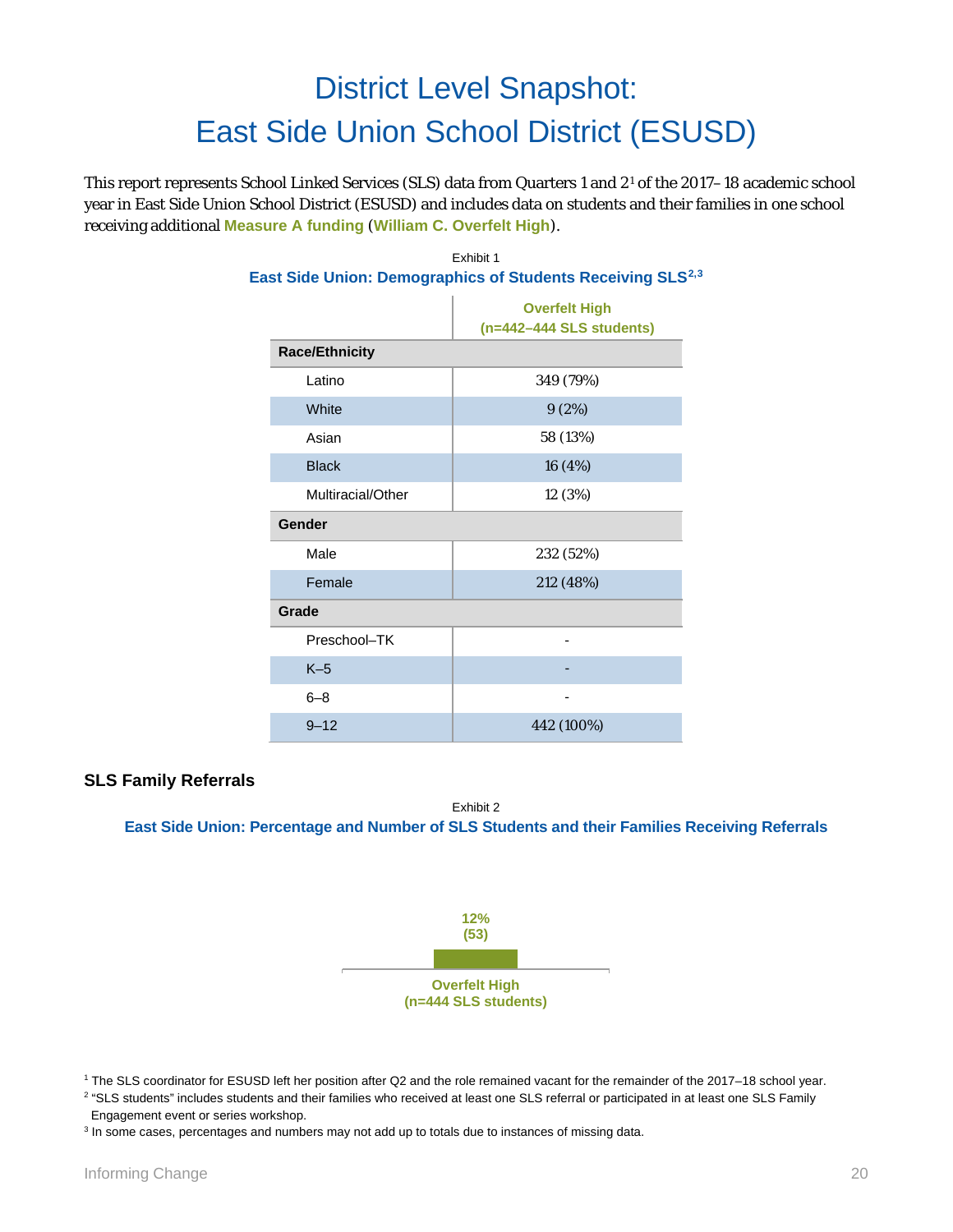Exhibit 3 **East Side Union: Top Referral Organization, Type of Organization, and Referral Category**

|                                                       | <b>Overfelt High</b><br>(n=92 total referrals)                             |
|-------------------------------------------------------|----------------------------------------------------------------------------|
| <b>Top Referral Organizations</b>                     | • ARCC $(22)$<br>$\bullet$ Housing (21)<br>• Student Support Services (11) |
| <b>Referral Organizations by Type</b>                 |                                                                            |
| Community/Nonprofit Organization <sup>4</sup>         | 63                                                                         |
| <b>SLS Behavioral Health</b><br>PEI Behavioral Health |                                                                            |
| County Agency                                         | 9                                                                          |
| For-Profit Company/Corporation                        | $\mathbf{1}$                                                               |
| Programs Provided by School                           | 19                                                                         |
| <b>Category of Referrals</b>                          |                                                                            |
| <b>Behavioral/Mental Health</b>                       | 52                                                                         |
| Community and Pro-Social                              | 7                                                                          |
| <b>Family Support</b>                                 | $\overline{5}$                                                             |
| Food                                                  | $\overline{c}$                                                             |
| Housing                                               | 22                                                                         |
| Immigration                                           | $\overline{\phantom{a}}$                                                   |
| <b>Physical Health</b>                                | $\overline{2}$                                                             |
| Tutoring                                              | $\overline{2}$                                                             |

Exhibit 4 **East Side Union: Referral Status4**



<span id="page-22-0"></span><sup>4</sup> These referrals include referrals made to community/nonprofit organizations, SLS Behavioral Health, and PEI Behavioral Health.

<span id="page-22-1"></span><sup>5</sup> Some of the "declined" referrals within East Side Union were due to families declining services. All of the "unable to link to services" referrrals were due to the coordinator or organization being unable to contact the family, or because of waitlists for services.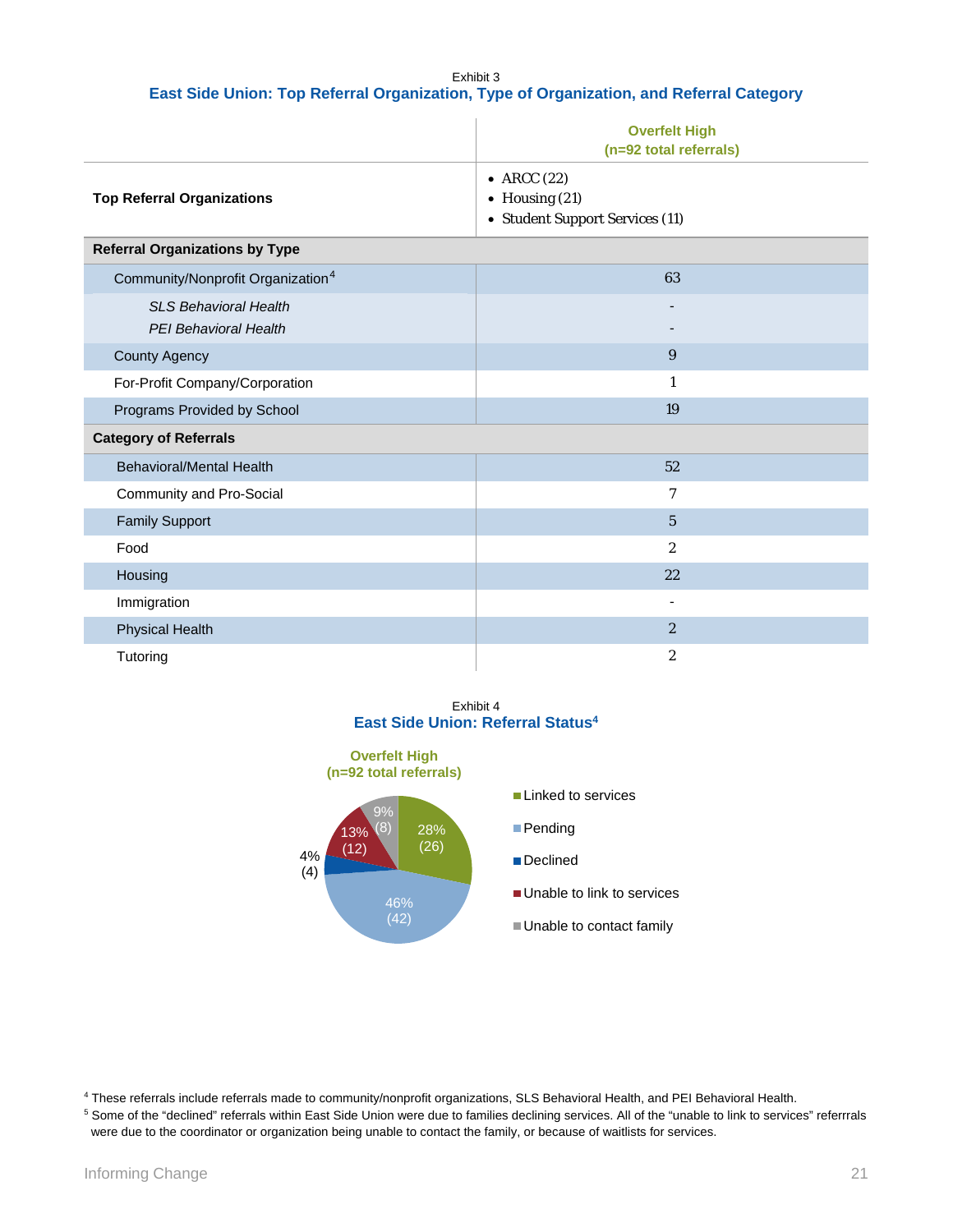

**Overfelt High (n=444 SLS students)**

#### Exhibit 6 **East Side Union: Name and Number of SLS Family Engagement Events and Series**

|                                                  | <b>Overfelt High</b><br>$(n=24$ events; $n=1$ series)                                             |  |
|--------------------------------------------------|---------------------------------------------------------------------------------------------------|--|
|                                                  | <b>ACCI Drug and Alcohol Presentation*</b><br>Art in the Dark*<br><b>CSI Welcome Parent Night</b> |  |
|                                                  | de Young Museum Field Trip                                                                        |  |
|                                                  | <b>Financial Aid Night</b><br><b>Freshman Parent Welcome</b>                                      |  |
| <b>SLS Family</b><br>Engagement                  | How to be a Support Person for Your Overfelt Student                                              |  |
| <b>Events</b>                                    | How to Help Your Student Become an Overfelt Royal<br><b>Monterey State University Tour</b>        |  |
|                                                  | <b>NAMI</b> Ending the Silence                                                                    |  |
|                                                  | Parent Evening Cafecito*<br><b>PUENTE Parent Welcome</b>                                          |  |
|                                                  | <b>Student Tier 2.0 Attendance Meeting*</b>                                                       |  |
|                                                  | Sylvan Parent Meeting*                                                                            |  |
| <b>SLS Family</b><br>Engagement<br><b>Series</b> | Sylvan Cycle                                                                                      |  |

\* Denotes events and series that occurred more than once.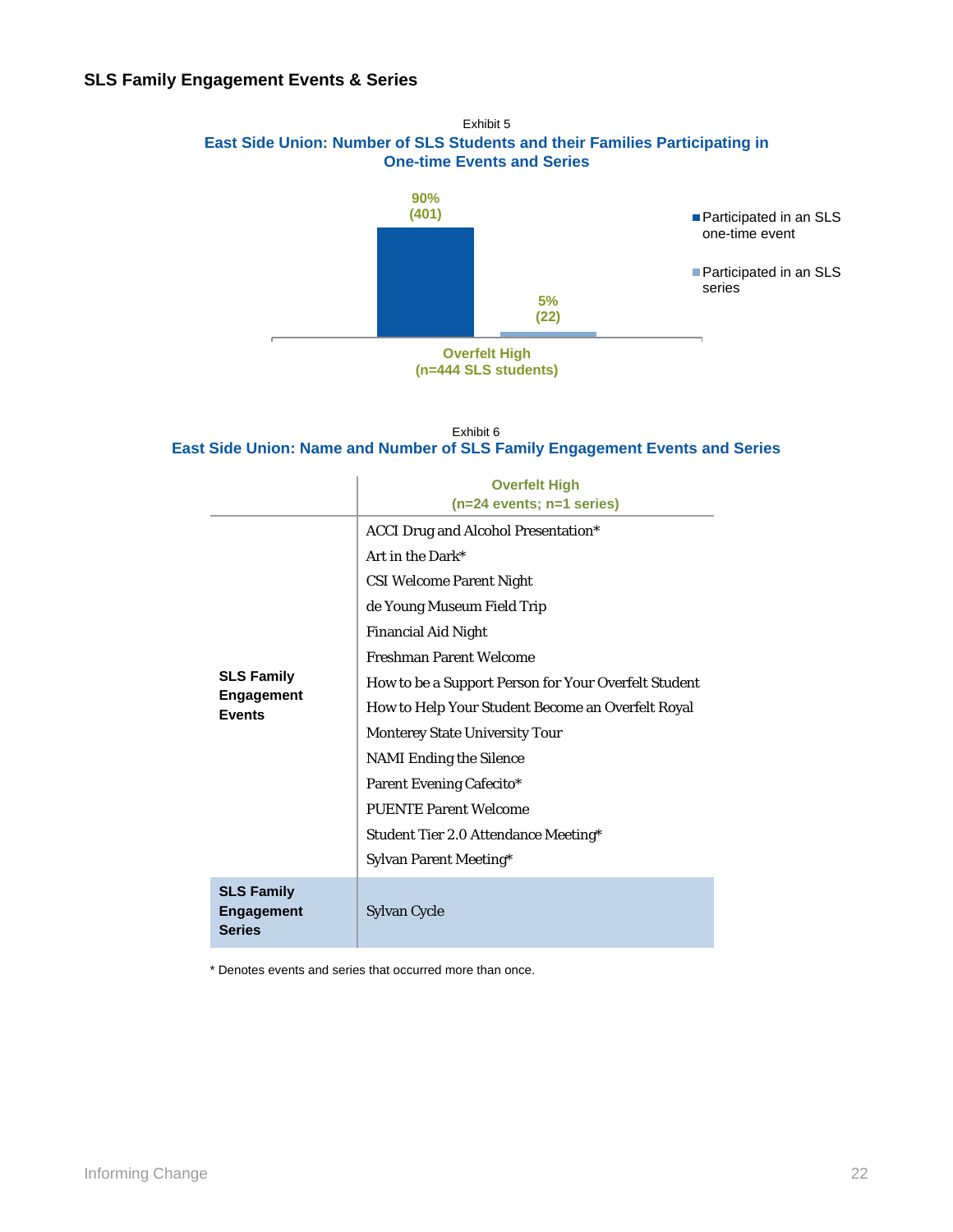## District Level Snapshot: Franklin-McKinley School District

This report represents School Linked Services (SLS) data for the entire 2017–18 academic school year in Franklin-McKinley School District (FMSD) and includes data on students and their families in 15 SLS non-Measure A schools (Bridges Academy Middle, Dahl Elementary, Franklin Elementary, Hellyer Elementary, Kennedy Elementary, Lairon College Prep Academy, Los Arboles Elementary, McKinley Elementary, Meadows Elementary, Ramblewood Elementary, Santee Elementary, Shirakawa Elementary, Stonegate Elementary, Sylvandale Middle, and Windmill Springs Elementary).

|                       | <b>SLS Non-Measure A Schools</b><br>(n=993 SLS students) |
|-----------------------|----------------------------------------------------------|
| <b>Race/Ethnicity</b> |                                                          |
| Latino                | 749 (75%)                                                |
| <b>White</b>          | 23 (2%)                                                  |
| Asian                 | 154 (16%)                                                |
| <b>Black</b>          | 30(3%)                                                   |
| Multiracial/Other     | 37 (4%)                                                  |
| Gender <sup>3</sup>   |                                                          |
| Male                  | 529 (53%)                                                |
| Female                | 463 (47%)                                                |
| Grade <sup>4</sup>    |                                                          |
| Preschool-TK          | 12 (1%)                                                  |
| $K-5$                 | 508 (51%)                                                |
| $6 - 8$               | 473 (48%)                                                |
| $9 - 12$              |                                                          |

#### Exhibit 1 **Franklin-McKinley: Demographics of Students Receiving SLS1,2**

#### **SLS Family Referrals**





<span id="page-24-0"></span><sup>1</sup> "SLS students" includes students and their families who received at least one SLS referral or participated in at least one SLS Family Engagement event or series workshop.

<span id="page-24-1"></span><sup>2</sup> In some cases, percentages and numbers may not add up to totals due to instances of missing data.

<span id="page-24-2"></span><sup>3</sup> One student identified as "Other."

<span id="page-24-3"></span><sup>4</sup> All SLS students in Franklin McKinley were age 15 or under.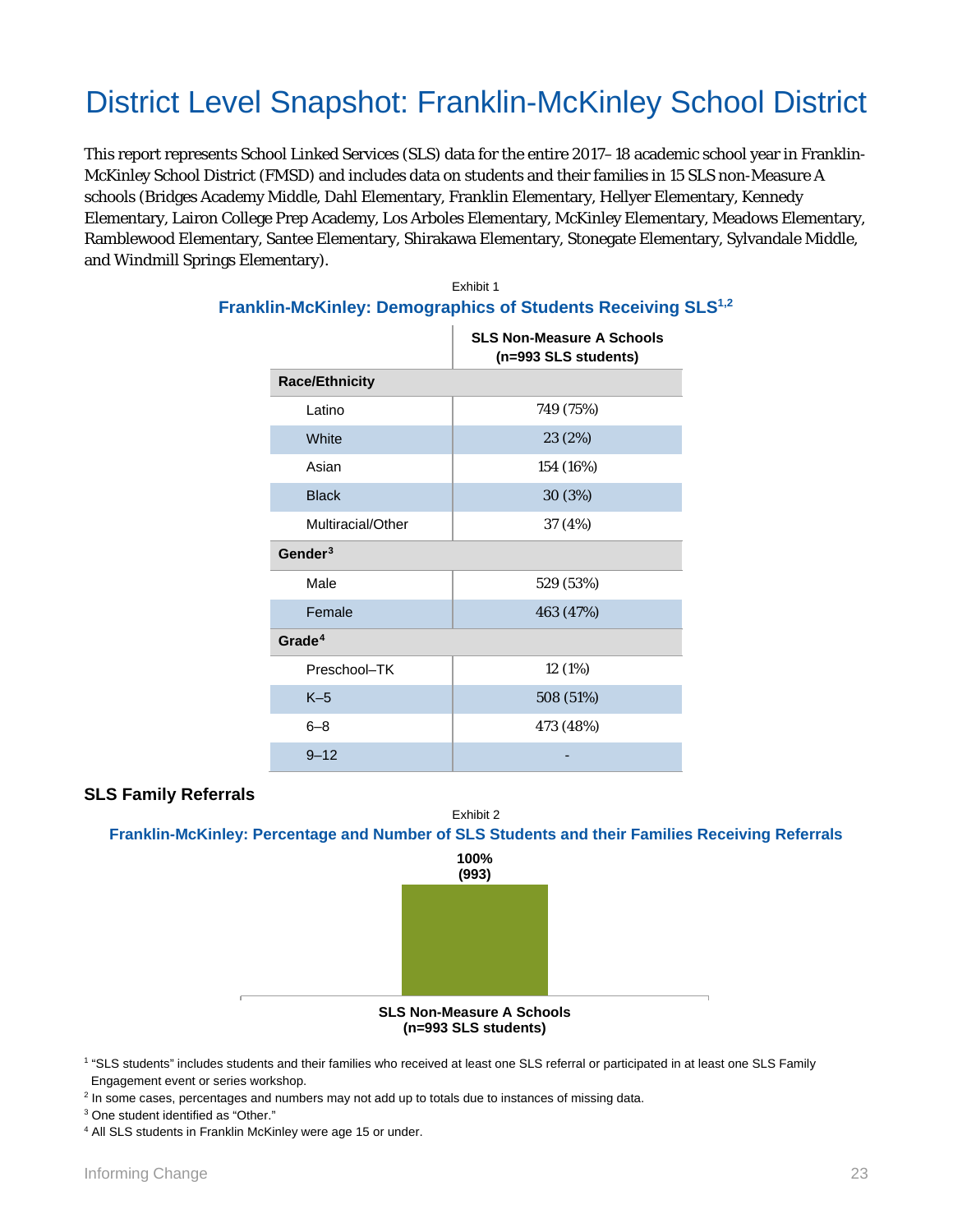#### Exhibit 3 **Franklin-McKinley: Top Referral Organization, Type of Organization, and Referral Category**

|                                                       | <b>SLS Non-Measure A Schools</b><br>(n=1,053 total referrals)                                            |
|-------------------------------------------------------|----------------------------------------------------------------------------------------------------------|
| <b>Top Referral Organizations</b>                     | • Uplift Family Services (281)<br>• Catholic Charities (241)<br>• Foothill Community Health Center (158) |
| <b>Referral Organizations by Type</b>                 |                                                                                                          |
| Community/Nonprofit Organization <sup>5</sup>         | 726                                                                                                      |
| <b>SLS Behavioral Health</b><br>PEI Behavioral Health | 100<br>356                                                                                               |
| <b>County Agency</b>                                  | 10                                                                                                       |
| For-Profit Company/Corporation                        | 4                                                                                                        |
| Programs Provided by School                           | 313                                                                                                      |
| <b>Category of Referrals</b>                          |                                                                                                          |
| <b>Behavioral/Mental Health</b>                       | 734                                                                                                      |
| Community and Pro-Social                              | 171                                                                                                      |
| <b>Family Support</b>                                 | 137                                                                                                      |
| Food                                                  | $\overline{\phantom{a}}$                                                                                 |
| Housing                                               | 3                                                                                                        |
| Immigration                                           | $\mathbf{1}$                                                                                             |
| <b>Physical Health</b>                                | $6\phantom{1}$                                                                                           |
| Tutoring                                              | $\mathbf{1}$                                                                                             |

Exhibit 4 **Franklin-McKinley: Referral Status5**



## **SLS Family Engagement Events & Series**

*There were no family engagement events or series recorded for the 2017–18 school year.*

<span id="page-25-0"></span><sup>5</sup> These referrals include referrals made to community/nonprofit organizations, SLS Behavioral Health, and PEI Behavioral Health.

<span id="page-25-1"></span><sup>&</sup>lt;sup>6</sup> All of the "declined" referrals within Franklin-McKinley were due to families declining services, families moving out of the district, or because students were already receiving services from another organization.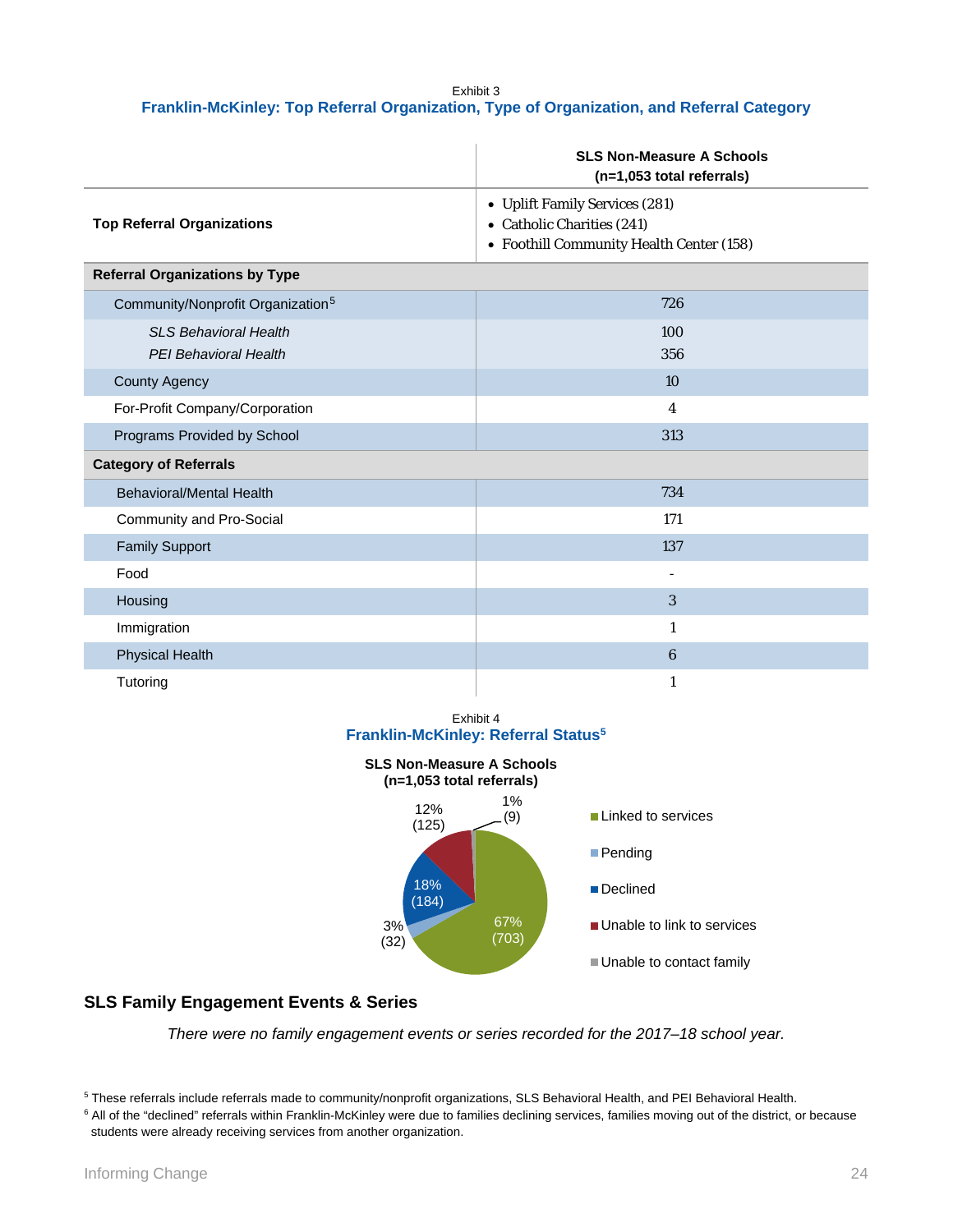## District Level Snapshot: Gilroy Unified School District

This report represents School Linked Services (SLS) data from the 2017–18 academic school year in Gilroy Unified School District (GUSD) and includes data on students and their families in two schools receiving additional **Measure A funding** (**Gilroy High** and **South Valley Middle**) and 13 SLS non-Measure A schools (Antonio Del Buono Elementary, Ascension Solorsano Middle, Brownell Middle, Christopher High, El Roble Elementary, Eliot Elementary, Gilroy Early College Academy (GECA), Glen View Elementary, Las Animas Elementary, Luigi Aprea Elementary, Mt. Madonna High, Rod Kelley Elementary, and Rucker Elementary). [1](#page-26-0)

**[2](#page-26-1)** Exhibit 1

| Gilroy Unified: Demographics of Students Receiving SLS <sup>1,2</sup> |                                            |                                                   |                                                          |  |  |  |
|-----------------------------------------------------------------------|--------------------------------------------|---------------------------------------------------|----------------------------------------------------------|--|--|--|
|                                                                       | <b>Gilroy High</b><br>(n=205 SLS students) | <b>South Valley Middle</b><br>(n=87 SLS students) | <b>SLS Non-Measure A Schools</b><br>(n=390 SLS students) |  |  |  |
| <b>Race/Ethnicity</b>                                                 |                                            |                                                   |                                                          |  |  |  |
| Latino                                                                | 163 (80%)                                  | 70 (80%)                                          | 312 (80%)                                                |  |  |  |
| White                                                                 | 26 (13%)                                   | 8 (9%)                                            | 55 (14%)                                                 |  |  |  |
| Asian                                                                 | 9(4%)                                      | ÷,                                                | $\overline{\phantom{a}}$                                 |  |  |  |
| <b>Black</b>                                                          | 3(1%)                                      | 3(3%)                                             | 8 (2%)                                                   |  |  |  |
| Multiracial/Other                                                     | 4(2%)                                      | 6(7%)                                             | 15 (4%)                                                  |  |  |  |
| <b>Gender</b>                                                         |                                            |                                                   |                                                          |  |  |  |
| Male                                                                  | 121 (59%)                                  | 40 (46%)                                          | 223 (57%)                                                |  |  |  |
| Female                                                                | 84 (41%)                                   | 47 (54%)                                          | 167 (43%)                                                |  |  |  |
| Grade                                                                 |                                            |                                                   |                                                          |  |  |  |
| Preschool-TK                                                          |                                            |                                                   | 2(1%)                                                    |  |  |  |
| $K-5$                                                                 |                                            | 9(4%)                                             | 196 (96%)                                                |  |  |  |
| $6 - 8$                                                               | 3(1%)                                      | 77 (38%)                                          | 153 (75%)                                                |  |  |  |
| $9 - 12$                                                              | 202 (99%)                                  | $1(0.5\%)$                                        | 39 (19%)                                                 |  |  |  |

### **SLS Family Referrals**



<span id="page-26-0"></span><sup>1</sup> "SLS students" includes students and their families who received at least one SLS referral or participated in at least one SLS Family Engagement event or series workshop.

<span id="page-26-1"></span><sup>2</sup> In some cases, percentages and numbers may not add up to totals due to instances of missing data.

. . . . . . . . . . . . . . . . . .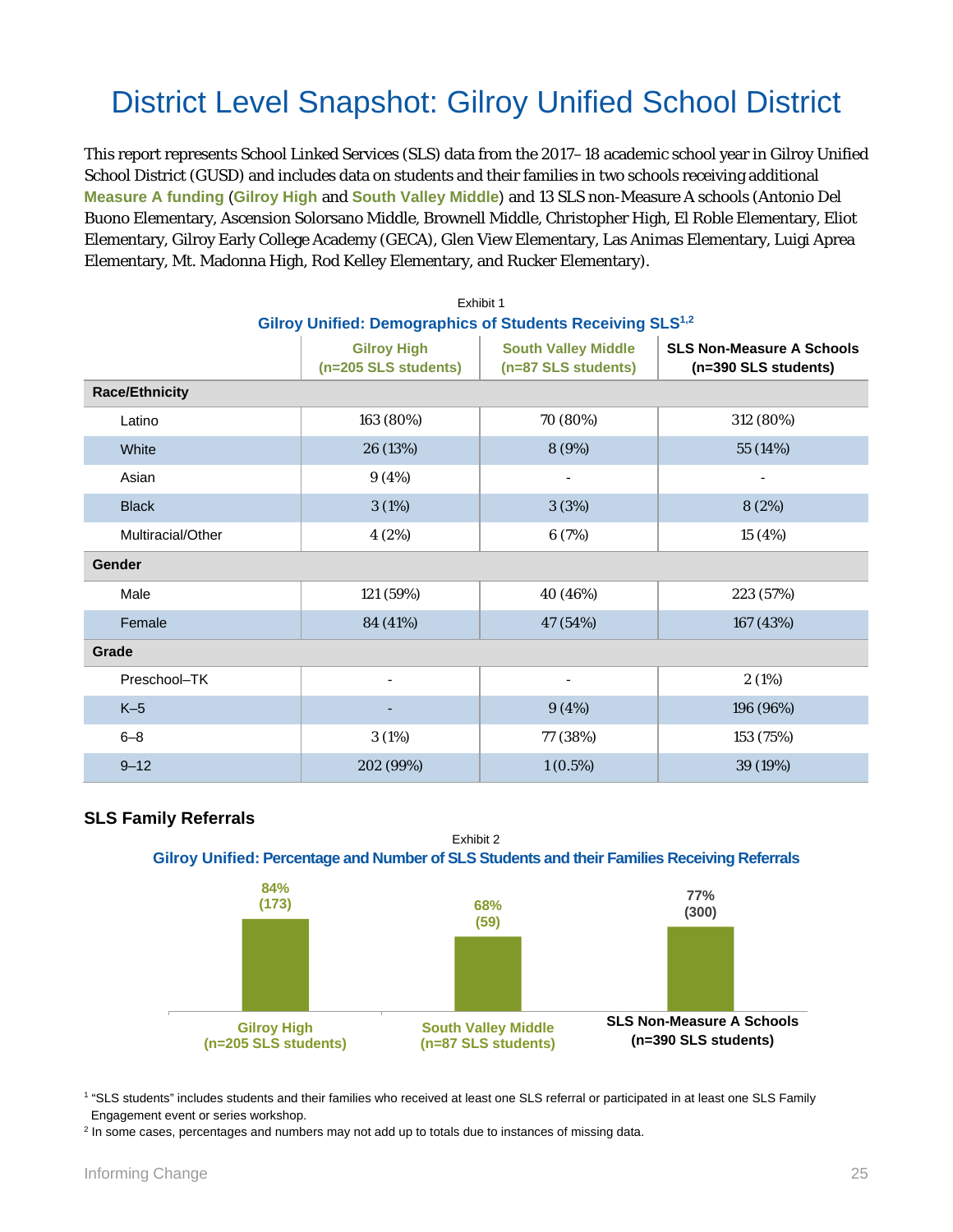| Exhibit 3                                                                              |
|----------------------------------------------------------------------------------------|
| Gilroy Unified: Top Referral Organization, Type of Organization, and Referral Category |

|                                                              | <b>Gilroy High</b><br>(n=219 total referrals)                                       | <b>South Valley Middle</b><br>(n=82 total referrals)                                                          | <b>SLS Non-Measure A Schools</b><br>(n=305 total referrals)                                             |
|--------------------------------------------------------------|-------------------------------------------------------------------------------------|---------------------------------------------------------------------------------------------------------------|---------------------------------------------------------------------------------------------------------|
| <b>Top Referral Organizations</b>                            | • Youth Alliance (59)<br>• SCC Valley Medical (41)<br>• Community Solutions<br>(37) | $\bullet$ GUSD (33)<br>• Rebekah Children's<br>Services (25)<br>• McKinney-Vento (7)<br>• The Tech Museum (7) | • Discovery Counseling (94)<br>• Community Solutions (82)<br>• Foothill Community<br>Health Center (52) |
| <b>Referral Organizations by Type</b>                        |                                                                                     |                                                                                                               |                                                                                                         |
| Community/Nonprofit<br>Organization <sup>3</sup>             | 174                                                                                 | 37                                                                                                            | 288                                                                                                     |
| <b>SLS Behavioral Health</b><br><b>PEI Behavioral Health</b> |                                                                                     | 25                                                                                                            | 21<br>76                                                                                                |
| <b>County Agency</b>                                         | 40                                                                                  | $\boldsymbol{2}$                                                                                              | 16                                                                                                      |
| For-Profit Company/Corporation                               | $\mathbf{1}$                                                                        | $\boldsymbol{2}$                                                                                              | $\mathbf{0}$                                                                                            |
| Programs Provided by School                                  | $\overline{4}$                                                                      | 41                                                                                                            | $\mathbf{1}$                                                                                            |
| <b>Category of Referrals</b>                                 |                                                                                     |                                                                                                               |                                                                                                         |
| Behavioral/Mental Health                                     | 109                                                                                 | 26                                                                                                            | 287                                                                                                     |
| <b>Community and Pro-Social</b>                              | 100                                                                                 | 11                                                                                                            | 11                                                                                                      |
| <b>Family Support</b>                                        | 4                                                                                   | 32                                                                                                            | $\boldsymbol{2}$                                                                                        |
| Food                                                         | $\overline{4}$                                                                      | $\mathbf{1}$                                                                                                  | $\overline{4}$                                                                                          |
| Housing                                                      | $\overline{a}$                                                                      | 3                                                                                                             | $\mathbf{1}$                                                                                            |
| Immigration                                                  |                                                                                     |                                                                                                               |                                                                                                         |
| <b>Physical Health</b>                                       | ÷,                                                                                  |                                                                                                               |                                                                                                         |
| Tutoring                                                     | $\boldsymbol{2}$                                                                    | 9                                                                                                             |                                                                                                         |

Exhibit 4 **Gilroy Unified: Referral Status[4](#page-27-0)**



<span id="page-27-1"></span><sup>3</sup> These referrals include referrals made to community/nonprofit organizations, SLS Behavioral Health, and PEI Behavioral Health.

<span id="page-27-0"></span><sup>4</sup> All but one of the "declined" referrals within Gilroy were due to families declining services. Referrals reported as "unable to link to services" were due to coordinators or referral agencies being unable to contact the family or families declining services.

. . . . . . . . . . . . . . . . . . .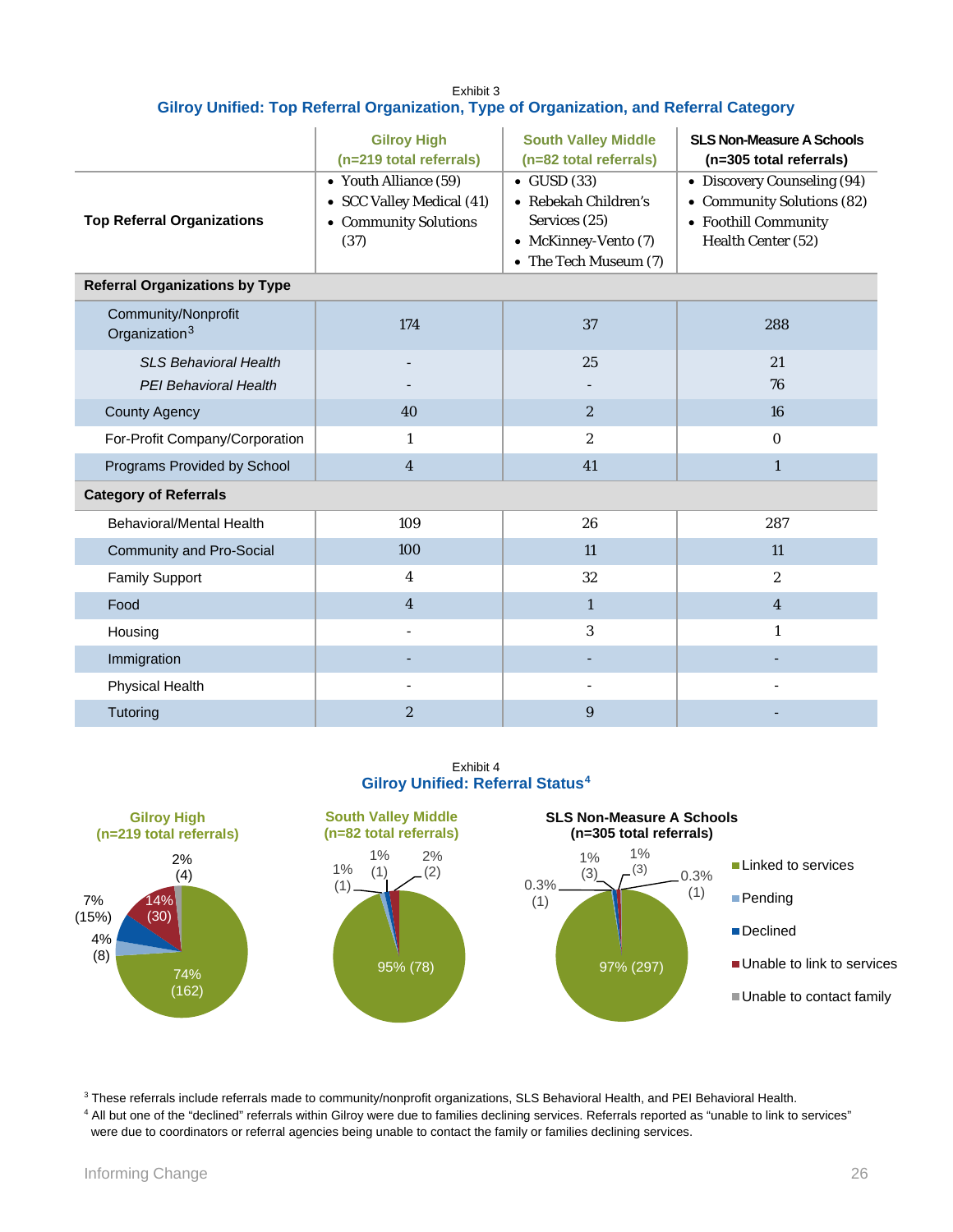## **SLS Family Engagement Events & Series**

Exhibit 5





#### Exhibit 6 **Gilroy Unified: Name and Number of SLS Family Engagement Events and Series**

|                                               | <b>Gilroy High</b><br>$(n=5$ events; $n=6$ series)                                                                                        | <b>South Valley Middle</b><br>$(n=16$ events; $n=2$ series)                                                                                                                        | <b>SLS Non-Measure A Schools</b><br>$(n=48$ events; $n=9$ series)                                                |
|-----------------------------------------------|-------------------------------------------------------------------------------------------------------------------------------------------|------------------------------------------------------------------------------------------------------------------------------------------------------------------------------------|------------------------------------------------------------------------------------------------------------------|
| <b>SLS Family</b><br><b>Engagement Events</b> | <b>Cash for College</b><br><b>College Fair</b><br>Movie Screening*<br><b>Winter Fiesta</b>                                                | <b>Cal-SOAP Presentation</b><br><b>College Presentation</b><br>ELAC meeting*<br>Food Pantry*<br><b>Informational Meeting</b><br>School Loop Workshop*<br><b>SIREN</b> Presentation | Food Distribution*                                                                                               |
| <b>SLS Family</b><br><b>Engagement Series</b> | 10 Steps to a Healthier You<br>Abriendo Puertas<br>Restore! Life Skills Program*<br><b>Restorative Justice</b><br><b>Painting Classes</b> | 10 Steps to a Healthier You<br><b>Positive Parenting Program</b>                                                                                                                   | Ollin Boys Group*<br>Ollin Girls Group*<br><b>Hero Boys Group</b><br>Why Try Boys Group*<br>Why Try Girls Group* |

\* Denotes events and series that occurred more than once.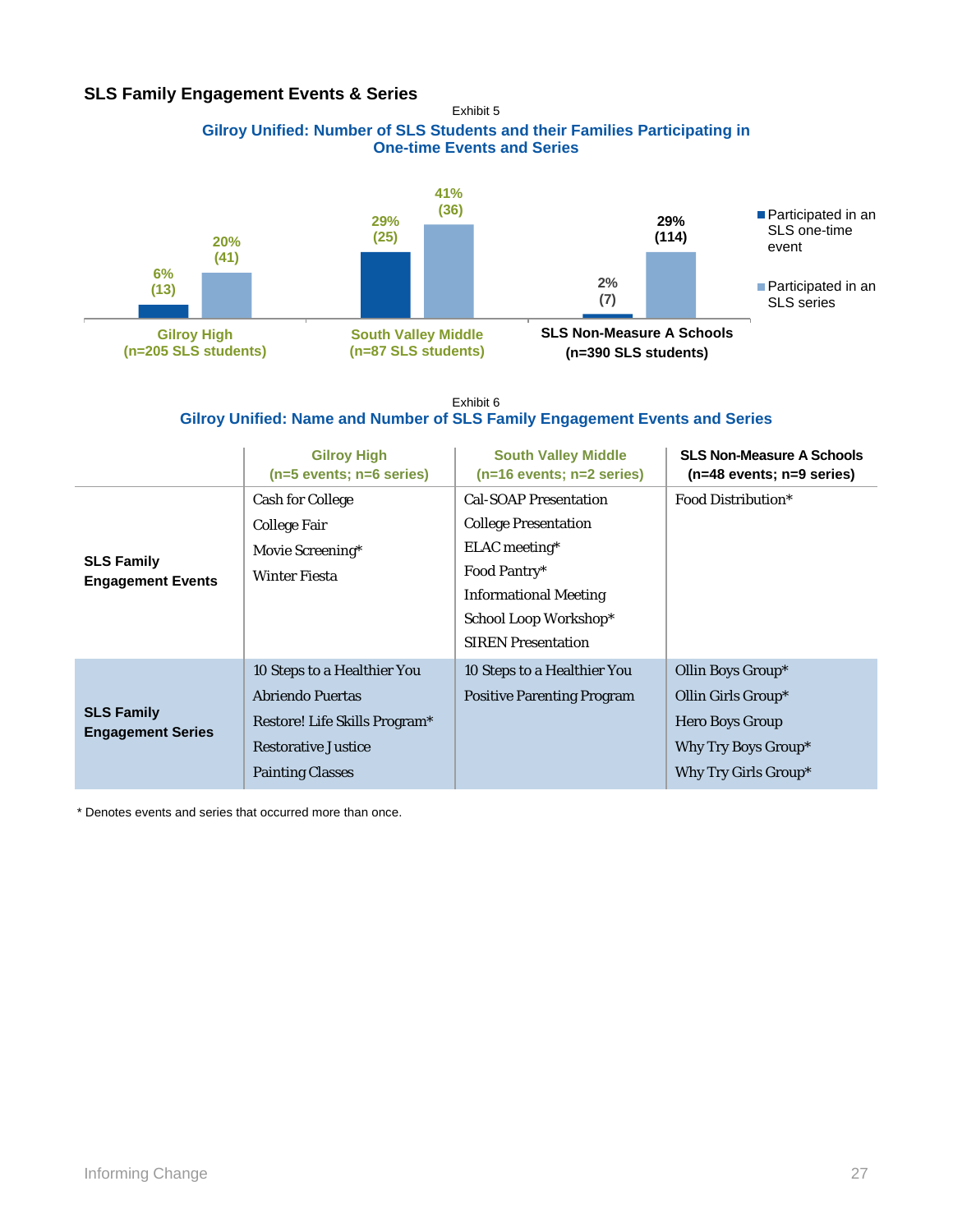# District Level Snapshot: Luther Burbank School District (LBSD)

This report represents School Linked Services (SLS) data from the 2017–18 academic school year in Luther Burbank School District (LBSD) and includes data on students and their families in one SLS non-Measure A school (Luther Burbank K–8).

|                       | <b>SLS Non-Measure A School</b><br>(n=50-51 SLS students) |
|-----------------------|-----------------------------------------------------------|
| <b>Race/Ethnicity</b> |                                                           |
| Latino                | 48 (96%)                                                  |
| White                 | 1(2%)                                                     |
| Asian                 |                                                           |
| <b>Black</b>          | 1(2%)                                                     |
| Multiracial/Other     |                                                           |
| Gender                |                                                           |
| Male                  | 40 (78%)                                                  |
| Female                | 11 (22%)                                                  |
| Grade $3$             |                                                           |
| Preschool-TK          |                                                           |
| $K-5$                 | 36 (71%)                                                  |
| $6 - 8$               | 15 (29%)                                                  |
| $9 - 12$              |                                                           |

#### Exhibit 1 **Luther Burbank: Demographics of Students Receiving SLS[1](#page-29-0),[2](#page-29-1)**

## **SLS Family Referrals**





<span id="page-29-0"></span><sup>1</sup> "SLS students" includes students and their families who received at least one SLS referral or participated in at least one SLS Family Engagement event or series workshop.

<span id="page-29-1"></span> $2$  In some cases, percentages and numbers may not add up to totals due to instances of missing data.

<span id="page-29-2"></span><sup>3</sup> All SLS students in Luther Burbank were age 15 or under.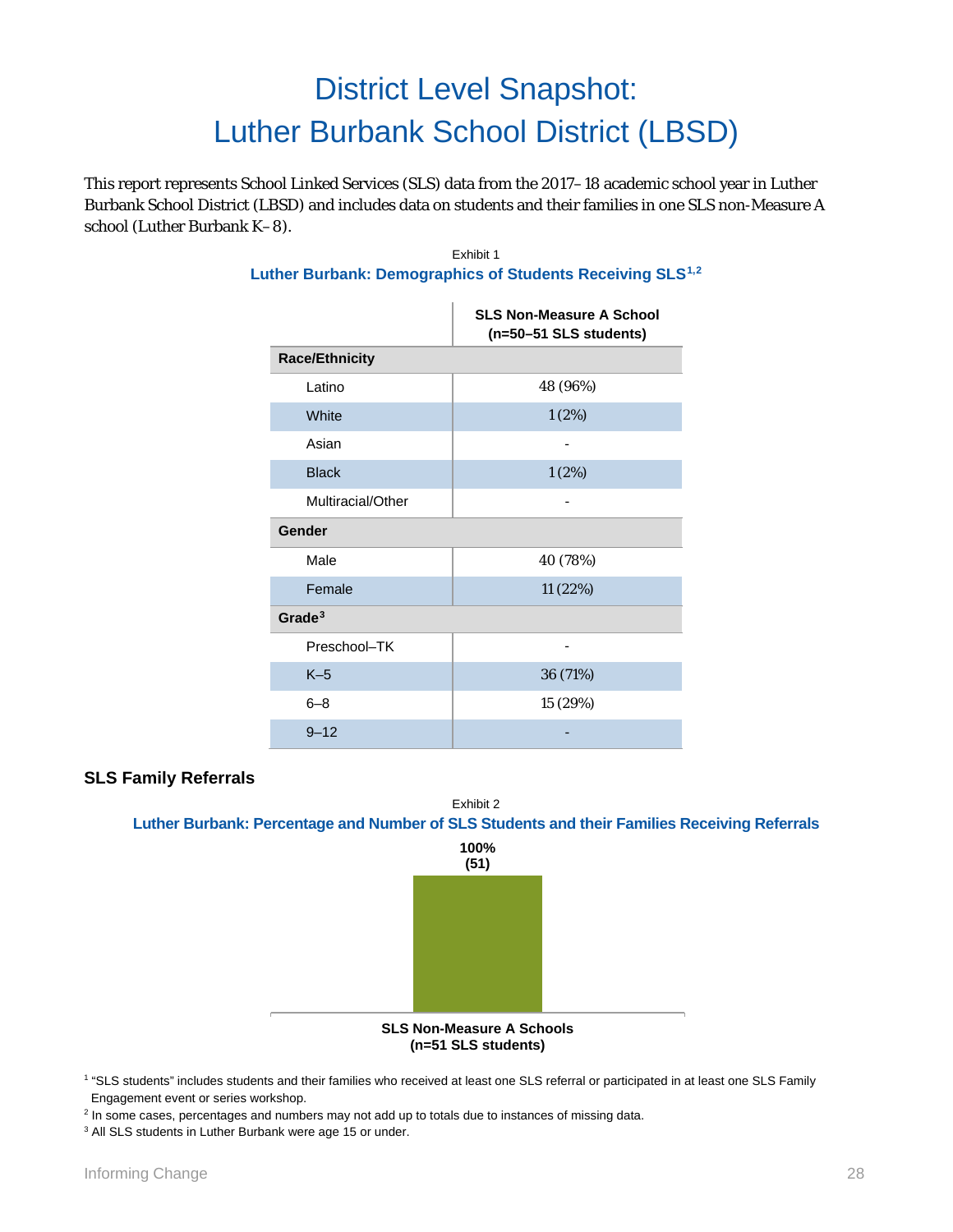### Exhibit 3 **Luther Burbank: Top Referral Organization, Type of Organization, and Referral Category**

|                                                       | <b>SLS Non-Measure A Schools</b><br>(n=78 total referrals)                                   |
|-------------------------------------------------------|----------------------------------------------------------------------------------------------|
| <b>Top Referral Organizations</b>                     | • Uplift Family Services (36)<br>• School Counselor (21)<br>• Children's Health Council (13) |
| <b>Referral Organizations by Type</b>                 |                                                                                              |
| Community/Nonprofit Organization <sup>4</sup>         | 53                                                                                           |
| <b>SLS Behavioral Health</b><br>PEI Behavioral Health | 21<br>14                                                                                     |
| <b>County Agency</b>                                  |                                                                                              |
| For-Profit Company/Corporation                        | $\overline{\phantom{a}}$                                                                     |
| Programs Provided by School                           | 25                                                                                           |
| <b>Category of Referrals</b>                          |                                                                                              |
| <b>Behavioral/Mental Health</b>                       | 77                                                                                           |
| Community and Pro-Social                              |                                                                                              |
| <b>Family Support</b>                                 | $\mathbf{1}$                                                                                 |
| Food                                                  |                                                                                              |
| Housing                                               |                                                                                              |
| Immigration                                           |                                                                                              |
| <b>Physical Health</b>                                |                                                                                              |
| Tutoring                                              |                                                                                              |

#### Exhibit 4 **Luther Burbank: Referral Status5**



## **SLS Family Engagement Events & Series**

*There were no family engagement events or series recorded for the 2017–18 school year.*

<span id="page-30-0"></span><sup>4</sup> These referrals include referrals made to community/nonprofit organizations, SLS Behavioral Health, and PEI Behavioral Health. <sup>5</sup> No notes were provided to explain why the referral was declined.

<span id="page-30-1"></span>

. . . . . . . . . . . . . . . . . .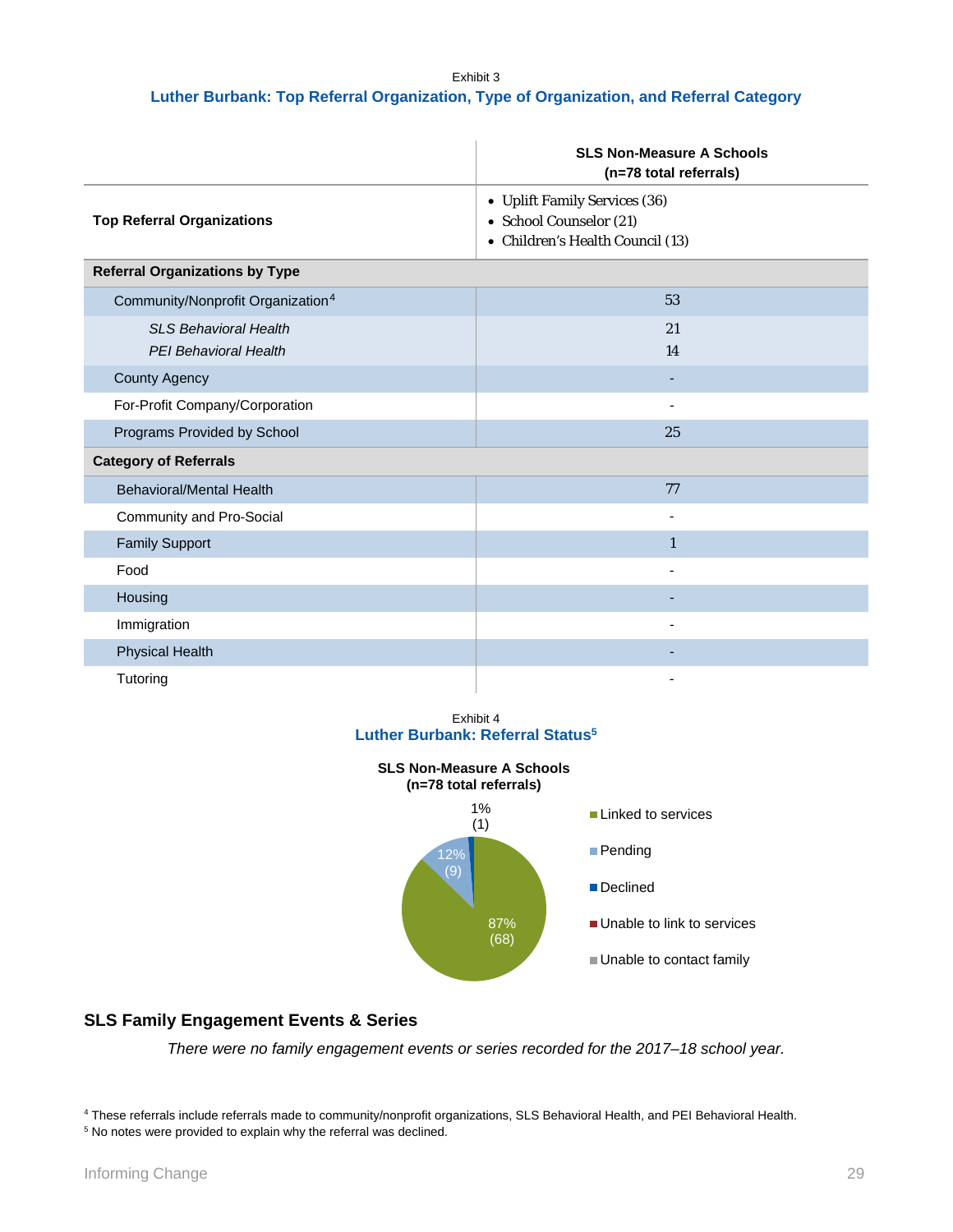## District Level Snapshot: Milpitas Unified School District

This report represents School Linked Services (SLS) data from the 2017–18 academic school year in Milpitas Unified School District (MUSD) and includes data on students and their families in 12 SLS non-Measure A schools (Burnett Elementary, Calaveras Hills High, Curtner Elementary, Milpitas High, Pomeroy Elementary, Rancho Middle, Randall Elementary, Rose Elementary, Russell Elementary, Sinnott Elementary, Weller Elementary, and Zanker Elementary).

|                       | <b>SLS Non-Measure A Schools</b><br>(n=201 SLS students) |
|-----------------------|----------------------------------------------------------|
| <b>Race/Ethnicity</b> |                                                          |
| Latino                | 81 (40%)                                                 |
| <b>White</b>          | 18 (9%)                                                  |
| Asian                 | 62 (31%)                                                 |
| <b>Black</b>          | 15(7%)                                                   |
| Multiracial/Other     | 25 (12%)                                                 |
| Gender $3$            |                                                          |
| Male                  | 99 (49%)                                                 |
| Female                | 101(50%)                                                 |
| Grade                 |                                                          |
| Preschool-TK          | $1(0.5\%)$                                               |
| $K-5$                 | 48 (24%)                                                 |
| $6 - 8$               | 19 (9%)                                                  |
| $9 - 12$              | 133 (66%)                                                |

### Exhibit 1 **Milpitas Unified: Demographics of Students Receiving SLS1,2**

### **SLS Family Referrals**

#### Exhibit 2 **Milpitas Unified: Percentage and Number of SLS Students and their Families Receiving Referrals**



1 "SLS students" includes students and their families who received at least one SLS referral or participated in at least one SLS Family Engagement event or series workshop.

<sup>2</sup> In some cases, percentages and numbers may not add up to totals due to instances of missing data.

<sup>3</sup> One additional student identified as "Other."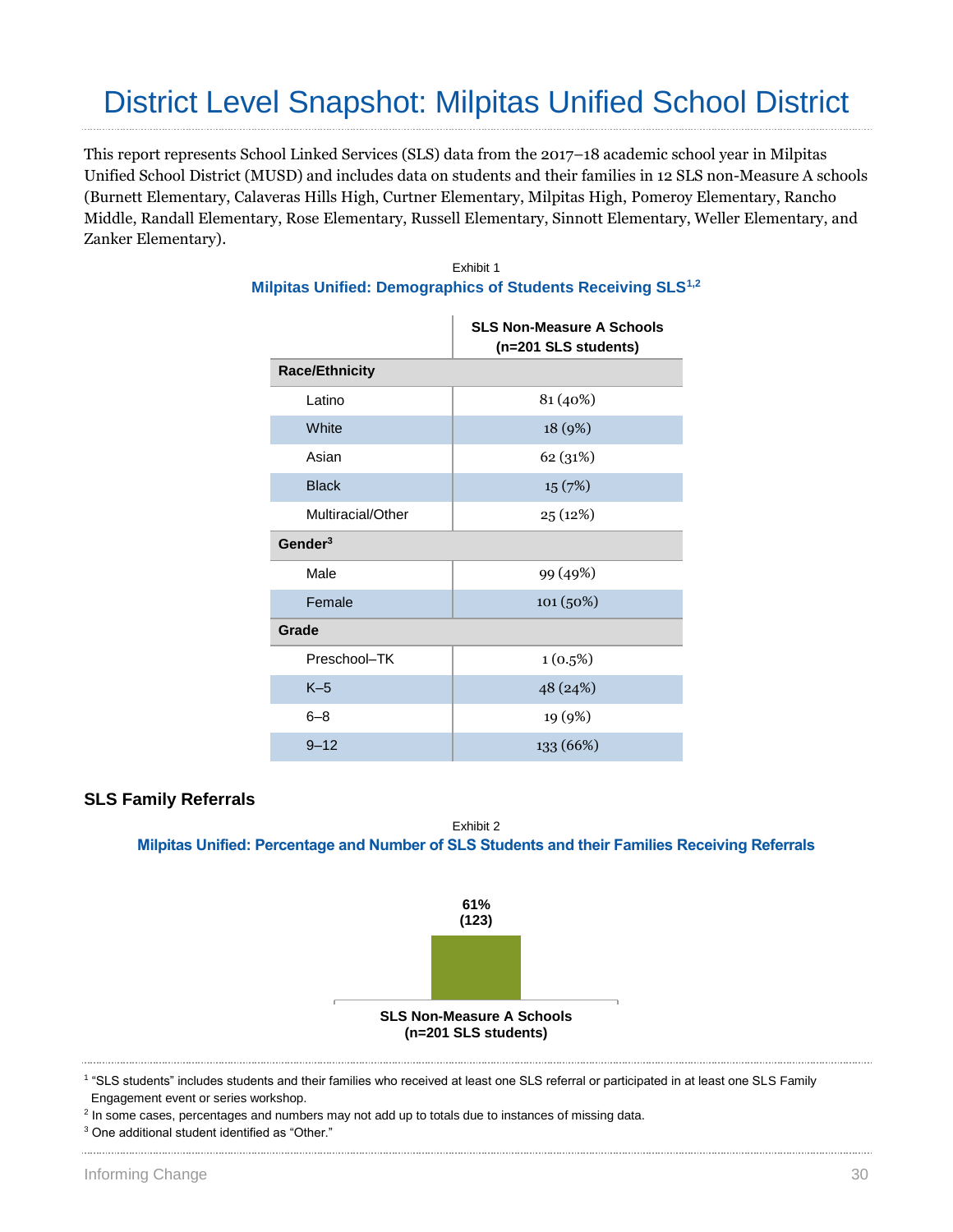#### Exhibit 3 **Milpitas Unified: Top Referral Organization, Type of Organization, and Referral Category**

|                                                       | <b>SLS Non-Measure A Schools</b><br>(n=193 total referrals)                                    |
|-------------------------------------------------------|------------------------------------------------------------------------------------------------|
| <b>Top Referral Organizations</b>                     | • Valley Transportation Authority (79)<br>$\bullet$ School Staff (21)<br>$\bullet$ YWCA $(15)$ |
| <b>Referral Organizations by Type</b>                 |                                                                                                |
| Community/Nonprofit Organization <sup>4</sup>         | 73                                                                                             |
| <b>SLS Behavioral Health</b><br>PEI Behavioral Health |                                                                                                |
| <b>County Agency</b>                                  | 99                                                                                             |
| For-Profit Company/Corporation                        | $\overline{\phantom{a}}$                                                                       |
| Programs Provided by School                           | 21                                                                                             |
| <b>Category of Referrals</b>                          |                                                                                                |
| <b>Behavioral/Mental Health</b>                       | 24                                                                                             |
| Community and Pro-Social                              | 22                                                                                             |
| <b>Family Support</b>                                 | 102                                                                                            |
| Food                                                  | 9                                                                                              |
| Housing                                               | 27                                                                                             |
| Immigration                                           | $\overline{7}$                                                                                 |
| <b>Physical Health</b>                                | $\mathbf{1}$                                                                                   |
| Tutoring                                              | $\mathbf{1}$                                                                                   |

#### Exhibit 4 **Milpitas Unified: Referral Status<sup>5</sup>**

#### **SLS Non-Measure A Schools (n=193 total referrals)**



<sup>4</sup> These referrals include referrals made to community/nonprofit organizations, SLS Behavioral Health, and PEI Behavioral Health.

<sup>5</sup> The "declined" referral within Milpitas were due to organizations declining to provide services to families, a family moving away from the area, and a student declining services. All of the "unable to link to services" referrals were due to organizations declining to offer services because families were already connected with another organization.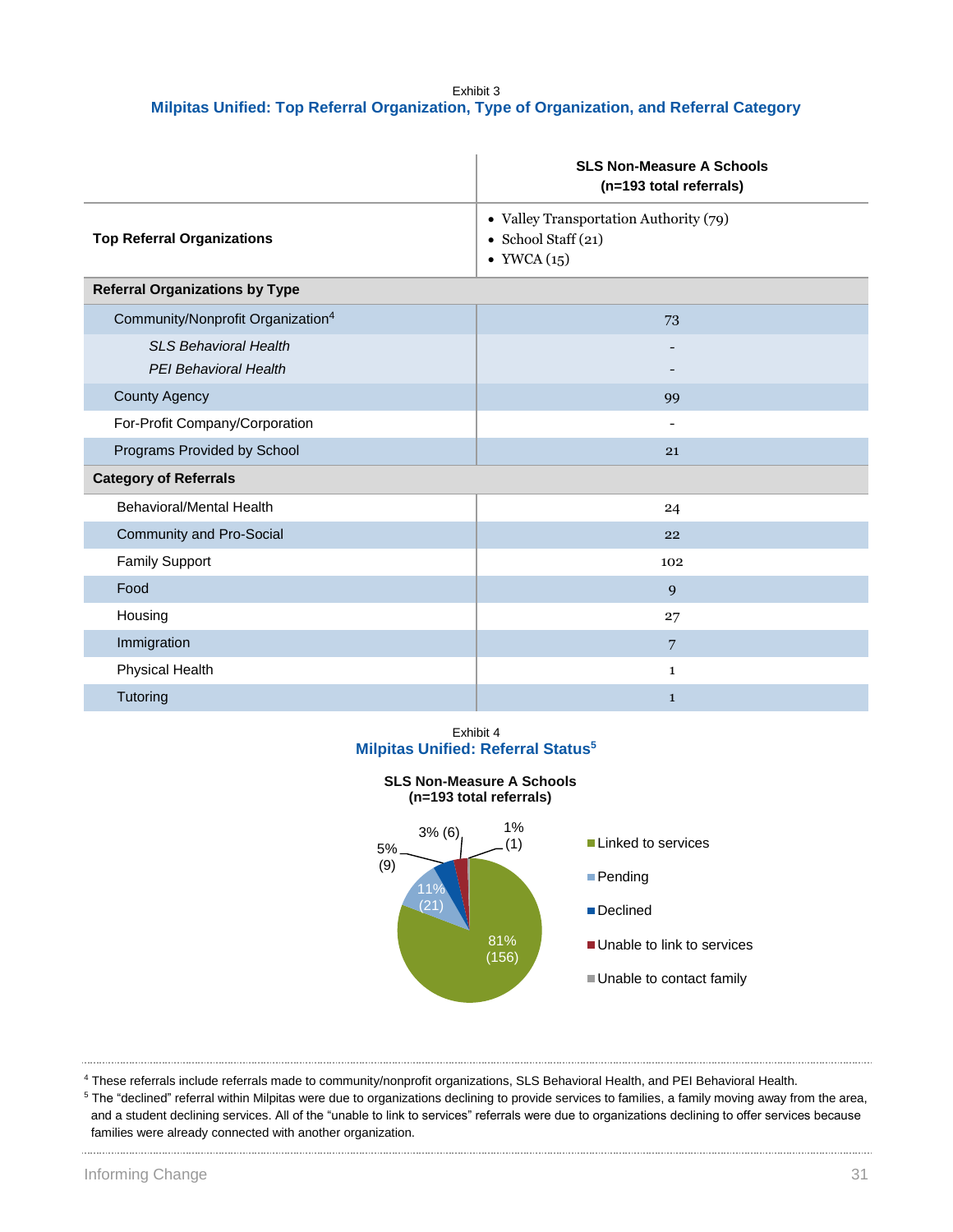## **SLS Family Engagement Events & Series**

#### Exhibit 5 **Milpitas Unified: Number of SLS Students and their Families Participating in One-time Events**



Exhibit 6 **Milpitas Unified: Name and Number of SLS Family Engagement Events** 

|                                               | <b>SLS Non-Measure A Schools</b><br>$(n=6$ events) |
|-----------------------------------------------|----------------------------------------------------|
|                                               | Mindfulness*                                       |
| <b>SLS Family Engagement</b><br><b>Events</b> | Parent University                                  |
|                                               | <b>Understanding Stress</b>                        |

\*Denotes events that occurred more than once.

*There were no family engagement series recorded for the 2017–18 school year.*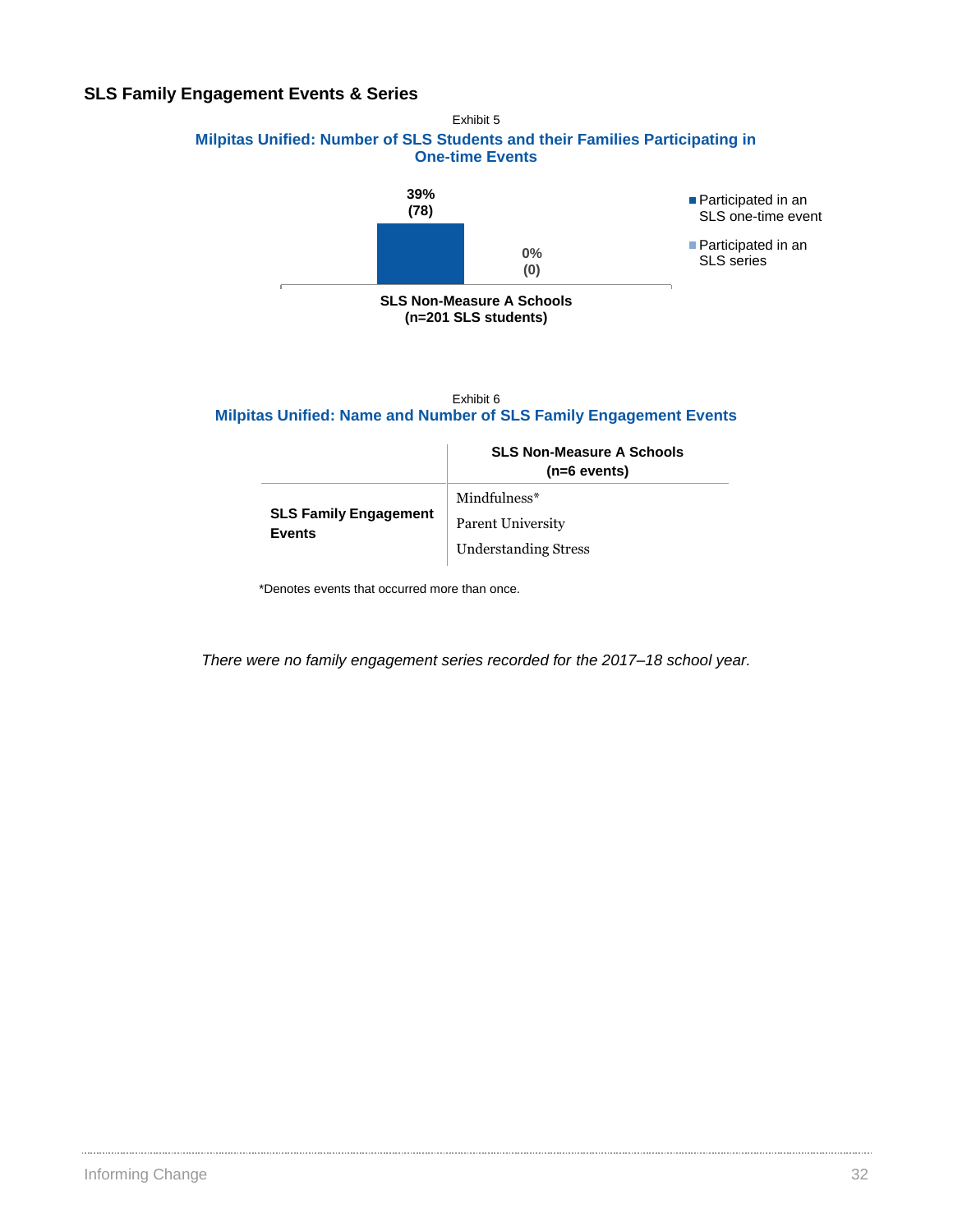# District Level Snapshot: Morgan Hill Unified School District (MHUSD)

This report represents School Linked Services (SLS) data from the 2017–18 academic school year in Morgan Hill Unified School District (MHUSD) and includes data on students and their families in eight SLS non-Measure A schools (Barrett Elementary, Britton Middle, Jackson Academy of Math and Music, Live Oak High, Martin Murphy Middle, Nordstrom Elementary, San Martin/Gwinn Elementary, and Walsh Elementary).

|                       | <b>SLS Non-Measure A Schools</b><br>(n=250 SLS students) |
|-----------------------|----------------------------------------------------------|
| <b>Race/Ethnicity</b> |                                                          |
| Latino                | 178 (71%)                                                |
| <b>White</b>          | 54 (22%)                                                 |
| Asian                 | 8 (3%)                                                   |
| <b>Black</b>          | 3(1%)                                                    |
| Multiracial/Other     | 7(3%)                                                    |
| Gender                |                                                          |
| Male                  | 136 (54%)                                                |
| Female                | 114 (46%)                                                |
| Grade $3$             |                                                          |
| Preschool-TK          | 3(1%)                                                    |
| $K-5$                 | 181 (72%)                                                |
| $6 - 8$               | 61 (24%)                                                 |
| $9 - 12$              | 5(2%)                                                    |

#### Exhibit 1 **Morgan Hill Unified: Demographics of Students Receiving SLS[1](#page-34-0),[2](#page-34-1)**

## **SLS Family Referrals**

Exhibit 2 **Morgan Hill Unified: Percentage and Number of SLS Students and their Families Receiving Referrals**



<span id="page-34-0"></span><sup>1</sup> "SLS students" includes students and their families who received at least one SLS referral or participated in at least one SLS Family Engagement event or series workshop.

<span id="page-34-1"></span> $2$  In some cases, percentages and numbers may not add up to totals due to instances of missing data.

<span id="page-34-2"></span><sup>3</sup> All but two SLS students in Morgan Hill were age 15 or under.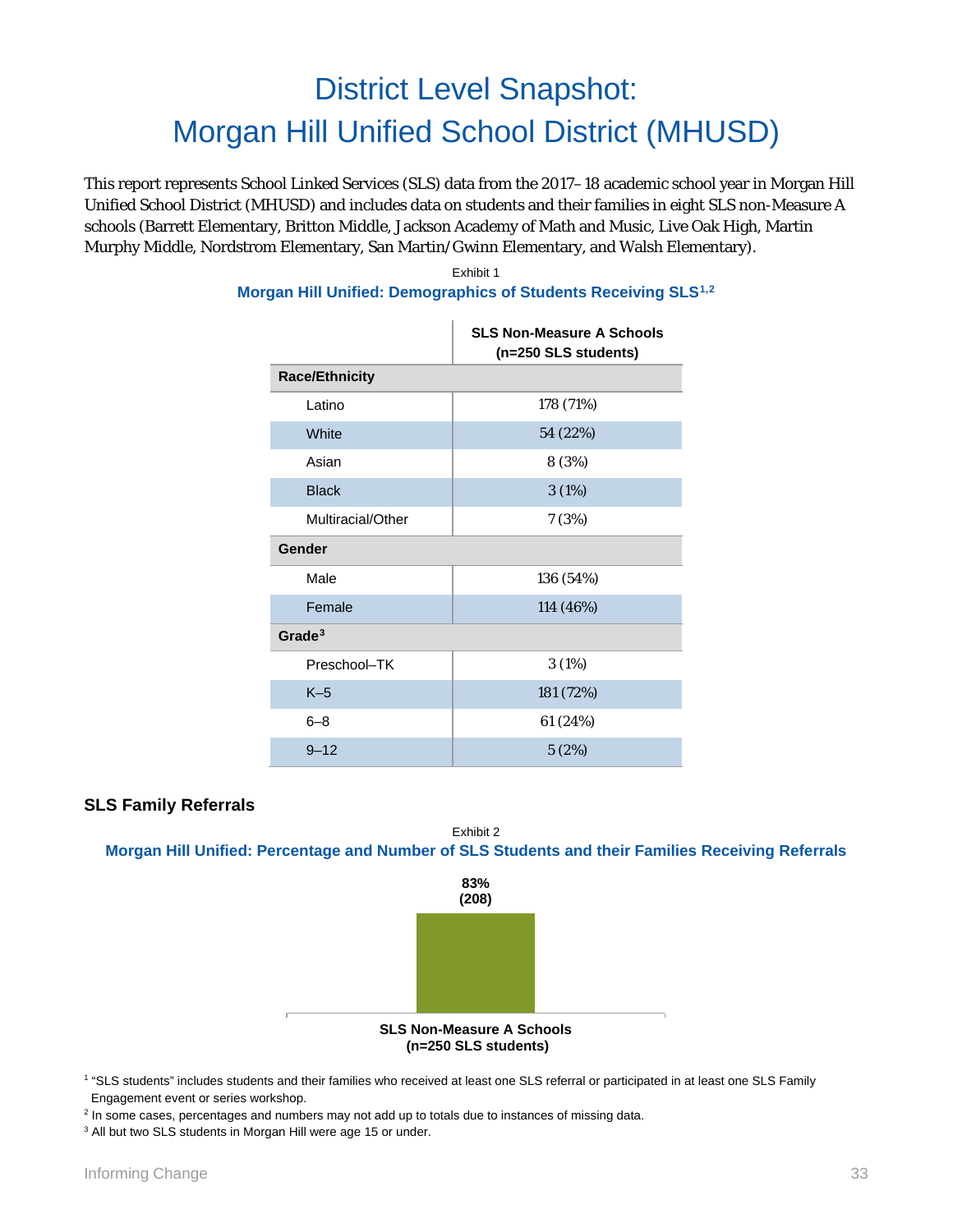#### Exhibit 3 **Morgan Hill Unified: Top Referral Organization, Type of Organization, and Referral Category**

|                                                              | <b>SLS Non-Measure A Schools</b><br>(n=211 total referrals)                                          |
|--------------------------------------------------------------|------------------------------------------------------------------------------------------------------|
| <b>Top Referral Organizations</b>                            | • Community Solutions (137)<br>• Rebekah Children's Services (72)<br>• Healthier Kids Foundation (2) |
| <b>Referral Organizations by Type</b>                        |                                                                                                      |
| Community/Nonprofit Organization <sup>4</sup>                | 211                                                                                                  |
| <b>SLS Behavioral Health</b><br><b>PEI Behavioral Health</b> | 38<br>164                                                                                            |
| <b>County Agency</b>                                         |                                                                                                      |
| For-Profit Company/Corporation                               |                                                                                                      |
| Programs Provided by School                                  |                                                                                                      |
| <b>Category of Referrals</b>                                 |                                                                                                      |
| <b>Behavioral/Mental Health</b>                              | 209                                                                                                  |
| Community and Pro-Social                                     |                                                                                                      |
| <b>Family Support</b>                                        |                                                                                                      |
| Food                                                         |                                                                                                      |
| Housing                                                      |                                                                                                      |
| Immigration                                                  | ÷,                                                                                                   |
| <b>Physical Health</b>                                       | $\overline{2}$                                                                                       |
| Tutoring                                                     |                                                                                                      |

Exhibit 4 **Morgan Hill Unified: Referral Status5**



<span id="page-35-0"></span><sup>4</sup> These referrals include referrals made to community/nonprofit organizations, SLS Behavioral Health, and PEI Behavioral Health.

<span id="page-35-1"></span><sup>5</sup> All of the "declined" referrals within Morgan Hill were due to families declining services, failing to respond to communications, or connecting with another organization. All of the reasons that families were "unable to link to services" were because parents' permission was pending or the organization could not provide all of the needed services.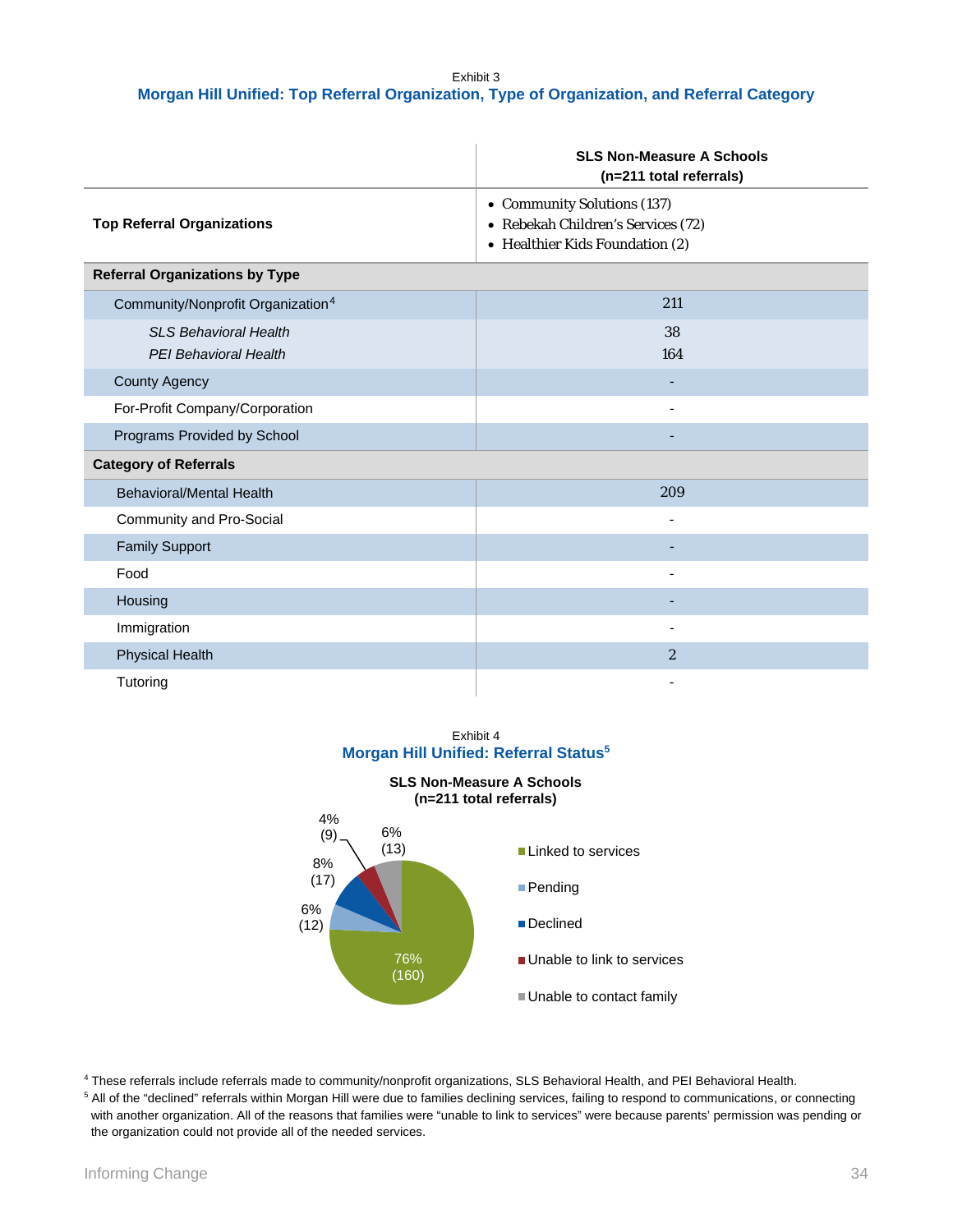## **SLS Family Engagement Events & Series**

Exhibit 5 **Morgan Hill Unified: Number of SLS Students and their Families Participating in One-time Events and Series**



Exhibit 6 **Morgan Hill Unified: Name and Number of SLS Family Engagement Events and Series**

|                                               | <b>SLS Non-Measure A Schools</b><br>$(n=1$ event; $n=3$ series) |
|-----------------------------------------------|-----------------------------------------------------------------|
| <b>SLS Family</b><br><b>Engagement Events</b> | <b>Library Night</b>                                            |
| <b>SLS Family</b><br><b>Engagement Series</b> | <b>Positive Parenting Program*</b>                              |

\*Denotes events and series that occurred more than once.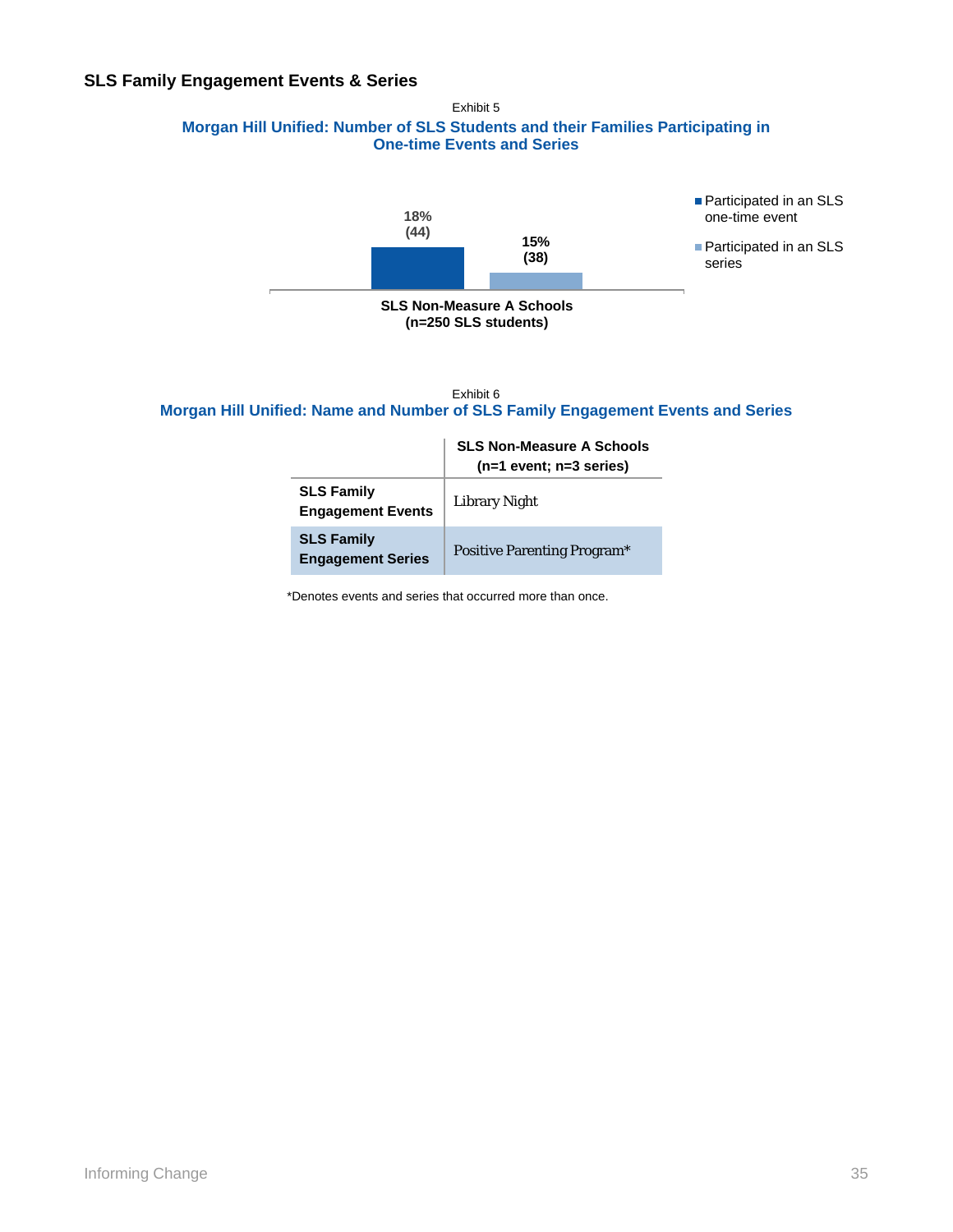## District Level Snapshot: Mt. Pleasant School District (MPSD)

This report represents School Linked Services (SLS) data from the 2017–18 academic school year in Mt. Pleasant School District (MPSD) and includes data on students and their families in five SLS non-Measure A schools (August Boeger Middle, Ida Jew Academy, Mount Pleasant Elementary, Robert Sanders Elementary, and Valle Vista Elementary).

|                       | <b>SLS Non-Measure A Schools</b><br>(n=316 SLS students) |
|-----------------------|----------------------------------------------------------|
| <b>Race/Ethnicity</b> |                                                          |
| Latino                | 238 (75%)                                                |
| White                 | 6(2%)                                                    |
| Asian                 | 29 (9%)                                                  |
| <b>Black</b>          | 7(2%)                                                    |
| Multiracial/Other     | 36 (11%)                                                 |
| Gender <sup>3</sup>   |                                                          |
| Male                  | 169 (53%)                                                |
| Female                | 146 (46%)                                                |
| Grade <sup>4</sup>    |                                                          |
| Preschool-TK          | 8 (3%)                                                   |
| $K-5$                 | 226 (72%)                                                |
| $6 - 8$               | 82 (26%)                                                 |
| $9 - 12$              |                                                          |

### Exhibit 1 **Mt. Pleasant: Demographics of Students Receiving SLS[1](#page-37-0),[2](#page-37-1)**

### **SLS Family Referrals**

#### Exhibit 2 **Mt. Pleasant: Percentage and Number of SLS Students and their Families Receiving Referrals**



<span id="page-37-0"></span><sup>1</sup> "SLS students" includes students and their families who received at least one SLS referral or participated in at least one SLS Family

Engagement event or series workshop.

<span id="page-37-1"></span><sup>2</sup> In some cases, percentages and numbers may not add up to totals due to instances of missing data.

<span id="page-37-2"></span><sup>3</sup> One additional student identified as "Other."

<span id="page-37-3"></span><sup>3</sup> All SLS students in Mt. Pleasant were age 15 or under.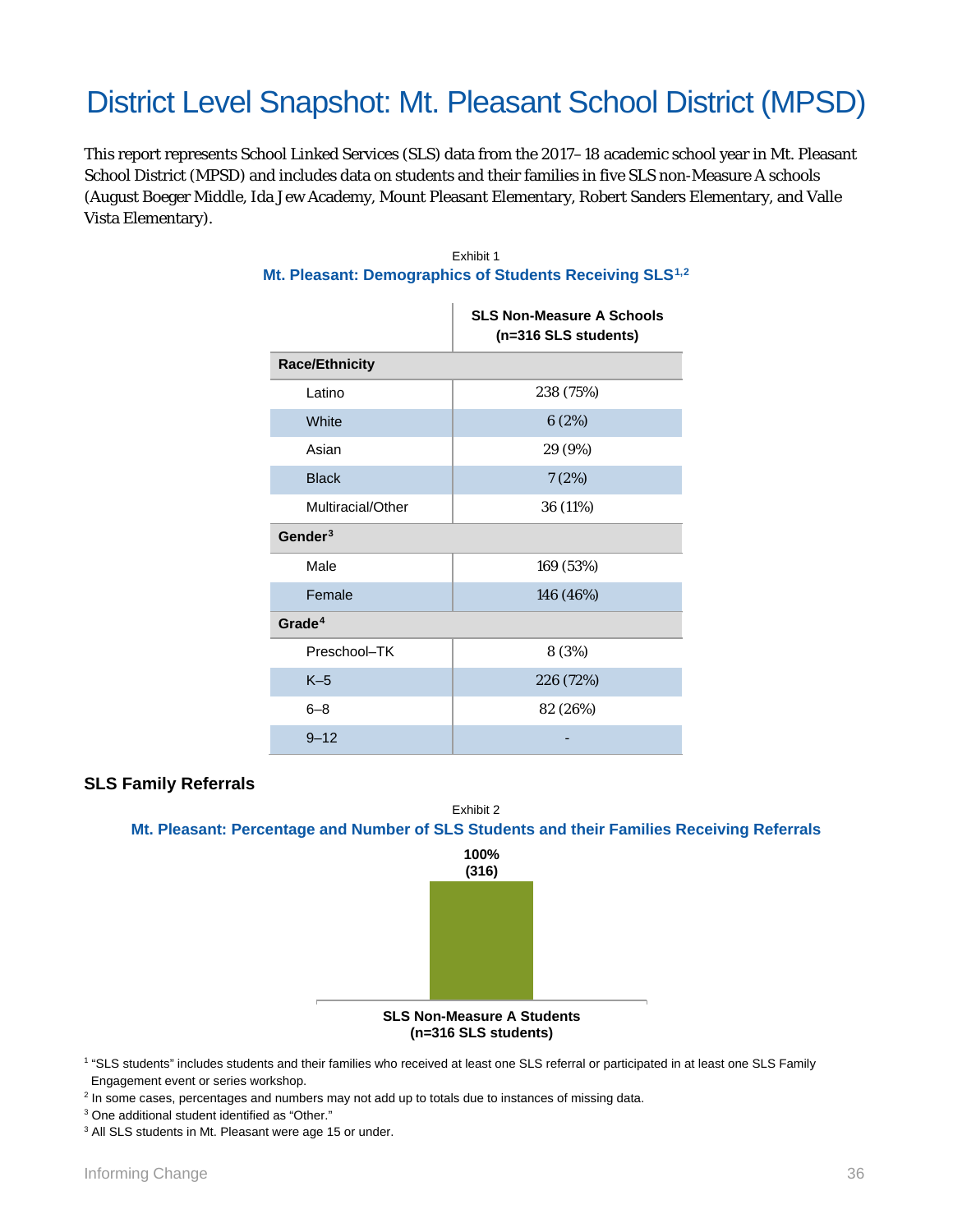#### Exhibit 3 **Mt. Pleasant: Top Referral Organization, Type of Organization, and Referral Category**

|                                                       | <b>SLS Non-Measure A Schools</b><br>(n=432-433 total referrals)                        |
|-------------------------------------------------------|----------------------------------------------------------------------------------------|
| <b>Top Referral Organizations</b>                     | • Foothill Community Health Center (127)<br>$\bullet$ ARCC (120)<br>• Bill Wilson (49) |
| <b>Referral Organizations by Type</b>                 |                                                                                        |
| Community/Nonprofit Organization <sup>5</sup>         | 336                                                                                    |
| <b>SLS Behavioral Health</b><br>PEI Behavioral Health | 47<br>108                                                                              |
| <b>County Agency</b>                                  | 18                                                                                     |
| For-Profit Company/Corporation                        | 25                                                                                     |
| Programs Provided by School                           | 53                                                                                     |
| <b>Category of Referrals</b>                          |                                                                                        |
| <b>Behavioral/Mental Health</b>                       | 326                                                                                    |
| Community and Pro-Social                              | 42                                                                                     |
| <b>Family Support</b>                                 | 39                                                                                     |
| Food                                                  | 8                                                                                      |
| Housing                                               | 8                                                                                      |
| Immigration                                           | $\mathbf{1}$                                                                           |
| <b>Physical Health</b>                                | $\overline{7}$                                                                         |
| Tutoring                                              | $\boldsymbol{2}$                                                                       |

#### Exhibit 4 **Mt. Pleasant: Referral Status<sup>6</sup>**

**SLS Non-Measure A Schools (n=432 total referrals)**



<span id="page-38-0"></span><sup>5</sup> These include referrals made to community/nonprofit organizations, SLS Behavioral Health, and PEI Behavioral Health.

<span id="page-38-1"></span><sup>6</sup> All of the "declined" referrals within Mt. Pleasant were due to families declining services, waitlists for the referral agencies, or families using private insurance. All of the "unable to link to services" referrals were due to families failing to respond to communications from referral agencies or issues with insurance.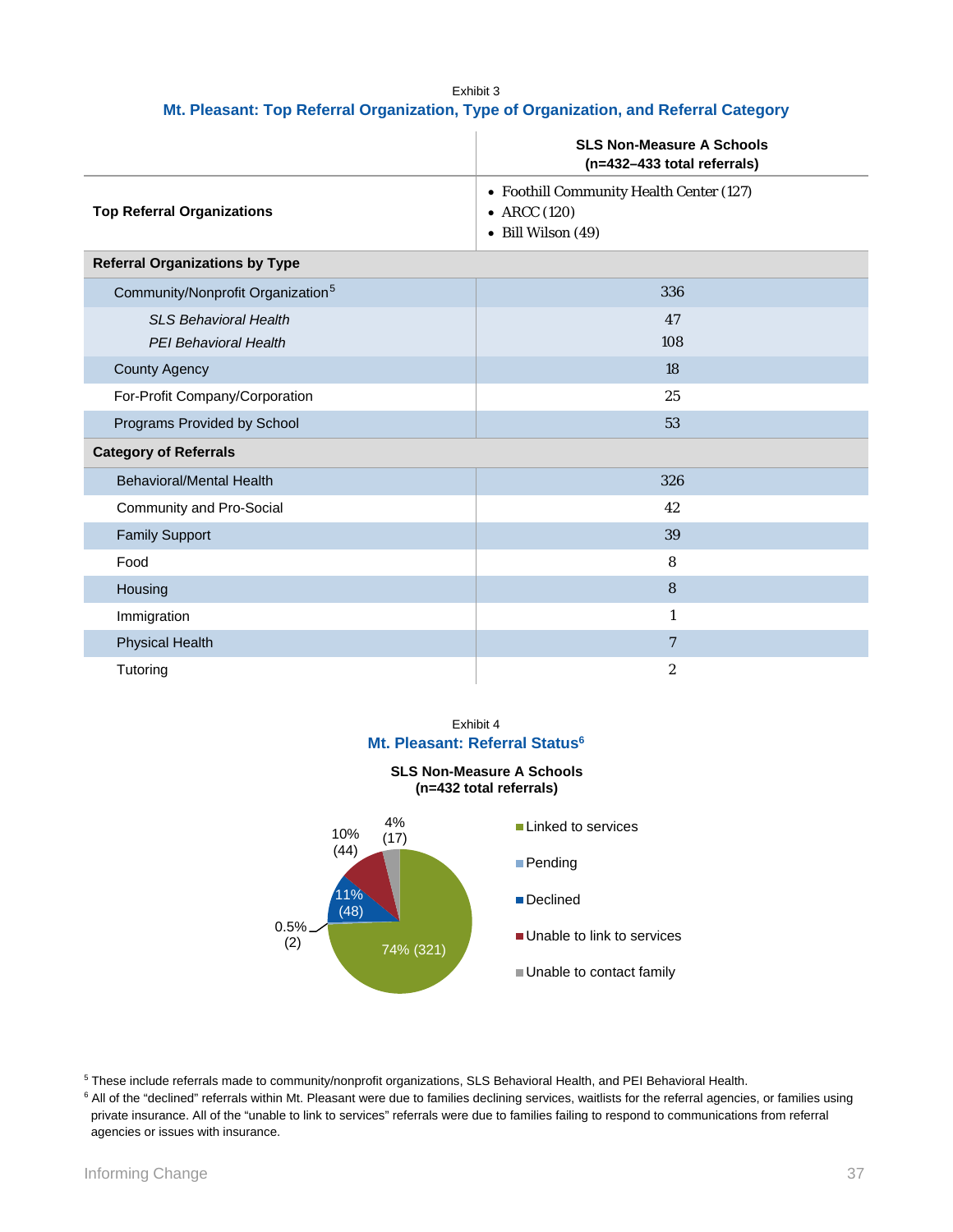## **SLS Family Engagement Events & Series**

*There were no student-level family engagement events or series data recorded for the 2017–18 school year.*

|                                               | <b>SLS Non-Measure A Schools</b><br>$(n=7$ events; $n=5$ series)                                                                                                             |
|-----------------------------------------------|------------------------------------------------------------------------------------------------------------------------------------------------------------------------------|
| <b>SLS Family</b><br><b>Engagement Events</b> | <b>Bully Prevention Winter</b><br>End of the Year<br><b>Carnival/Resource Event</b><br><b>Family STEAM Night/Resource</b><br>Night<br>My New Red Shoes*<br>Skills Streaming* |
| <b>SLS Family</b><br><b>Engagement Series</b> | <b>Skills Streaming Group*</b><br>Too Good for Drugs*                                                                                                                        |

Exhibit 6 **Mt. Pleasant: Name and Number of SLS Family Engagement Events and Series**

\* Denotes events and series that occurred more than once.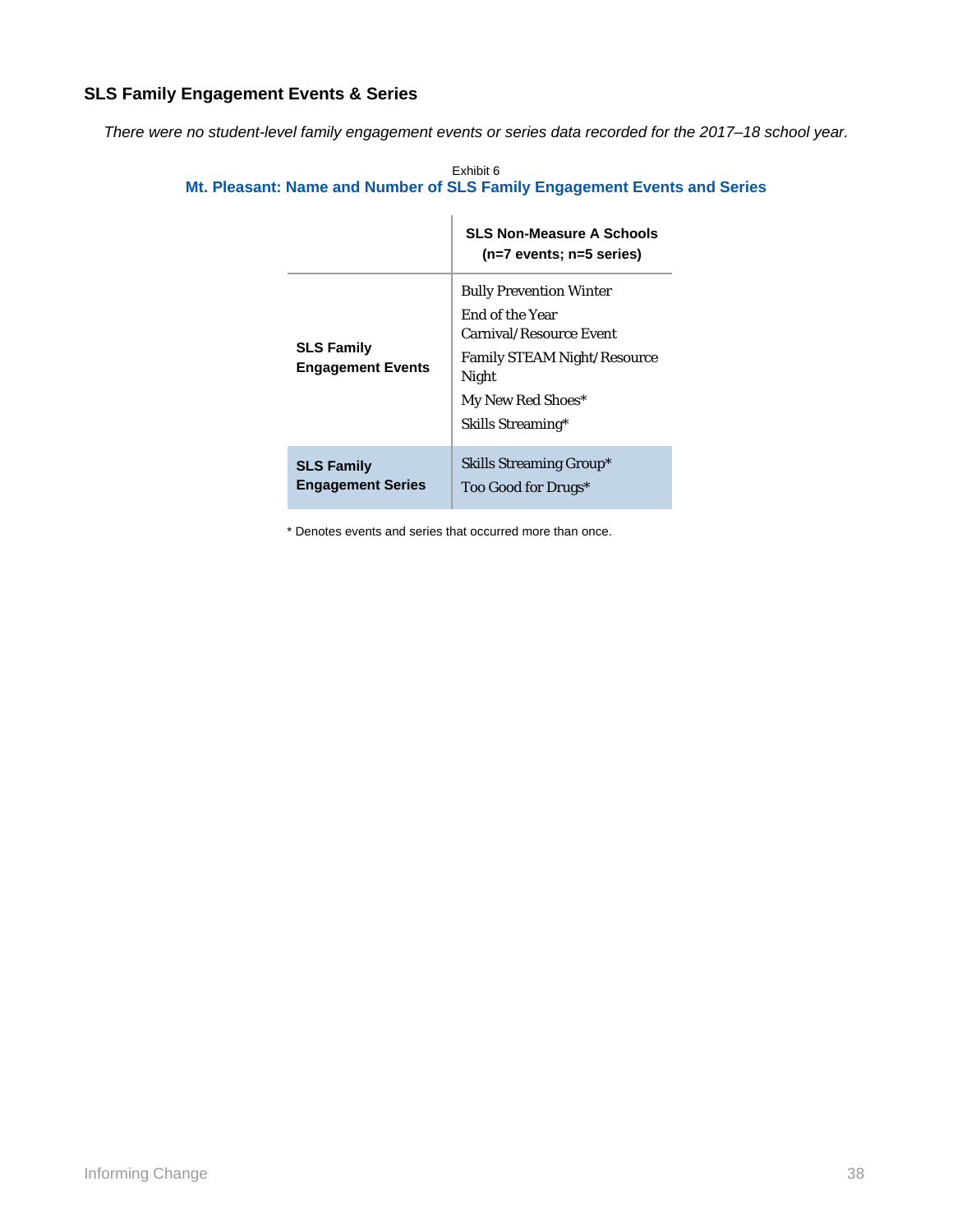## District Level Snapshot: Mountain View Whisman School District

This report represents School Linked Services (SLS) data from the 2017–18 academic school year in Mountain View Whisman School District (MVWSD) and includes data on students and their families in two schools receiving additional **Measure A funding** (**Castro Elementary** and **Graham Middle**) and eight SLS non-Measure A schools (Bubb Elementary, Crittenden Middle, Gabriela Mistral Elementary, Huff Elementary, Landels Elementary, Monta Loma Elementary, Stevenson Elementary, and Theuerkauf Elementary). [1](#page-40-0)

|                       | <b>Castro Elementary</b><br>(n=146 SLS students) | <b>Graham Middle</b><br>(n=147 SLS students) | <b>SLS Non-Measure A Schools</b><br>(n=304 SLS students) |
|-----------------------|--------------------------------------------------|----------------------------------------------|----------------------------------------------------------|
| <b>Race/Ethnicity</b> |                                                  |                                              |                                                          |
| Latino                | 130 (89%)                                        | 115 (78%)                                    | 247 (81%)                                                |
| White                 | 10(7%)                                           | 24 (16%)                                     | 24 (8%)                                                  |
| Asian                 | 2(1%)                                            | 3(2%)                                        | 20 (7%)                                                  |
| <b>Black</b>          |                                                  | 3(2%)                                        | 9(3%)                                                    |
| Multiracial/Other     | 4 (3%)                                           | 2(1%)                                        | 4(1%)                                                    |
| <b>Gender</b>         |                                                  |                                              |                                                          |
| Male                  | 69 (47%)                                         | 88 (60%)                                     | 145 (48%)                                                |
| Female                | 77 (53%)                                         | 59 (40%)                                     | 158 (52%)                                                |
| Grade <sup>3</sup>    |                                                  |                                              |                                                          |
| Preschool-TK          | $\overline{\phantom{0}}$                         |                                              |                                                          |
| $K-5$                 | 146 (100%)                                       |                                              | 215 (71%)                                                |
| $6 - 8$               |                                                  | 147 (100%)                                   | 89 (29%)                                                 |
|                       |                                                  |                                              |                                                          |

#### **[2](#page-40-1) Mountain View Whisman: Demographics of Students Receiving SLS1,2** Exhibit 1

## **SLS Family Referrals**

Exhibit 2

9–12 - - -

## **Mountain View Whisman: Percentage and Number of SLS Students and their Families Receiving Referrals**



<span id="page-40-0"></span><sup>1</sup> "SLS students" includes students and their families who received at least one SLS referral or participated in at least one SLS Family Engagement event or series workshop.

<span id="page-40-1"></span> $2$  In some cases, percentages and numbers may not add up to totals due to instances of missing data.

<span id="page-40-2"></span><sup>3</sup> All SLS students in Mountain View Whisman were age 15 or under.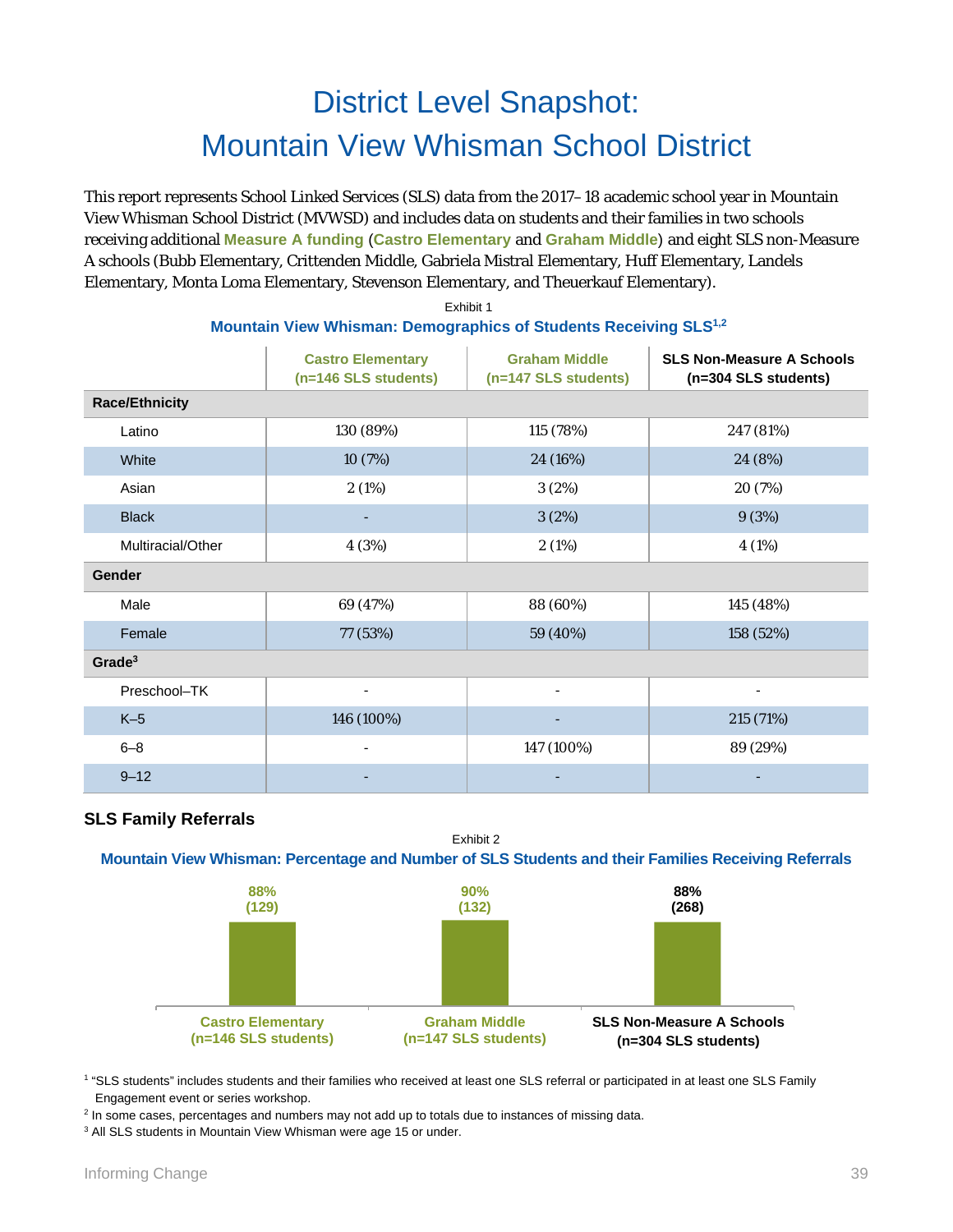Exhibit 3 **Mountain View Whisman: Top Referral Organization, Type of Organization, and Referral Category**

| <b>Top Referral Organizations</b>                     | <b>Castro Elementary</b><br>(n=152 total referrals)<br>• Community Services<br>Agency (80)<br>• Community Health<br><b>Awareness Council</b><br>(CHAC) (46)<br>• Uplift Family Services<br>(9) | <b>Graham Middle</b><br>(n=202 total referrals)<br>• Non-Emergency Police<br>(47)<br>• Fire Department (44)<br>• School Counselor (42) | <b>SLS Non-Measure A</b><br><b>Schools</b><br>(n=290 total referrals)<br>• After-school program<br>and tutoring (169)<br>• Uplift Family Services<br>(56)<br>• Community Services<br>Agency (19) |  |
|-------------------------------------------------------|------------------------------------------------------------------------------------------------------------------------------------------------------------------------------------------------|----------------------------------------------------------------------------------------------------------------------------------------|--------------------------------------------------------------------------------------------------------------------------------------------------------------------------------------------------|--|
| <b>Referral Organizations by Type</b>                 |                                                                                                                                                                                                |                                                                                                                                        |                                                                                                                                                                                                  |  |
| Community/Nonprofit<br>Organization <sup>4</sup>      | 152                                                                                                                                                                                            | 155                                                                                                                                    | 275                                                                                                                                                                                              |  |
| <b>SLS Behavioral Health</b><br>PEI Behavioral Health | $\boldsymbol{2}$<br>$\mathbf{1}$                                                                                                                                                               | 11<br>22                                                                                                                               | 12<br>53                                                                                                                                                                                         |  |
| <b>County Agency</b>                                  |                                                                                                                                                                                                | $\mathbf{1}$                                                                                                                           |                                                                                                                                                                                                  |  |
| For-Profit<br>Company/Corporation                     |                                                                                                                                                                                                |                                                                                                                                        | $\overline{2}$                                                                                                                                                                                   |  |
| Programs Provided by School                           |                                                                                                                                                                                                | 46                                                                                                                                     | 13                                                                                                                                                                                               |  |
| <b>Category of Referrals</b>                          |                                                                                                                                                                                                |                                                                                                                                        |                                                                                                                                                                                                  |  |
| <b>Behavioral/Mental Health</b>                       | 63                                                                                                                                                                                             | 95                                                                                                                                     | 60                                                                                                                                                                                               |  |
| Community and Pro-Social                              | ÷,                                                                                                                                                                                             | 48                                                                                                                                     | 13                                                                                                                                                                                               |  |
| <b>Family Support</b>                                 | $\overline{5}$                                                                                                                                                                                 | $\overline{4}$                                                                                                                         | 199                                                                                                                                                                                              |  |
| Food                                                  | 79                                                                                                                                                                                             | 52                                                                                                                                     | 15                                                                                                                                                                                               |  |
| Housing                                               | $\overline{4}$                                                                                                                                                                                 |                                                                                                                                        | $\boldsymbol{2}$                                                                                                                                                                                 |  |
| Immigration                                           | $\mathbf{1}$                                                                                                                                                                                   |                                                                                                                                        | $\mathbf{1}$                                                                                                                                                                                     |  |
| <b>Physical Health</b>                                |                                                                                                                                                                                                |                                                                                                                                        |                                                                                                                                                                                                  |  |
| Tutoring                                              |                                                                                                                                                                                                | 3                                                                                                                                      |                                                                                                                                                                                                  |  |

Exhibit 4 **Mountain View Whisman: Referral Status[5](#page-41-0)**



<span id="page-41-1"></span><sup>4</sup> These referrals include referrals made to community/nonprofit organizations, SLS Behavioral Health, and PEI Behavioral Health. <sup>5</sup> All but one of the "declined" referrals within MVWSD were due to families declining services.

<span id="page-41-0"></span>. . . . . . . . . . . . . . . . . . . .

. . . . . . . . . . . . . . . . . .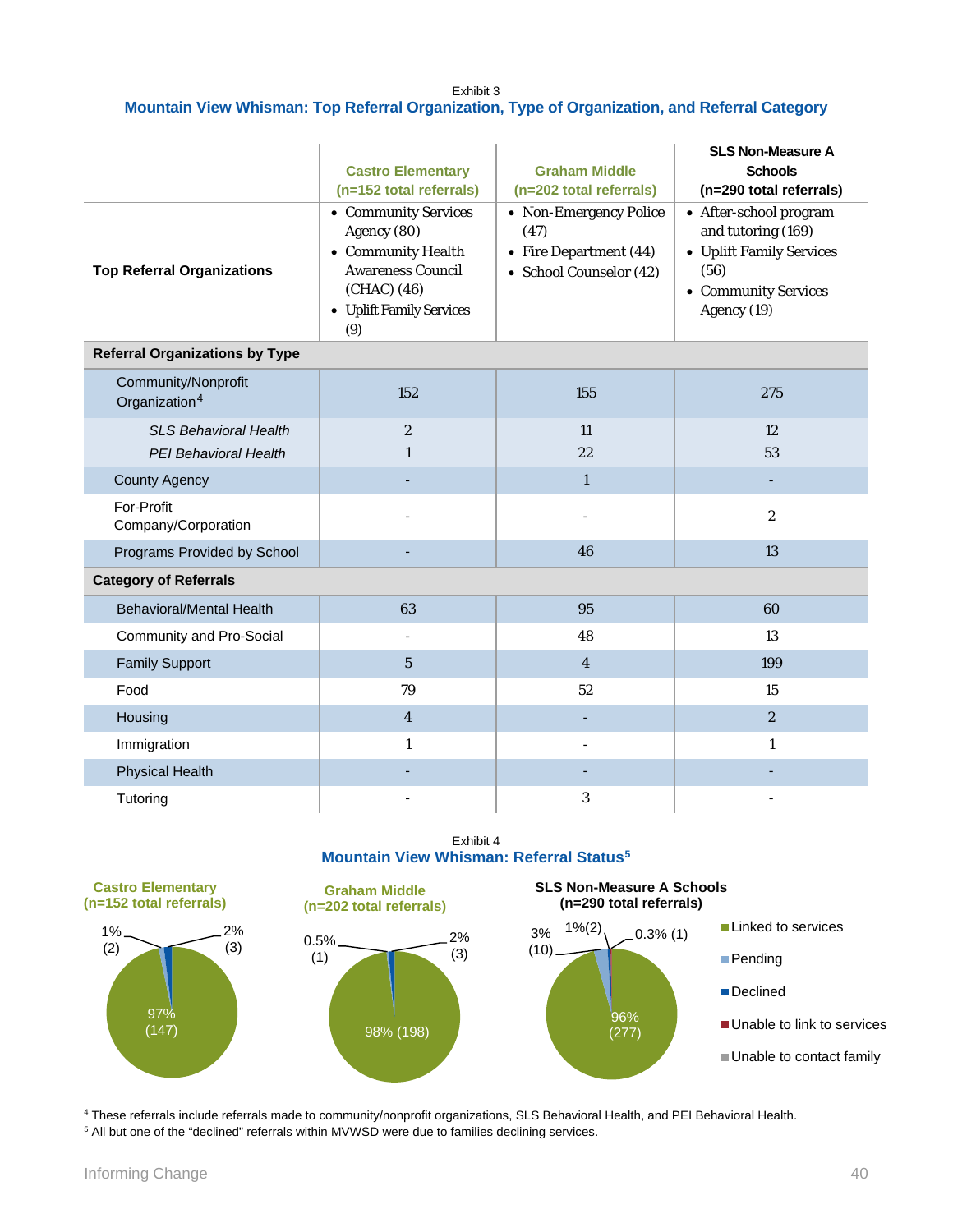## **SLS Family Engagement Events & Series**



Exhibit 6 **Mountain View Whisman: Name and Number of SLS Family Engagement Events and Series**

|                                               | <b>Castro Elementary</b><br>$(n=3$ events; $n=7$ series)                                                                                         | <b>Graham Middle</b><br>$(n=9$ events; $n=3$ series)                                                                                                    | <b>SLS Non-Measure A Schools</b><br>$(n=13$ events; $n=0$ series)        |
|-----------------------------------------------|--------------------------------------------------------------------------------------------------------------------------------------------------|---------------------------------------------------------------------------------------------------------------------------------------------------------|--------------------------------------------------------------------------|
| <b>SLS Family</b><br><b>Engagement Events</b> | <b>Festival of Lights</b><br><b>Family Movie Night</b><br>Exploratorium Museum Field<br>Trip                                                     | <b>Adapting History</b><br>Arts & Craft Fair<br>College & Career Day<br><b>Exploratorium Field Trip</b><br>Parent U <sup>*</sup><br><b>Spring Fling</b> | <b>Backpack Distribution</b><br>Cops that Care*<br>Parent U <sup>*</sup> |
| <b>SLS Family</b><br><b>Engagement Series</b> | <b>Family Engagement Institute*</b><br><b>Parent Project</b><br><b>Parent Institute for Quality</b><br>Education*<br>Vision Literacy ESL Classes | <b>Family Engagement</b><br>Institute*<br><b>Parent Institute for Quality</b><br>Education                                                              | N/A                                                                      |

\* Denotes events and series that occurred more than once.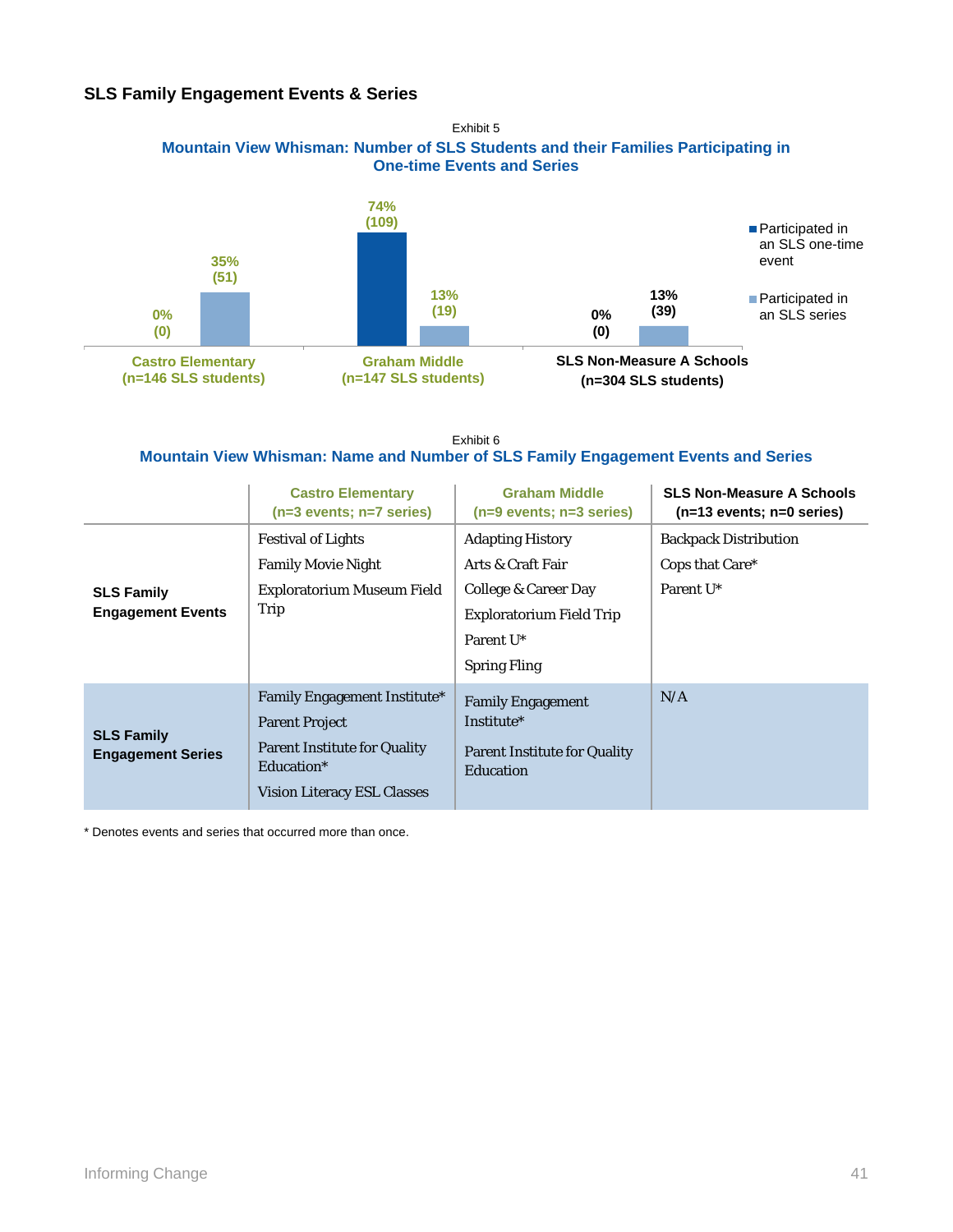# District Level Snapshot: Oak Grove School District (OGSD)

This report represents School Linked Services (SLS) data from the 2017–18 academic school year in Oak Grove School District (OGSD) and includes data on students and their families in 20 SLS non-Measure A schools.[1](#page-43-0)

|                       | <b>SLS Non-Measure A Schools</b><br>(n=247 SLS students) |
|-----------------------|----------------------------------------------------------|
| <b>Race/Ethnicity</b> |                                                          |
| Latino                | 169 (68%)                                                |
| White                 | 28 (11%)                                                 |
| Asian                 | 25 (10%)                                                 |
| <b>Black</b>          | 14 (6%)                                                  |
| Multiracial/Other     | 11 (4%)                                                  |
| Gender                |                                                          |
| Male                  | 121 (49%)                                                |
| Female                | 126 (51%)                                                |
| Grade <sup>4</sup>    |                                                          |
| Preschool-TK          |                                                          |
| $K-5$                 | 110 (45%)                                                |
| $6 - 8$               | 136 (55%)                                                |
| $9 - 12$              | $1(0.4\%)$                                               |

#### Exhibit 1 **Oak Grove: Demographics of Students Receiving SLS[2](#page-43-1),[3](#page-43-2)**

## **SLS Family Referrals**



<span id="page-43-0"></span><sup>1</sup> These schools are The Academy Community Day School, Anderson Elementary, Baldwin Elementary, Bernal Intermediate, Christopher Elementary, Davis Middle, Del Roble Elementary, Edenvale Elementary, Frost/Indigo Elementary, Glider Elementary, Hayes Elementary, Leonard Herman Intermediate, Miner Elementary, Oak Ridge Elementary, Oster, Parkview Elementary, Sakamoto Elementary, Santa Teresa High School, Samuel E. Stipe Elementary, and Taylor Elementary.

<span id="page-43-1"></span><sup>2</sup> "SLS students" includes students and their families who received at least one SLS referral or participated in at least one SLS Family Engagement event or series workshop.

<span id="page-43-2"></span><sup>3</sup> In some cases, percentages and numbers may not add up to totals due to instances of missing data.

<span id="page-43-3"></span><sup>4</sup> All SLS students in Oak Grove were age 15 or under.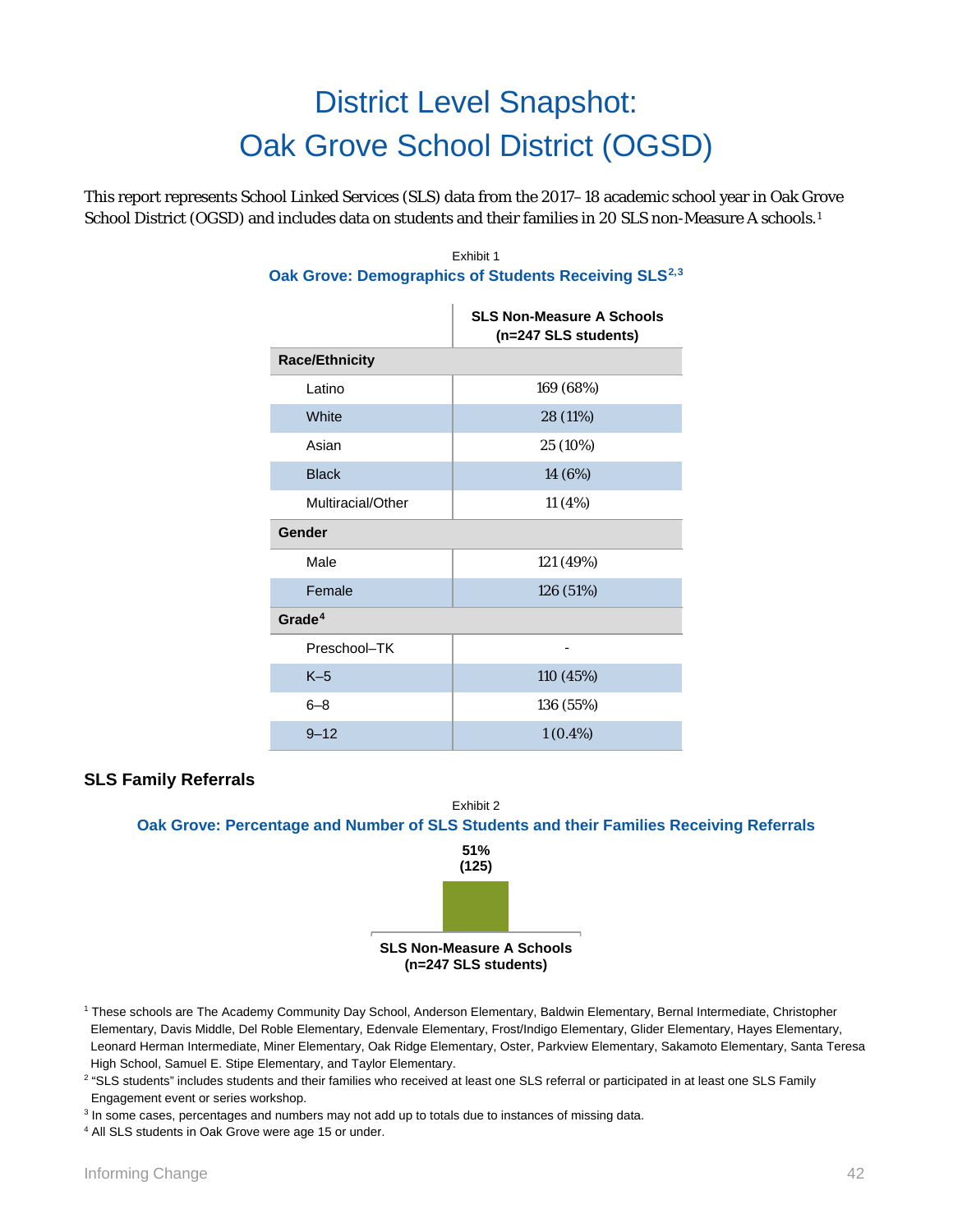#### Exhibit 3 **Oak Grove: Top Referral Organization, Type of Organization, and Referral Category**

|                                                       | <b>SLS Non-Measure A Schools</b><br>(n=135 total referrals)                       |  |
|-------------------------------------------------------|-----------------------------------------------------------------------------------|--|
| <b>Top Referral Organizations</b>                     | • ARCC $(84)$<br>• Rebekah Children's Services (21)<br>• Community Solutions (18) |  |
| <b>Referral Organizations by Type</b>                 |                                                                                   |  |
| Community/Nonprofit Organization <sup>5</sup>         | 128                                                                               |  |
| <b>SLS Behavioral Health</b><br>PEI Behavioral Health | 39<br>83                                                                          |  |
| <b>County Agency</b>                                  | $\mathbf{1}$                                                                      |  |
| For-Profit Company/Corporation                        | ۰                                                                                 |  |
| Programs Provided by School                           | $6\phantom{1}6$                                                                   |  |
| <b>Category of Referrals</b>                          |                                                                                   |  |
| Behavioral/Mental Health                              | 132                                                                               |  |
| Community and Pro-Social                              | 3                                                                                 |  |
| <b>Family Support</b>                                 |                                                                                   |  |
| Food                                                  |                                                                                   |  |
| Housing                                               |                                                                                   |  |
| Immigration                                           |                                                                                   |  |
| <b>Physical Health</b>                                |                                                                                   |  |
| Tutoring                                              |                                                                                   |  |

#### Exhibit 4 **Oak Grove: Referral Status<sup>5</sup>**

#### **SLS Non-Measure A Schools (n=130 total referrals)**



<span id="page-44-0"></span><sup>5</sup> These referrals include referrals made to community/nonprofit organizations, SLS Behavioral Health, and PEI Behavioral Health.

<span id="page-44-1"></span><sup>6</sup> One of the "declined" referrals within Oak Grove was due to the family having a previous bad experience with the referral agency. Some of the "unable to link to services" referrals were due to families moving out of the district, an inability to contact families, families receiving services through other organizations, an organization declining services because of insurance, referral organizations lacking capacity to provide the service, or families not completing the necessary paperwork.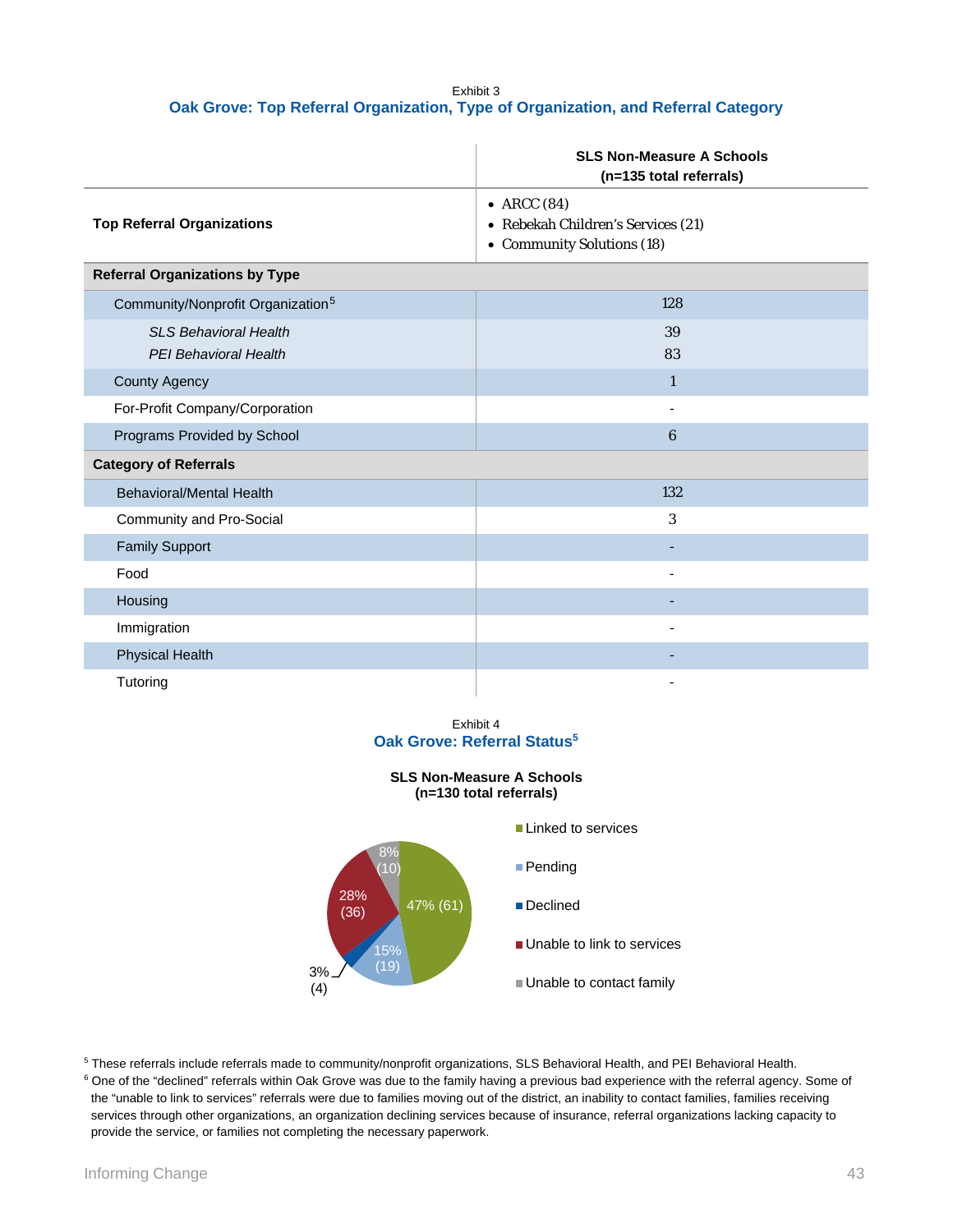## **SLS Family Engagement Events & Series**





#### Exhibit 6 **Oak Grove: Name and Number of SLS Family Engagement Events and Series**

|                                               | <b>SLS Non-Measure A Schools</b><br>$(n=8$ events; $n=2$ series)                                                       |
|-----------------------------------------------|------------------------------------------------------------------------------------------------------------------------|
| <b>SLS Family</b><br><b>Engagement Events</b> | Wellness Week Event*<br><b>Parent Information Night</b><br><b>REACH Mental Health</b><br><b>Awareness Presentation</b> |
| <b>SLS Family</b><br><b>Engagement Series</b> | Strengthening Families Program <sup>*</sup>                                                                            |

\* Denotes events and series that occurred more than once.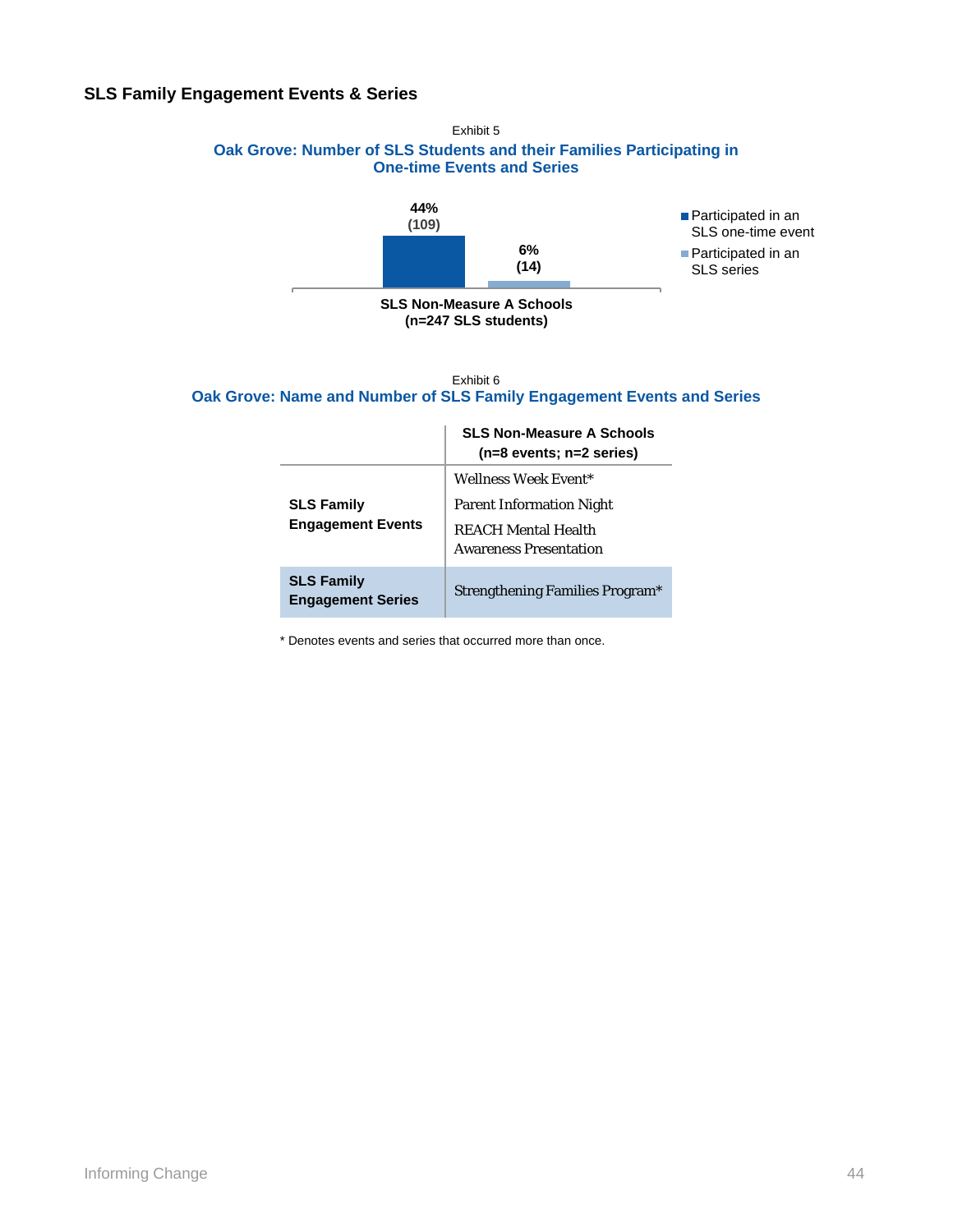## District Level Snapshot: San Jose Unified School District (SJUSD)

This report represents School Linked Services (SLS) data from the 2017–18 academic school year in San Jose Unified School District (SJUSD) and includes data on students and their families in nine SLS non-Measure A schools (Bachrodt Elementary, Burnett Middle, Empire Elementary, Grant Elementary, Hoover Middle, Horace Mann Elementary, Lowell Elementary, Trace Elementary, and Washington Elementary).

#### Exhibit 1 **San Jose Unified: Demographics of Students Receiving SLS[1](#page-46-0),[2](#page-46-1)**

|                       | <b>SLS Non-Measure A Schools</b><br>(n=264 SLS students) |  |
|-----------------------|----------------------------------------------------------|--|
| <b>Race/Ethnicity</b> |                                                          |  |
| Latino                | 226 (86%)                                                |  |
| <b>White</b>          | 13 (5%)                                                  |  |
| Asian                 | 4(2%)                                                    |  |
| <b>Black</b>          | 12 (5%)                                                  |  |
| Multiracial/Other     | 9(3%)                                                    |  |
| Gender                |                                                          |  |
| Male                  | 167 (63%)                                                |  |
| Female                | 97 (37%)                                                 |  |
| Grade $3$             |                                                          |  |
| Preschool-TK          | 5(2%)                                                    |  |
| $K-5$                 | 208 (79%)                                                |  |
| $6 - 8$               | 51 (19%)                                                 |  |
| $9 - 12$              |                                                          |  |

### **SLS Family Referrals**

Exhibit 2 **San Jose Unified: Percentage and Number of SLS Students and their Families Receiving Referrals**



<span id="page-46-0"></span><sup>1</sup> "SLS students" includes students and their families who received at least one SLS referral or participated in at least one SLS Family Engagement event or series workshop.

<span id="page-46-1"></span> $2$  In some cases, percentages and numbers may not add up to totals due to instances of missing data.

<span id="page-46-2"></span><sup>3</sup> All SLS students in San Jose Unified were age 15 or under.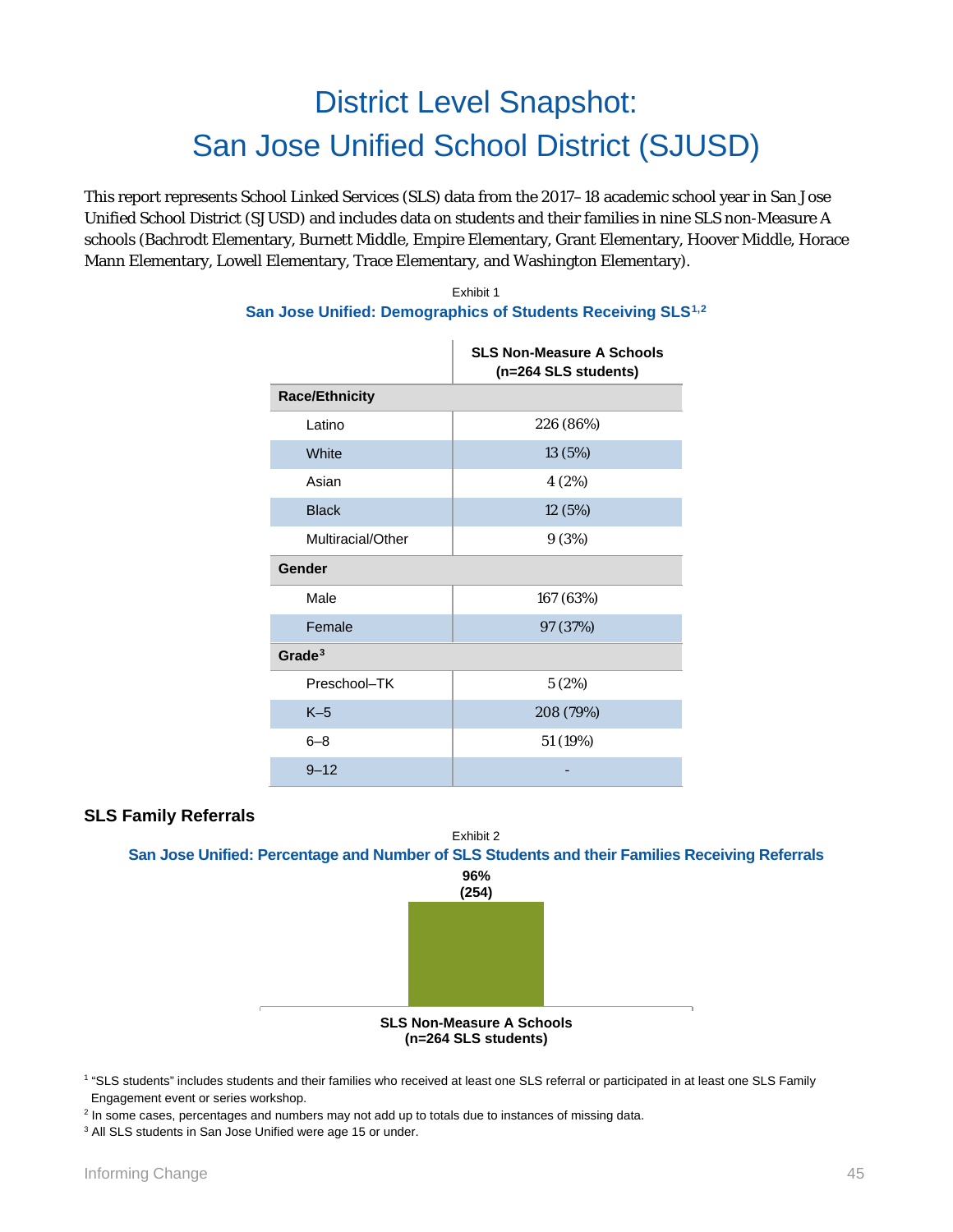#### Exhibit 3 **San Jose Unified: Top Referral Organization, Type of Organization, and Referral Category**

|                                                       | <b>SLS Non-Measure A Schools</b><br>(n=256 total referrals) |
|-------------------------------------------------------|-------------------------------------------------------------|
| <b>Top Referral Organizations</b>                     | • Uplift Family Services (256)                              |
| <b>Referral Organizations by Type</b>                 |                                                             |
| Community/Nonprofit Organization <sup>4</sup>         | 256                                                         |
| <b>SLS Behavioral Health</b><br>PEI Behavioral Health | 93<br>163                                                   |
| <b>County Agency</b>                                  |                                                             |
| For-Profit Company/Corporation                        | $\overline{a}$                                              |
| Programs Provided by School                           |                                                             |
| <b>Category of Referrals</b>                          |                                                             |
| Behavioral/Mental Health                              | 252                                                         |
| <b>Community and Pro-Social</b>                       |                                                             |
| <b>Family Support</b>                                 | 4                                                           |
| Food                                                  |                                                             |
| Housing                                               |                                                             |
| Immigration                                           |                                                             |
| Physical Health                                       |                                                             |
| Tutoring                                              |                                                             |

#### Exhibit 4 **San Jose Unified: Referral Status5**



<span id="page-47-0"></span><sup>4</sup> These referrals include referrals made to community/nonprofit organizations, SLS Behavioral Health, and PEI Behavioral Health. <sup>5</sup> Most of the "declined" referrals within San Jose Unified were due to families declining services. Most of the "unable to link to services"

<span id="page-47-1"></span>referrals were due to the coordinator or referral agencies being unable to contact families, or the family moving out of the district.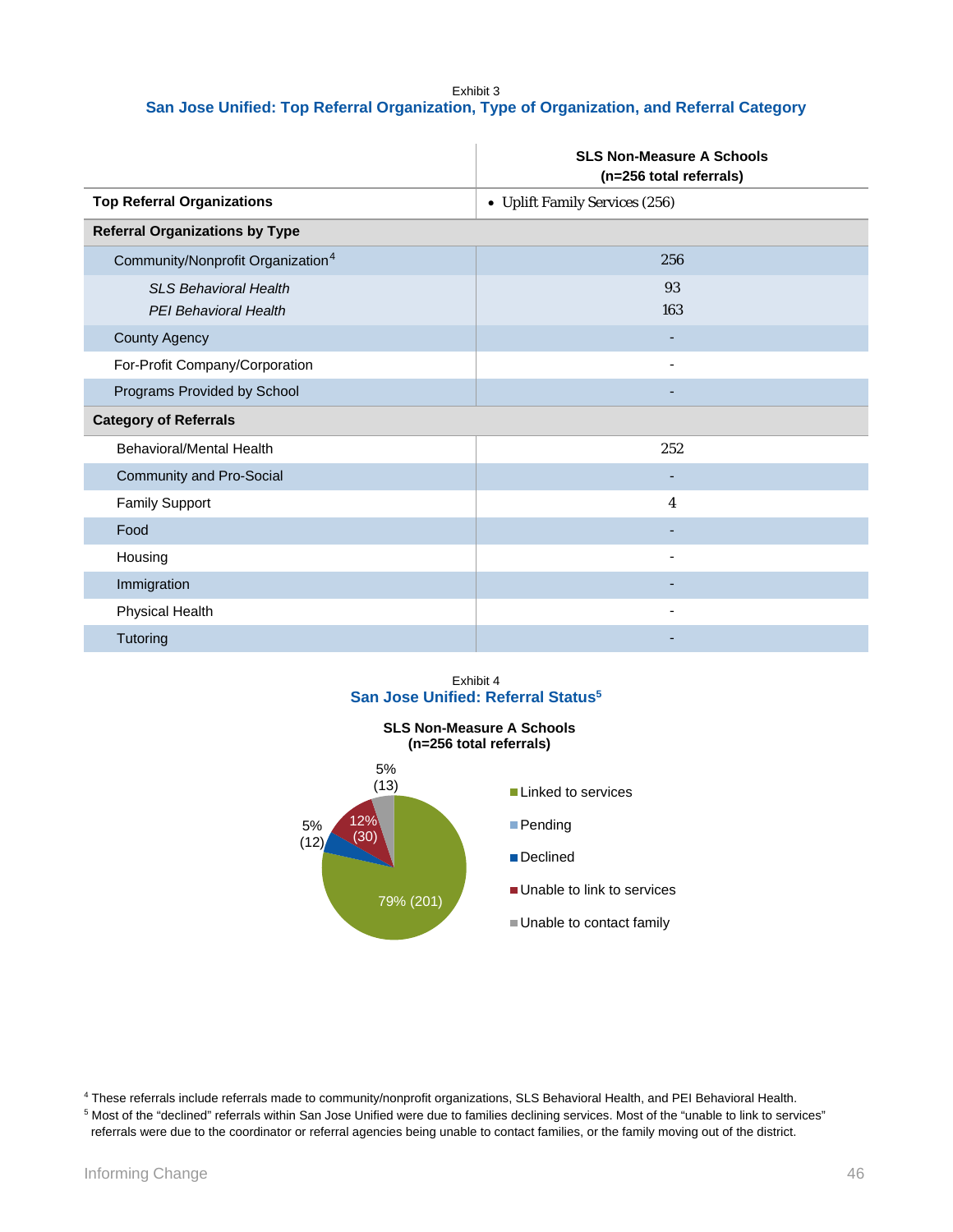## **SLS Family Engagement Events & Series**



| <b>SLS Family</b>        | <b>Strengthening Families Program</b> |
|--------------------------|---------------------------------------|
| <b>Engagement Series</b> |                                       |

*There were no family engagement events recorded for the 2017–18 school year.*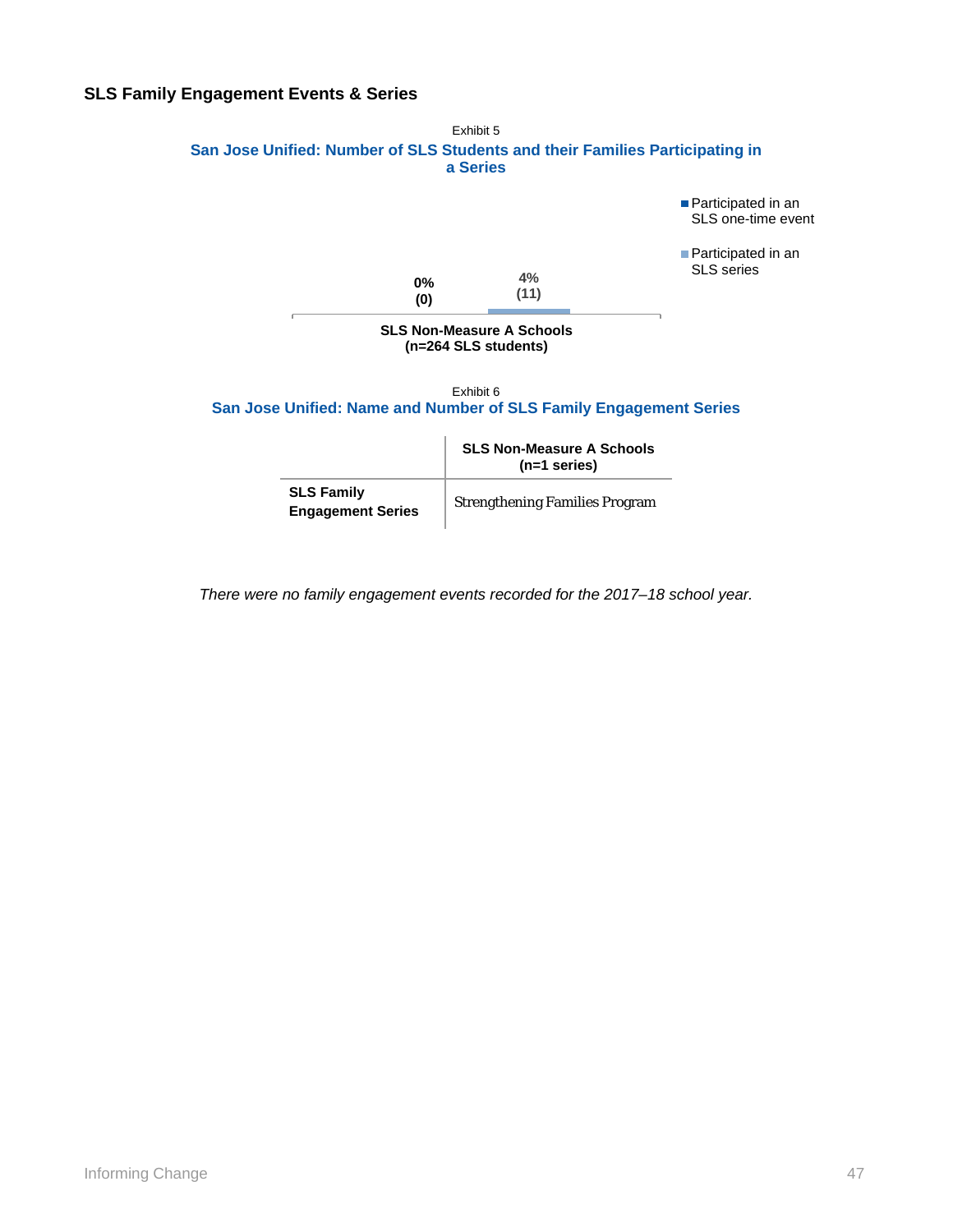# Schools Included in the 2017–18 Year-End Report

| <b>SLS Districts</b>     | <b>Measure A Schools</b>                                                                                   | <b>SLS Non-Measure A Schools</b>                                                                                                                                                                                                                                                                                                                                                                                                                                                                                                                                                                                                                                                                                                                                                                                                                                                                                                                                  |
|--------------------------|------------------------------------------------------------------------------------------------------------|-------------------------------------------------------------------------------------------------------------------------------------------------------------------------------------------------------------------------------------------------------------------------------------------------------------------------------------------------------------------------------------------------------------------------------------------------------------------------------------------------------------------------------------------------------------------------------------------------------------------------------------------------------------------------------------------------------------------------------------------------------------------------------------------------------------------------------------------------------------------------------------------------------------------------------------------------------------------|
| <b>Alum Rock Union</b>   | Ocala Middle<br>$\bullet$<br><b>Painter Elementary</b><br>$\bullet$<br><b>Sheppard Middle</b><br>$\bullet$ | <b>Adelante Academy</b><br>$\bullet$<br>Adelante II at Arbuckle Elementary<br>$\bullet$<br><b>Aptitud Community Academy at Goss</b><br>$\bullet$<br><b>Arbuckle Elementary</b><br>$\bullet$<br><b>Cassell Elementary</b><br>$\bullet$<br><b>Cesar Chavez Elementary</b><br>$\bullet$<br><b>Cureton Elementary</b><br>$\bullet$<br><b>Dorsa Elementary</b><br>$\bullet$<br><b>Fischer Middle</b><br>$\bullet$<br><b>Hubbard Elementary</b><br>$\bullet$<br>Joseph George Middle<br>$\bullet$<br><b>Lee Mathson Middle</b><br>$\bullet$<br>Linda Vista Elementary<br>$\bullet$<br><b>LUCHA</b> Elementary<br>$\bullet$<br><b>Lyndale Elementary</b><br>$\bullet$<br>McCollam Elementary<br>$\bullet$<br><b>Meyer Elementary</b><br>$\bullet$<br><b>Renaissance at Fischer Middle</b><br>$\bullet$<br>Renaissance at Mathson Middle<br>$\bullet$<br>Russo/McEntee Academy<br>$\bullet$<br><b>Ryan Elementary</b><br>$\bullet$<br>San Antonio Elementary<br>$\bullet$ |
| <b>Campbell Union</b>    | <b>Campbell Middle</b><br>$\bullet$<br><b>Rosemary Elementary and</b><br>$\bullet$<br>Preschool            | <b>Blackford Elementary</b><br>$\bullet$<br><b>Capri Elementary</b><br>$\bullet$<br><b>Castlemont Elementary</b><br>$\bullet$<br><b>Lynhaven Elementary</b><br>$\bullet$<br><b>Monroe Middle</b><br>$\bullet$<br><b>Rolling Hills Middle</b><br>$\bullet$<br><b>Sherman Oaks Elementary</b><br>$\bullet$                                                                                                                                                                                                                                                                                                                                                                                                                                                                                                                                                                                                                                                          |
| <b>East Side Union</b>   | William C. Overfelt High<br>$\bullet$                                                                      |                                                                                                                                                                                                                                                                                                                                                                                                                                                                                                                                                                                                                                                                                                                                                                                                                                                                                                                                                                   |
| <b>Franklin-McKinley</b> |                                                                                                            | <b>Bridges Academy Middle</b><br><b>Dahl Elementary</b><br>$\bullet$<br><b>Franklin Elementary</b><br>$\bullet$<br><b>Hellyer Elementary</b><br>$\bullet$<br><b>Kennedy Elementary</b><br>$\bullet$<br><b>Lairon College Prep Academy</b><br>$\bullet$<br><b>Los Arboles Elementary</b><br>$\bullet$<br><b>McKinley Elementary</b><br>$\bullet$<br><b>Meadows Elementary</b><br>$\bullet$<br><b>Ramblewood Elementary</b><br>$\bullet$<br><b>Santee Elementary</b><br>$\bullet$<br>Shirakawa Elementary<br>$\bullet$<br><b>Stonegate Elementary</b><br>$\bullet$<br>Sylvandale Middle<br>$\bullet$<br><b>Windmill Springs Elementary</b><br>$\bullet$                                                                                                                                                                                                                                                                                                             |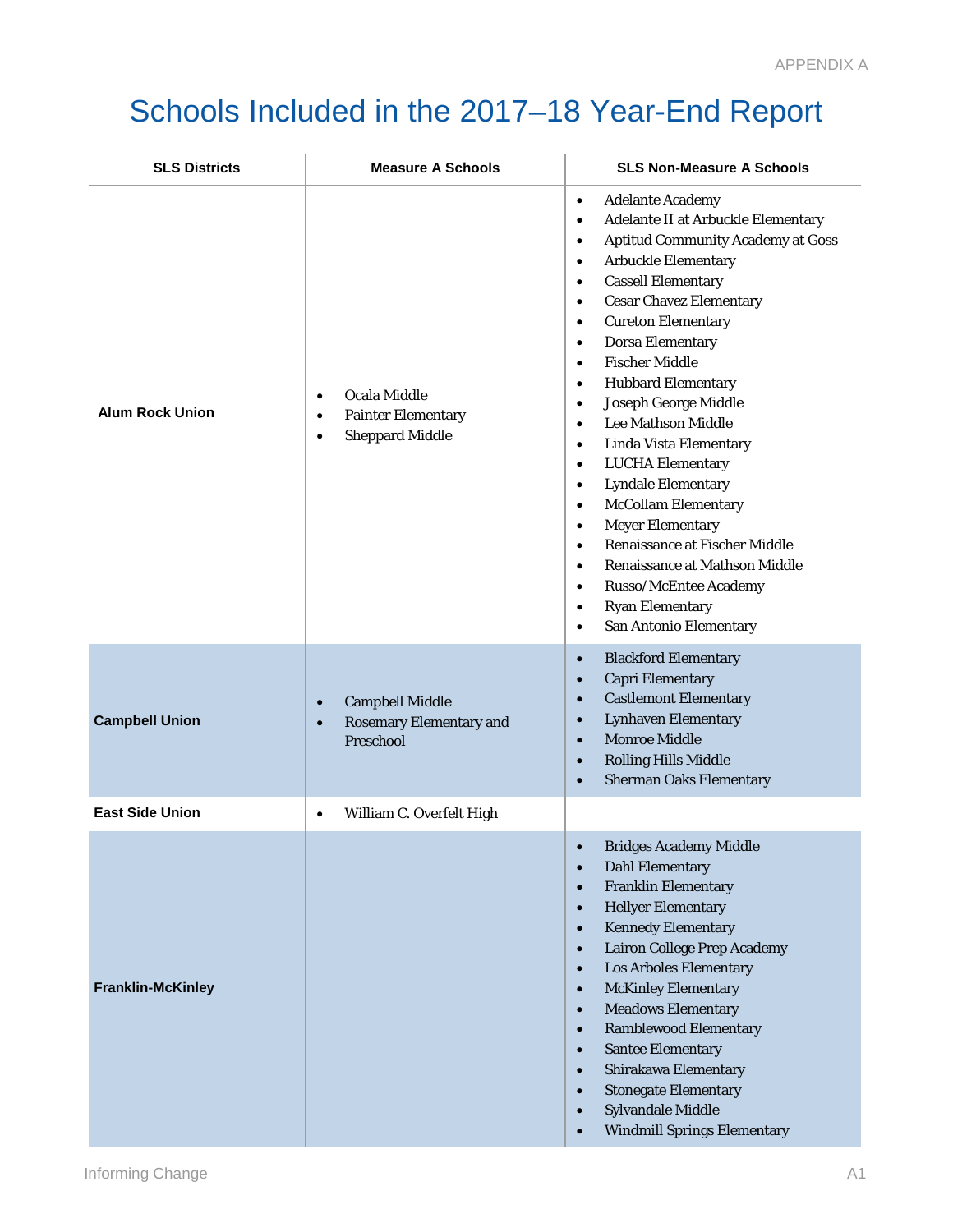| <b>SLS Districts</b>    | <b>Measure A Schools</b> | <b>SLS Non-Measure A Schools</b>                                                                                                                                                                                                                                                                                                                                                                                                                                                                                                                                                                                                                                                                                                                                                                                                                                    |
|-------------------------|--------------------------|---------------------------------------------------------------------------------------------------------------------------------------------------------------------------------------------------------------------------------------------------------------------------------------------------------------------------------------------------------------------------------------------------------------------------------------------------------------------------------------------------------------------------------------------------------------------------------------------------------------------------------------------------------------------------------------------------------------------------------------------------------------------------------------------------------------------------------------------------------------------|
| <b>Mount Pleasant</b>   |                          | <b>August Boeger Middle</b><br>$\bullet$<br>Ida Jew Academy K-8<br>$\bullet$<br><b>Mount Pleasant Elementary</b><br>$\bullet$<br><b>Robert Sanders Elementary</b><br>$\bullet$<br>Valle Vista Elementary<br>$\bullet$                                                                                                                                                                                                                                                                                                                                                                                                                                                                                                                                                                                                                                               |
| <b>Oak Grove</b>        |                          | The Academy Community Day School<br>$\bullet$<br><b>Anderson Elementary</b><br>$\bullet$<br><b>Baldwin Elementary</b><br>$\bullet$<br><b>Bernal Intermediate</b><br>$\bullet$<br><b>Christopher Elementary</b><br>$\bullet$<br><b>Davis Middle</b><br>$\bullet$<br>Del Roble Elementary<br>$\bullet$<br><b>Edenvale Elementary</b><br>$\bullet$<br>Frost/Indigo Elementary<br>$\bullet$<br><b>Glider Elementary</b><br>$\bullet$<br><b>Hayes Elementary</b><br>$\bullet$<br><b>Leonard Herman Intermediate</b><br>$\bullet$<br><b>Miner Elementary</b><br>$\bullet$<br><b>Oak Ridge Elementary</b><br>$\bullet$<br><b>Oster Elementary</b><br>$\bullet$<br><b>Parkview Elementary</b><br>$\bullet$<br><b>Sakamoto Elementary</b><br>$\bullet$<br>Santa Teresa High<br>$\bullet$<br>Samuel E. Stipe Elementary<br>$\bullet$<br><b>Taylor Elementary</b><br>$\bullet$ |
| <b>San Jose Unified</b> |                          | <b>Bachrodt Elementary</b><br>$\bullet$<br><b>Burnett Middle</b><br>$\bullet$<br><b>Empire Elementary</b><br>$\bullet$<br><b>Grant Elementary</b><br>$\bullet$<br><b>Hoover Middle</b><br>$\bullet$<br><b>Horace Mann Elementary</b><br>$\bullet$<br><b>Lowell Elementary</b><br>$\bullet$<br><b>Trace Elementary</b><br>$\bullet$<br><b>Washington Elementary</b><br>$\bullet$                                                                                                                                                                                                                                                                                                                                                                                                                                                                                     |

.........................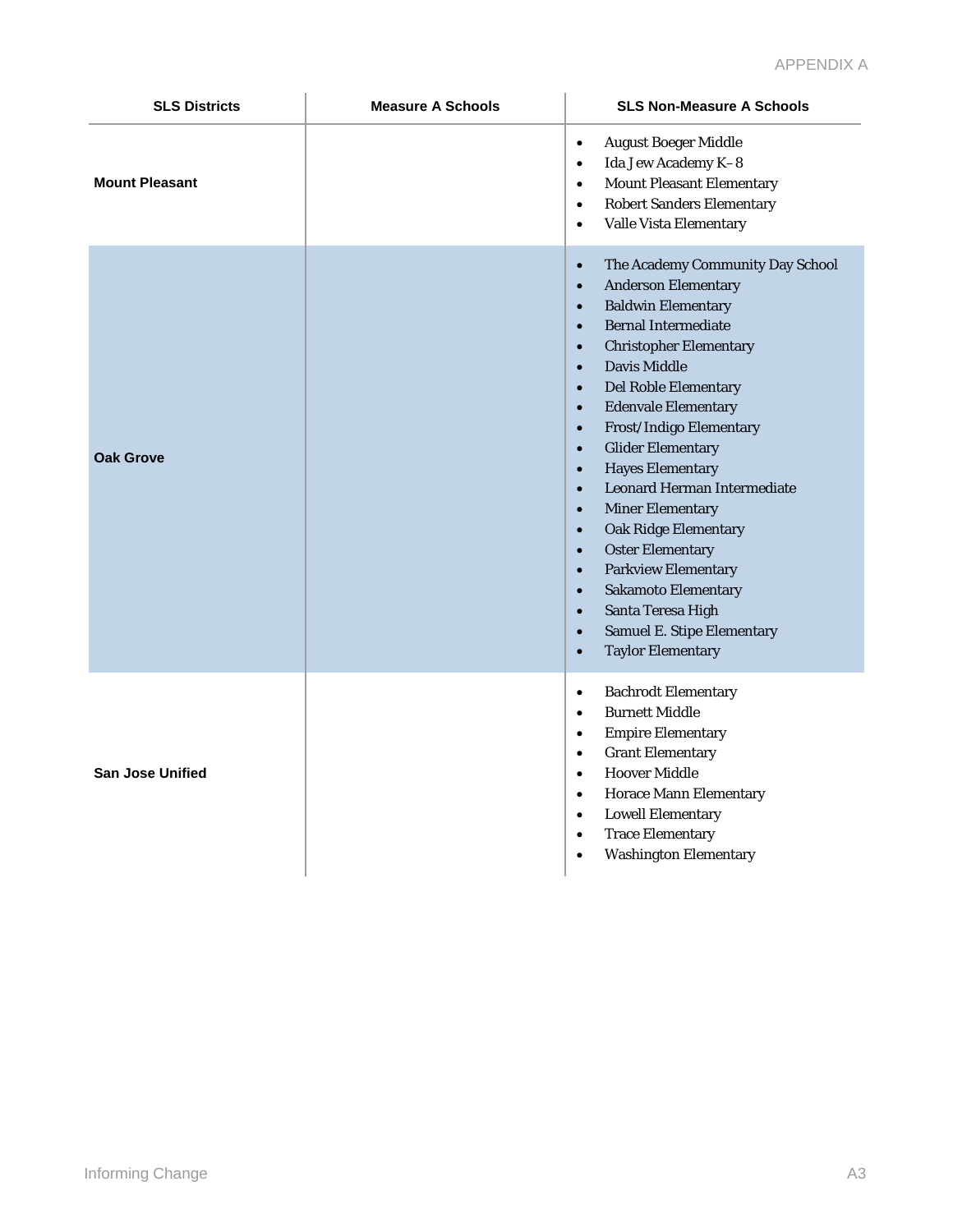| <b>SLS Districts</b>         | <b>Measure A Schools</b>                                                   | <b>SLS Non-Measure A Schools</b>                                                                                                                                                                                                                                                                                                                                                                                                                                                                                                                                         |
|------------------------------|----------------------------------------------------------------------------|--------------------------------------------------------------------------------------------------------------------------------------------------------------------------------------------------------------------------------------------------------------------------------------------------------------------------------------------------------------------------------------------------------------------------------------------------------------------------------------------------------------------------------------------------------------------------|
| <b>Fremont Union</b>         |                                                                            | <b>Fremont High</b><br>$\bullet$<br><b>Homestead High</b><br>$\bullet$                                                                                                                                                                                                                                                                                                                                                                                                                                                                                                   |
| <b>Gilroy Unified</b>        | <b>Gilroy High</b><br>$\bullet$<br><b>South Valley Middle</b><br>$\bullet$ | Antonio Del Buono Elementary<br>$\bullet$<br><b>Ascencion Solorsano Middle</b><br>$\bullet$<br><b>Brownell Middle</b><br>$\bullet$<br><b>Christopher High</b><br>$\bullet$<br>El Roble Elementary<br>$\bullet$<br><b>Eliot Elementary</b><br>$\bullet$<br><b>Gilroy Early College Academy (GECA)</b><br>$\bullet$<br><b>Glen View Elementary</b><br>$\bullet$<br><b>Las Animas Elementary</b><br>$\bullet$<br>Luigi Aprea Elementary<br>$\bullet$<br>Mt. Madonna High<br>$\bullet$<br><b>Rod Kelley Elementary</b><br>$\bullet$<br><b>Rucker Elementary</b><br>$\bullet$ |
| <b>Luther Burbank</b>        |                                                                            | Luther Burbank K-8<br>$\bullet$                                                                                                                                                                                                                                                                                                                                                                                                                                                                                                                                          |
| <b>Milpitas Unified</b>      |                                                                            | <b>Burnett Elementary</b><br>$\bullet$<br><b>Calaveras Hills High School</b><br>$\bullet$<br><b>Curtner Elementary</b><br>$\bullet$<br><b>Milpitas High</b><br>$\bullet$<br><b>Pomeroy Elementary</b><br>$\bullet$<br><b>Rancho Middle</b><br>$\bullet$<br><b>Randall Elementary</b><br>$\bullet$<br><b>Rose Elementary</b><br>$\bullet$<br><b>Russell Middle</b><br>$\bullet$<br><b>Sinnott Elementary</b><br>$\bullet$<br><b>Weller Elementary</b><br>$\bullet$<br><b>Zanker Elementary</b><br>$\bullet$                                                               |
| <b>Morgan Hill Unified</b>   |                                                                            | <b>Barrett Elementary</b><br>$\bullet$<br><b>Britton Middle</b><br>$\bullet$<br>Jackson Academy of Math and Music<br>$\bullet$<br>Live Oak High<br>$\bullet$<br><b>Martin Murphy Middle School</b><br>$\bullet$<br><b>Nordstrom Elementary</b><br>$\bullet$<br>San Martin/Gwinn Elementary<br>$\bullet$<br><b>Walsh Elementary</b><br>$\bullet$                                                                                                                                                                                                                          |
| <b>Mountain View Whisman</b> | <b>Castro Elementary</b><br>$\bullet$<br><b>Graham Middle</b><br>$\bullet$ | <b>Benjamin Bubb Elementary</b><br>$\bullet$<br><b>Crittenden Middle</b><br>$\bullet$<br><b>Gabriela Mistral Elementary</b><br>$\bullet$<br><b>Huff Elementary</b><br>$\bullet$<br><b>Landels Elementary</b><br>$\bullet$<br><b>Monta Loma Elementary</b><br>$\bullet$<br><b>Stevenson Elementary</b><br>$\bullet$<br><b>Theuerkauf Elementary</b><br>$\bullet$                                                                                                                                                                                                          |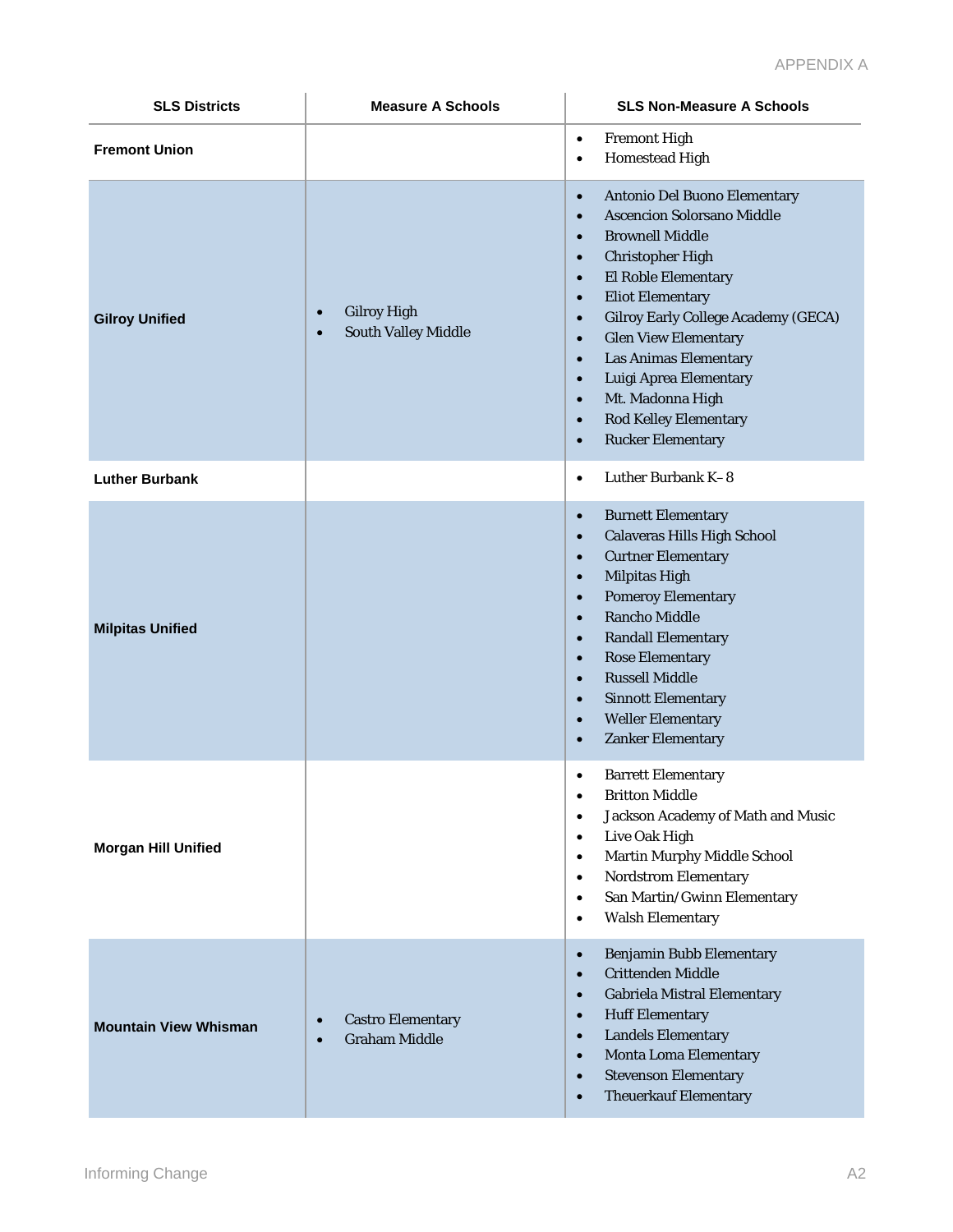## Referral Categories, Types & Statuses

| <b>Referral Category</b>                  | <b>Description</b>                                                                                                                                                                                          |
|-------------------------------------------|-------------------------------------------------------------------------------------------------------------------------------------------------------------------------------------------------------------|
| <b>Behavioral/Mental</b><br><b>Health</b> | Includes crisis, early intervention, and ongoing mental health care and substance abuse treatment<br>services.                                                                                              |
| <b>Community and</b><br><b>Pro-Social</b> | Supports individual strengths and protective factors, reduces risk factors, provides peer support,<br>and/or supports overall community well-being.                                                         |
| <b>Family Support</b>                     | Helps families meet their basic material needs (e.g., income assistance, shelter, transportation,<br>clothing), and includes services that provide case management and low-cost child or adult care.        |
| Food                                      | Support with food resources or services, such as at the Second Harvest Food Bank.                                                                                                                           |
| <b>Housing</b>                            | Relates to connection with shelters or affordable housing for families who are experiencing housing<br>instability or homelessness. May also include being registered or getting on a waitlist for housing. |
| Immigration                               | Support with immigration information, education, or resources, such as at the Services, Immigrant<br><b>Rights and Education Network (SIREN).</b>                                                           |
| <b>Physical Health</b>                    | Relates to both preventative care and treatment services for injuries and illness, as well as resources<br>that help people access such services (e.g., insurance).                                         |
| <b>Tutoring</b>                           | Relates to educational and learning support for students and families, including individual or group<br>tutoring and homework supports.                                                                     |

| <b>Referral Type</b>                    | <b>Description</b>                                                                                                                                                                                                                                                                                                                                                                                                                                                                         |  |
|-----------------------------------------|--------------------------------------------------------------------------------------------------------------------------------------------------------------------------------------------------------------------------------------------------------------------------------------------------------------------------------------------------------------------------------------------------------------------------------------------------------------------------------------------|--|
| Community/<br>Nonprofit<br>Organization | For the purposes of the report, these include referrals made to community/nonprofit organizations as<br>well as SLS Behavioral Health and PEI Behavioral Health (see descriptions below). Examples of<br>community/nonprofit organization referrals include Second Harvest Food Bank, Community<br>Solutions, and Uplift.                                                                                                                                                                  |  |
| <b>PEI Behavioral</b><br><b>Health</b>  | PEI provides prevention and early intervention services to children and their families, with the goal of<br>preventing mental illness and addressing mental health disorders at the earliest possible stages. PEI<br>Teams consist of Family Partners, Family Specialists, and Clinicians who are assigned to school sites.<br>Services are provided for three to six months, and are school-based, home-based, and/or community-<br>based depending on the needs of the youth and family. |  |
| <b>SLS Behavioral</b><br><b>Health</b>  | Long-term support services with an eight-month average length of stay. The therapy-focused program<br>is designed to support youth and families experiencing more significant levels of distress. Clinicians<br>provide various levels of therapeutic supports. Access to a psychiatrist or medication support is<br>provided if needed.                                                                                                                                                   |  |
| <b>Programs Provided</b><br>by School   | Relates to programs provided by the schools themselves (e.g., school counselors).                                                                                                                                                                                                                                                                                                                                                                                                          |  |
| <b>County Agency</b>                    | Examples include Valley Medical and Las Plumas.                                                                                                                                                                                                                                                                                                                                                                                                                                            |  |
| For Profit Company/<br>Corporation      | Examples include Sylvan Tutoring, Blue Cross, and Comcast.                                                                                                                                                                                                                                                                                                                                                                                                                                 |  |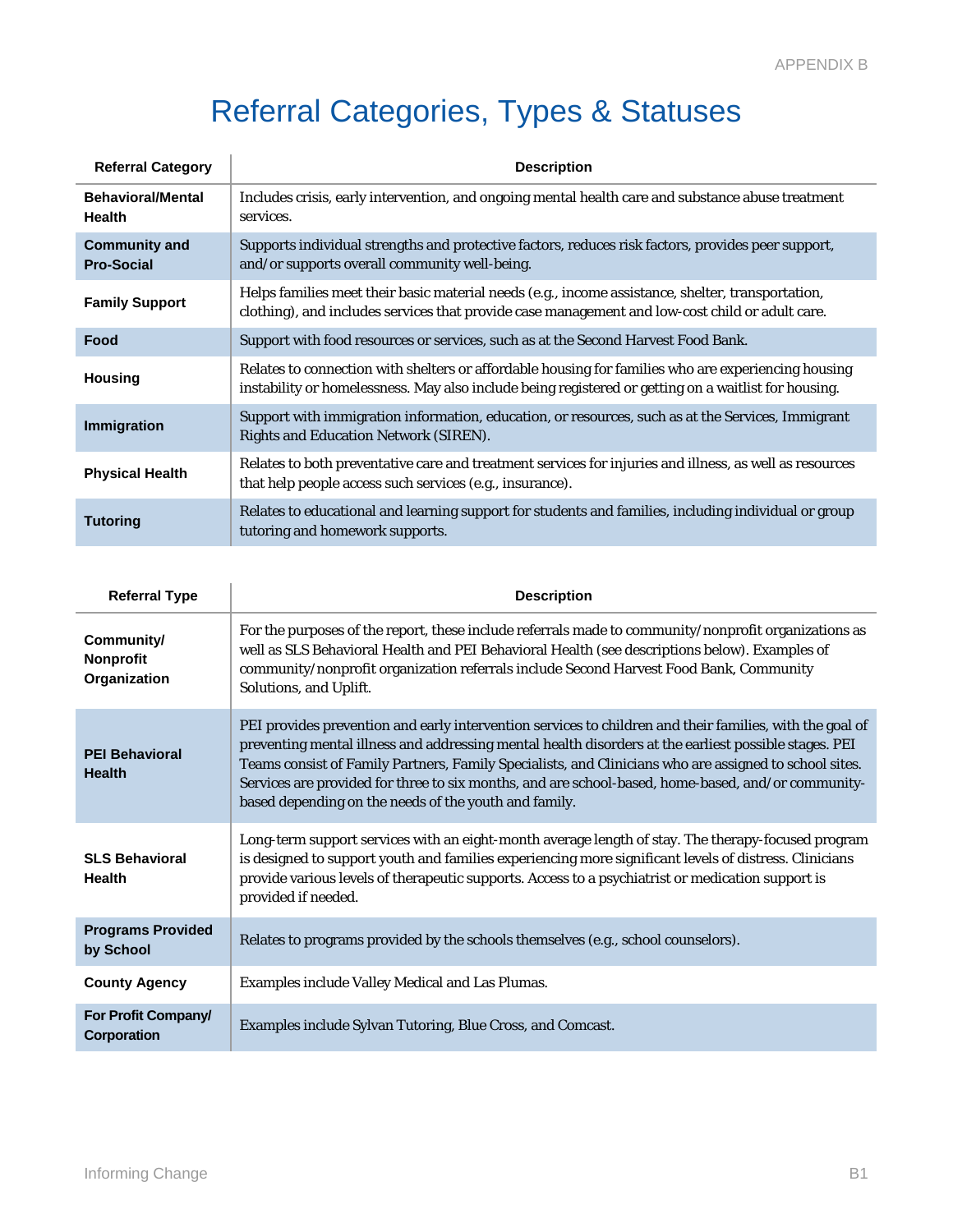| <b>Referral Status</b>          | <b>Description</b>                                                                                                                                                                                                              |
|---------------------------------|---------------------------------------------------------------------------------------------------------------------------------------------------------------------------------------------------------------------------------|
| <b>Linked to Services</b>       | Coordinators ensured the student or family was connected to services or resources by<br>creating an initial appointment to the service or ensuring the first appointment was<br>attended.                                       |
| <b>Pending</b>                  | Services or resources are pending until family is reached, space becomes available, etc.                                                                                                                                        |
| <b>Declined</b>                 | Student or family declined services or resources.                                                                                                                                                                               |
| <b>Unable to Link Services</b>  | Coordinators were unable to find services or resources for the student or family for linkage<br>(e.g., family is homeless and needs shelter but there are no services available due to<br>accessibility or eligibility issues). |
| <b>Unable to Contact Family</b> | Coordinators have made multiple attempts to reach the family without success.                                                                                                                                                   |